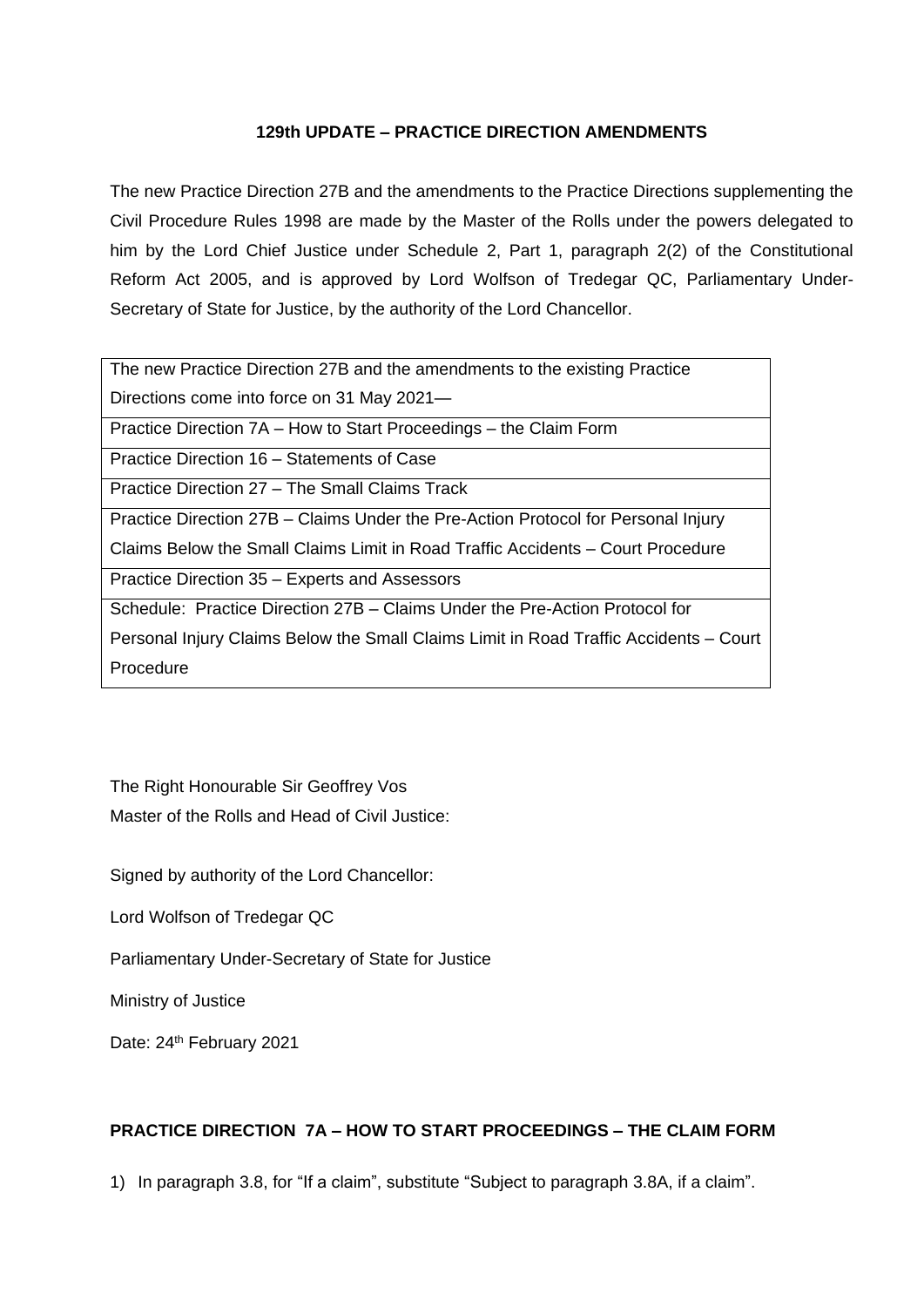2) After paragraph 3.8, insert—

# "**3.8A**

(1) Subject to sub-paragraph (2), if a claim for damages for personal injuries arising from a road traffic accident which occurs on or after 31 May 2021 is started in the County Court, the claim form must state whether or not the claimant expects to recover more than £5,000 in respect of pain, suffering and loss of amenity.

(2) Paragraph (1) does not apply to a claim where the following rules apply—

(a) rule 26.5A, which provides that a claim started under Practice Direction 27B shall be treated as allocated to the small claims track; or

(b) rule 26.6A, which, pursuant to rule 26.6(1)(a), sets out the circumstances where, in a claim for personal injuries arising from a road traffic accident, the small claims track will be the normal track for any claim for personal injuries where the total value of the claim is not more than £10,000 and the value of the claim for personal injuries is not more than £1,000.

(3) Where paragraph (2) applies, the claim form must state whether or not the claimant expects to recover more than £1000 in respect of pain, suffering and loss of amenity.

(4) 'Road traffic accident' means an accident resulting in bodily injury to any person caused by, or arising out of, the use of a motor vehicle on a road or other public place in England and Wales unless the injury was caused wholly or in part by a breach by the defendant of one or more of the relevant statutory provisions as defined by section 53 of the Health and Safety at Work etc. Act 1974."

# **PRACTICE DIRECTION 16 – STATEMENTS OF CASE**

- 1) In paragraph 4.3A(2), for "RTA Protocol", substitute "Pre-Action Protocol for Low Value Personal Injury Claims in Road Traffic Accidents".
- 2) After paragraph 4.3A, insert—

# **"4.3B**

(1) In a claim for a whiplash injury, whether or not it is part of a claim for other injuries—

(a) the claimant may not proceed in respect of the claim for the whiplash injury unless the medical report is a fixed cost medical report;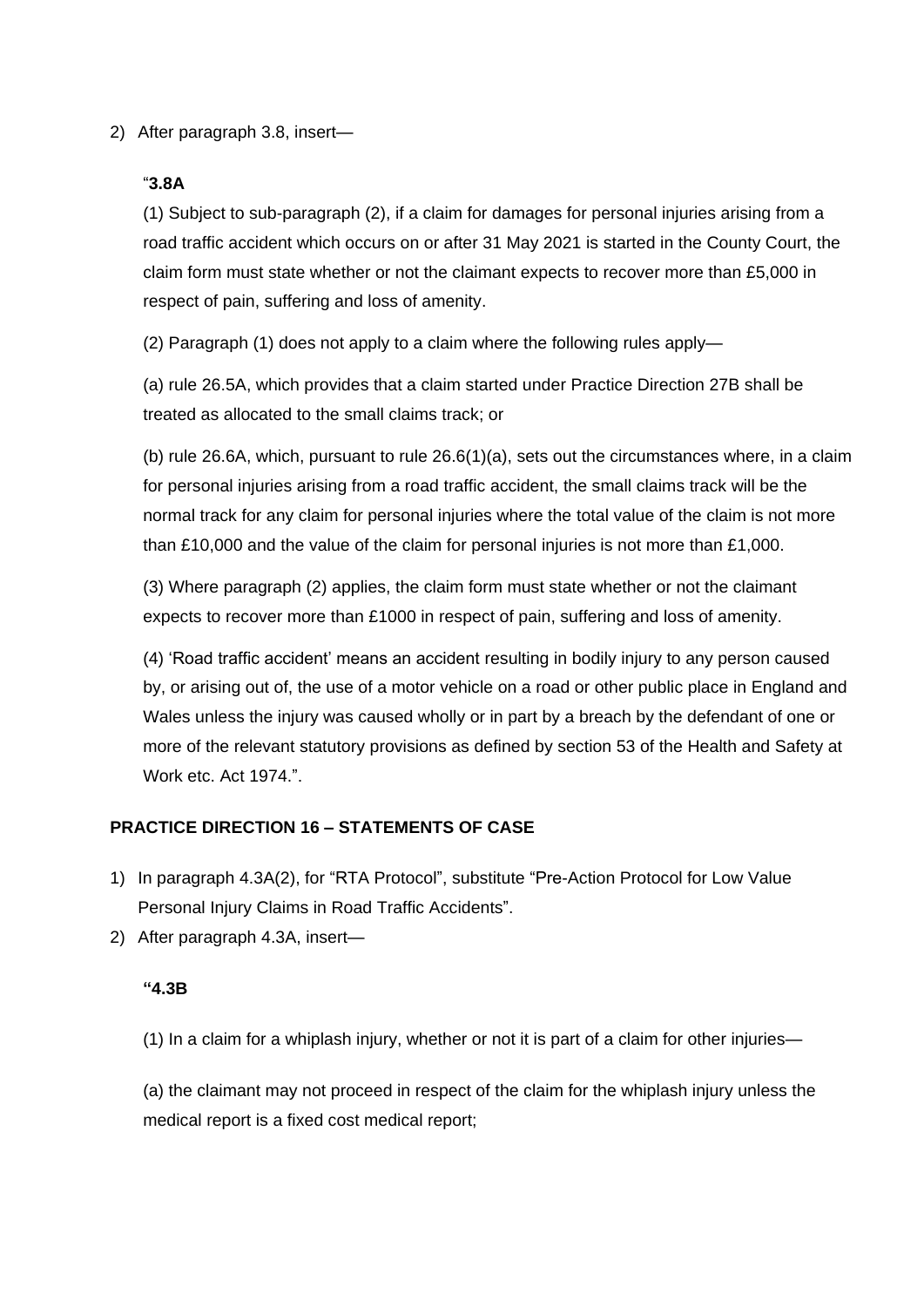(b) where the claimant files more than one medical report, the first report obtained in respect of the whiplash injury must be a fixed cost medical report from an accredited medical expert selected via the MedCo Portal;

(c) where the claimant lives outside England and Wales, but chooses to be examined for the purposes of a medical report in England or Wales, paragraphs (a) and (b) apply; and

(d) any further report in respect of the claim for the whiplash injury only must also be a fixed cost medical report from an expert in any of the following disciplines—

(i) Consultant Orthopaedic Surgeon;

(ii) Consultant in Accident and Emergency Medicine;

(iii) General Practitioner registered with the General Medical Council;

(iv) Physiotherapist registered with the Health and Care Professions Council.

(2) Where the claimant obtains a medical report in respect of a more serious injury suffered on the same occasion as the whiplash injury, the claimant may use that report instead of a fixed costs medical report under paragraph (1) provided that—

(a) the report is from a doctor who is listed on the General Medical Council's Specialist Register; and

(b) the report provides evidence of the whiplash injury.

(3) Unless paragraph (1)(c) applies, in any other case where the claimant lives outside England and Wales, the medical report in respect of the claim for the whiplash injury (or, if there is more than one report, the first report) must be from a person who is recognised by the country in which they practise as—

(i) being a medical expert; and

(ii) having the required qualifications for the purposes of diagnosis and prognosis of a whiplash injury.

(4) The cost of obtaining a further report from an expert not listed in paragraph (4)(a) to (d) is not subject to rule 45.29I(2A)(b), but the use of that expert and the cost must be justified.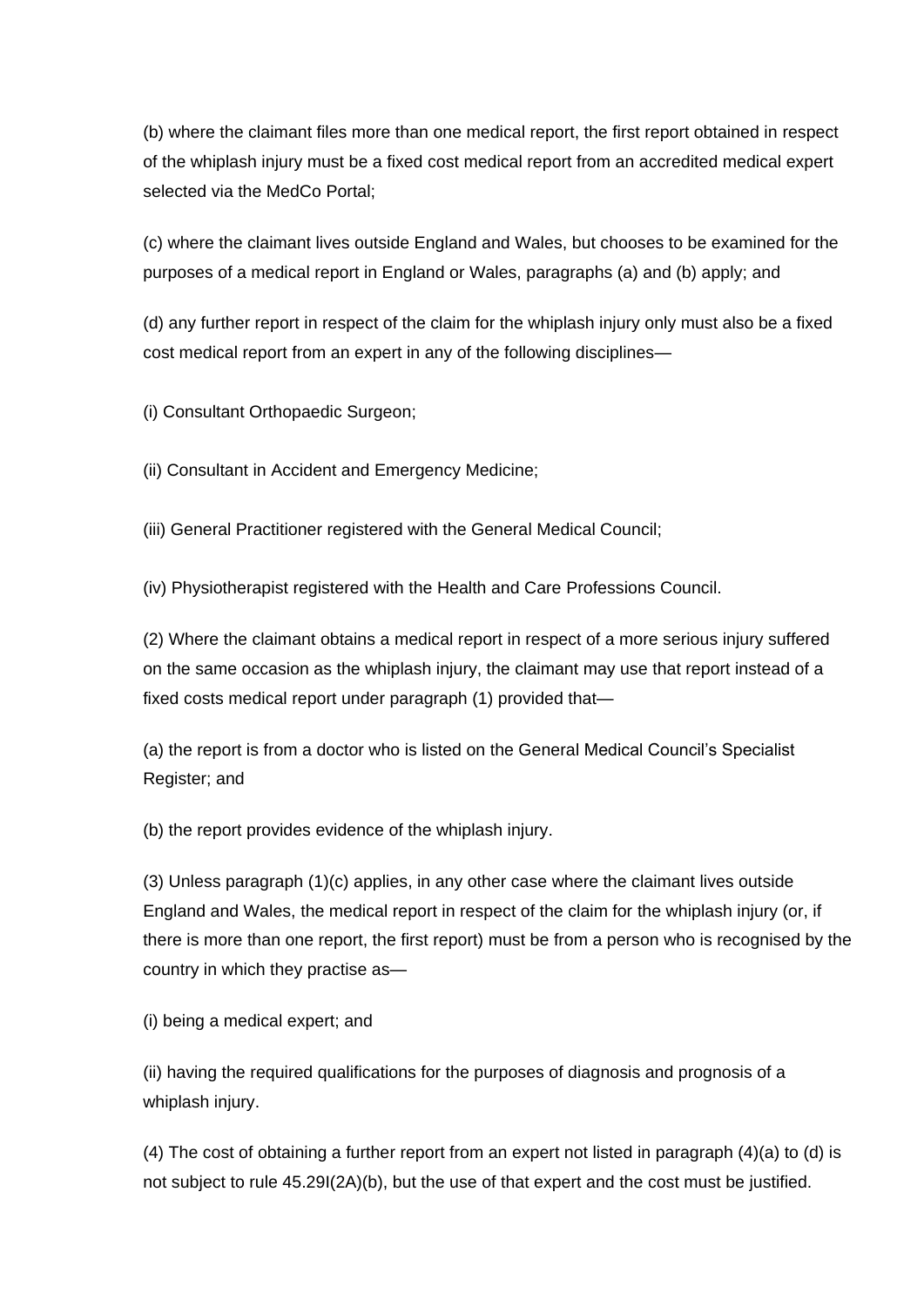(5) In this paragraph, 'fixed cost medical report', 'accredited medical expert', 'MedCo, and 'whiplash injury' have the same meaning as in paragraph 1.2(1), (17), (19) and (38), respectively, of the Pre-Action Protocol for Personal Injury Claims Below the Small Claims Limit in Road Traffic Accidents.

# **PRACTICE DIRECTION 27 – THE SMALL CLAIMS TRACK**

1) Re-number Practice Direction 27, Practice Direction 27A.

# **PRACTICE DIRECTION 27B – CLAIMS UNDER THE PRE-ACTION PROTOCOL FOR PERSONAL INJURY CLAIMS BELOW THE SMALL CLAIMS LIMIT IN ROAD TRAFFIC ACCIDENTS – COURT PROCEDURE**

1) After the newly renumbered Practice Direction 27A, insert Practice Direction 27B as set out in the Schedule to this Update.

# **PRACTICE DIRECTION 35 – EXPERTS AND ASSESSORS**

- 1) In paragraph 2.6
	- a) after sub-paragraph (1), insert—

"(1A) In a claim for a whiplash injury, whether or not it is part of a claim for other injuries—

(a) where in respect of the claim for a whiplash injury, permission is given for a fixed cost medical report, the first report must be obtained from an accredited medical expert selected via the MedCo Portal;

(b) where the claimant lives outside England and Wales, but chooses to be examined for the purposes of a medical report in England or Wales, paragraph (a) applies;

(c) where the claimant obtains a medical report in respect of a more serious injury suffered on the same occasion as the whiplash injury, where permission is given, the claimant may use that report instead of a fixed costs medical report under paragraph (a) provided that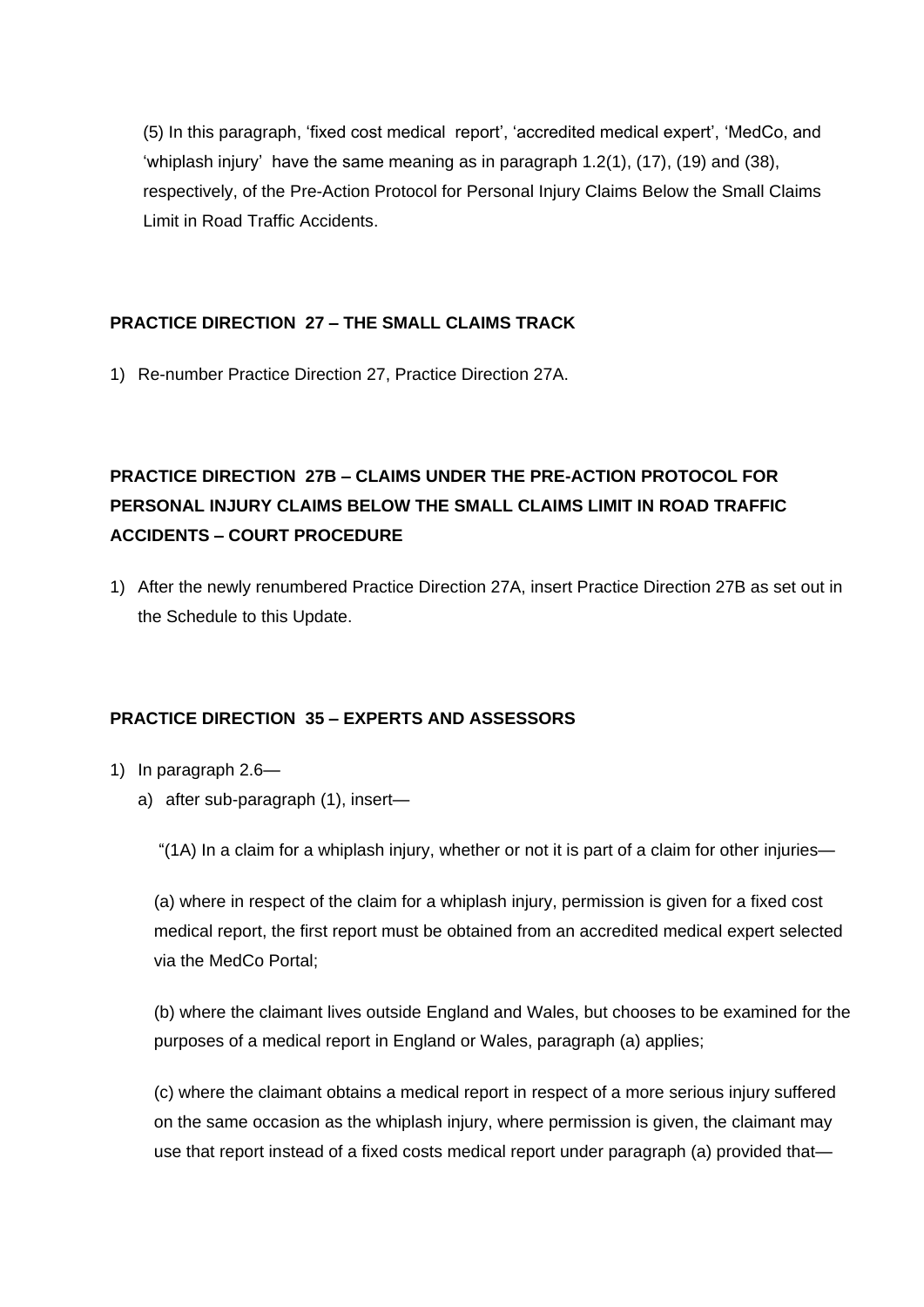(i) the report is from a doctor who is listed on the General Medical Council's Specialist Register; and

(ii) the report provides evidence of the whiplash injury; and

(d) unless paragraph (b) applies, in any other case where the claimant lives outside England and Wales, the medical report in respect of the claim for the whiplash injury (or, if there is more than one report, the first report) must be from a person who is recognised by the country in which they practise as—

(i) being a medical expert; and

(ii) having the required qualifications for the purposes of diagnosis and prognosis of a whiplash injury.".:

- b) in paragraph (2), after "rule  $35.4(3C)(a)$  to (d)", insert "or  $(3C)(b)(i)$  to (iv)"; and
- c) for paragraph (3) substitute—

"(3) In this paragraph—

(a) in respect of a soft tissue injury claim, 'accredited medical expert', 'fixed cost medical report', 'MedCo', and 'soft tissue injury claim' have the same meaning as in paragraph 1.1(A1), (10A), (12A) and (16A), respectively, of the Pre-Action Protocol for Low Value Personal Injury Claims in Road Traffic Accidents; and.

(b) in respect of a claim for a whiplash injury, 'fixed cost medical report', 'accredited medical expert', 'MedCo, and 'whiplash injury' have the same meaning as in paragraph 1.2(1), (17), (19) and (38) of the Pre-Action Protocol for Personal Injury Claims Below the Small Claims Limit in Road Traffic Accidents.".

# **SCHEDULE**

#### "**PRACTICE DIRECTION 27B**

**CLAIMS UNDER THE PRE-ACTION PROTOCOL FOR PERSONAL INJURY CLAIMS BELOW**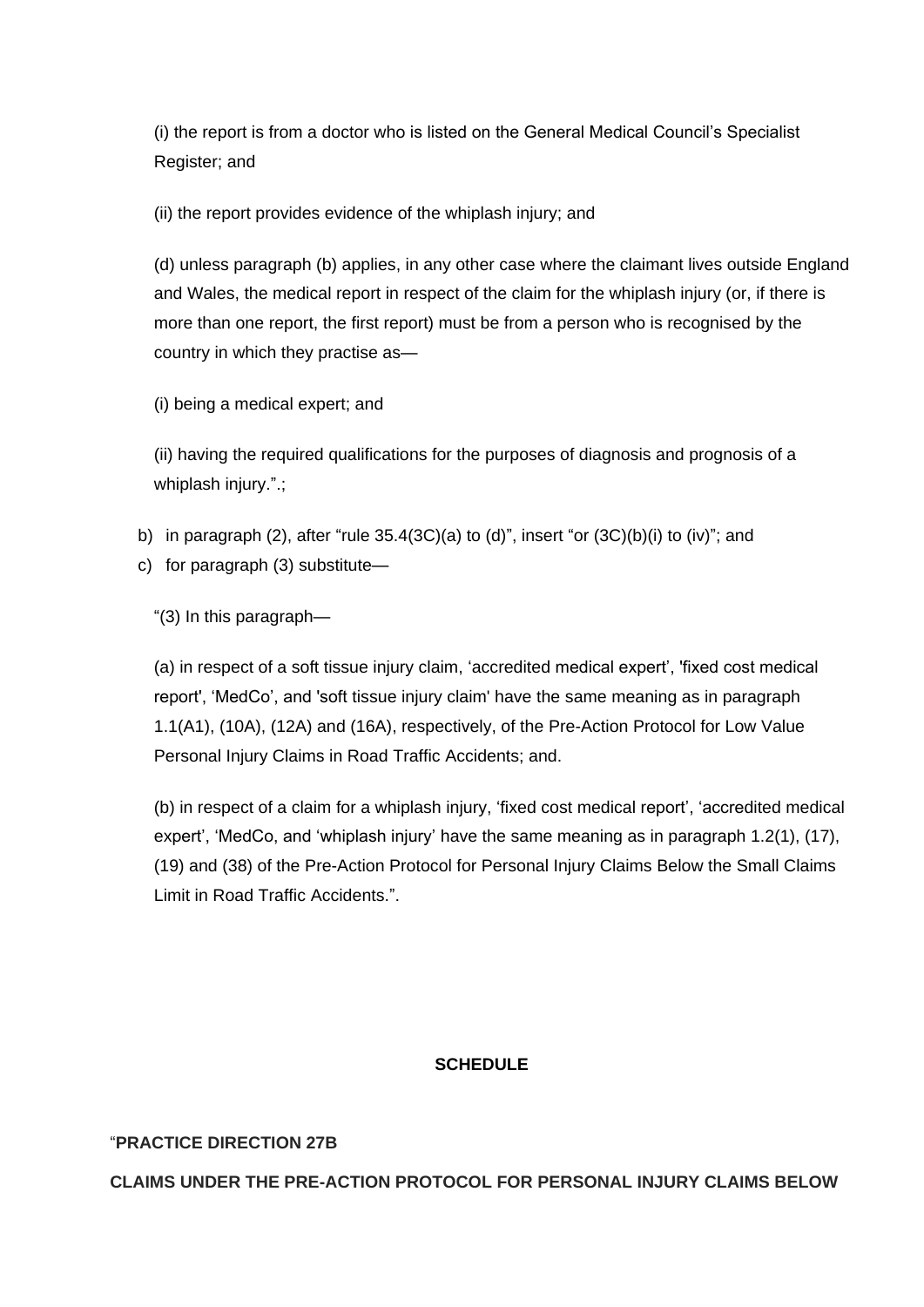# **THE SMALL CLAIMS LIMIT IN ROAD TRAFFIC ACCIDENTS - COURT PROCEDURE**

**CONTENTS**

**SECTION 1: GENERAL PROVISIONS AND COSTS**

**SECTIONS 2 TO 11: SPECIFIC PROVISIONS FOR CASE TYPES** 

**APPENDIX A: LIST OF TERMS**

**APPENDIX B: STANDARD DIRECTIONS**

**APPENDIX C: TABLES FOR COURT PACK REQUIREMENTS**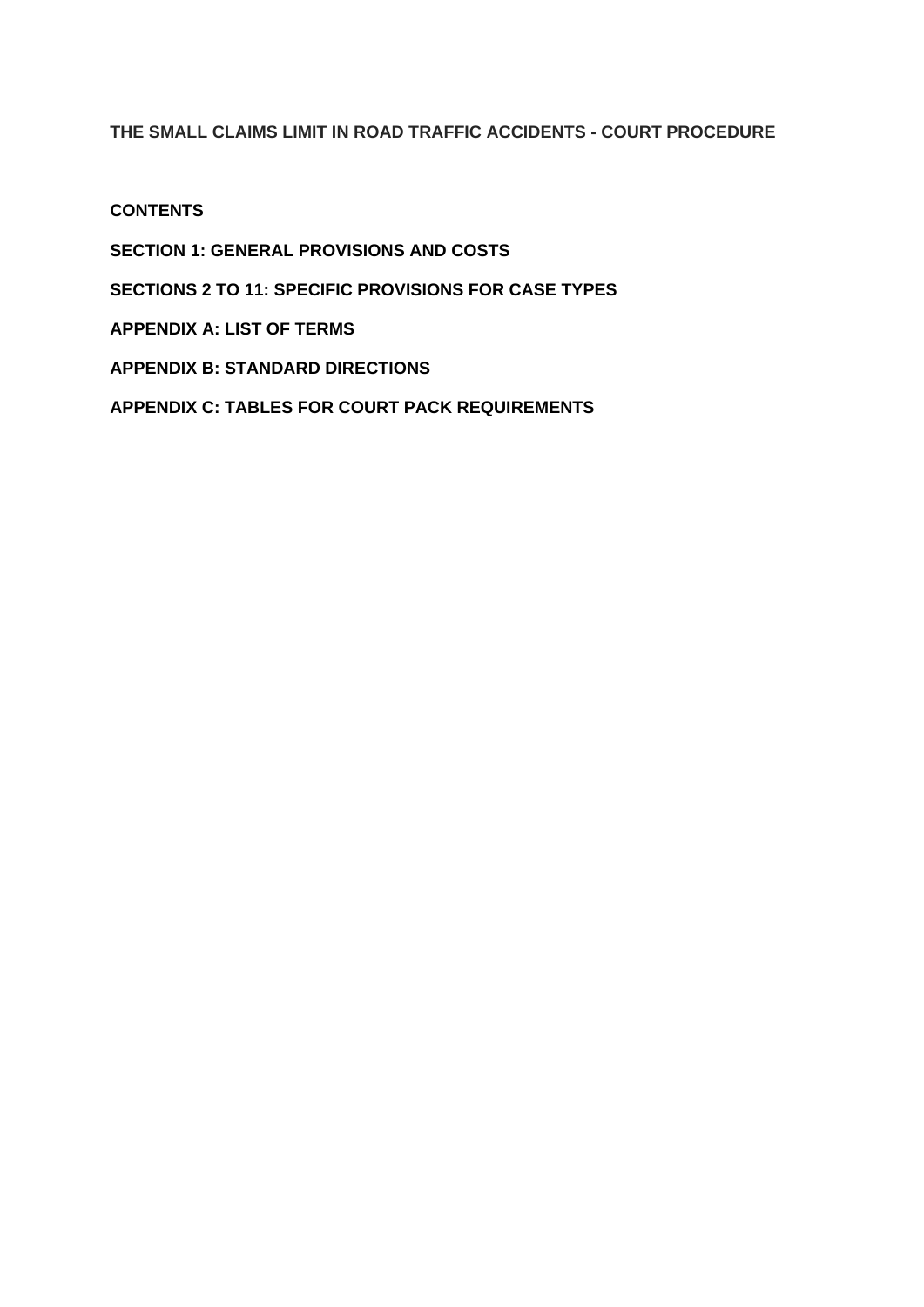# **SECTION 1: GENERAL PROVISIONS AND COSTS**

#### **Application of this Practice Direction**

**1.1** This Practice Direction applies to those claims where the parties have followed the Pre-Action Protocol for Personal Injury Claims below the Small Claims Limit in Road Traffic Accidents (**"**the **RTA Small Claims Protocol"**).

#### **Appendices to this Practice Direction**

**1.2**

(1) Appendix A sets out definitions of terms used in this Practice Direction, shown in bold where used.

(2) Appendix B sets out standard directions for use in claims under this Practice Direction.

(3) Appendix C sets out in Tables A to G the documents required in the **Court Pack** for each section of this Practice Direction.

#### **How to read this Practice Direction**

**1.3** Section 1 of this Practice Direction is of general application. Sections 2 to 11 relate to specific types of application as set out in the following Table:

Table 27.1

|                                                                  | <b>Section of Practice</b> |
|------------------------------------------------------------------|----------------------------|
| Type of case                                                     |                            |
|                                                                  | Direction which applies    |
| Liability dispute only – liability denied in full                | Section 2                  |
|                                                                  |                            |
|                                                                  |                            |
| Assessing the value of the claim: liability not in dispute, no   | Section 3                  |
|                                                                  |                            |
| claim for non-protocol vehicle costs or uplift                   |                            |
|                                                                  |                            |
|                                                                  |                            |
| Assessing the value of the claim: liability admitted in part but | Section 4                  |
|                                                                  |                            |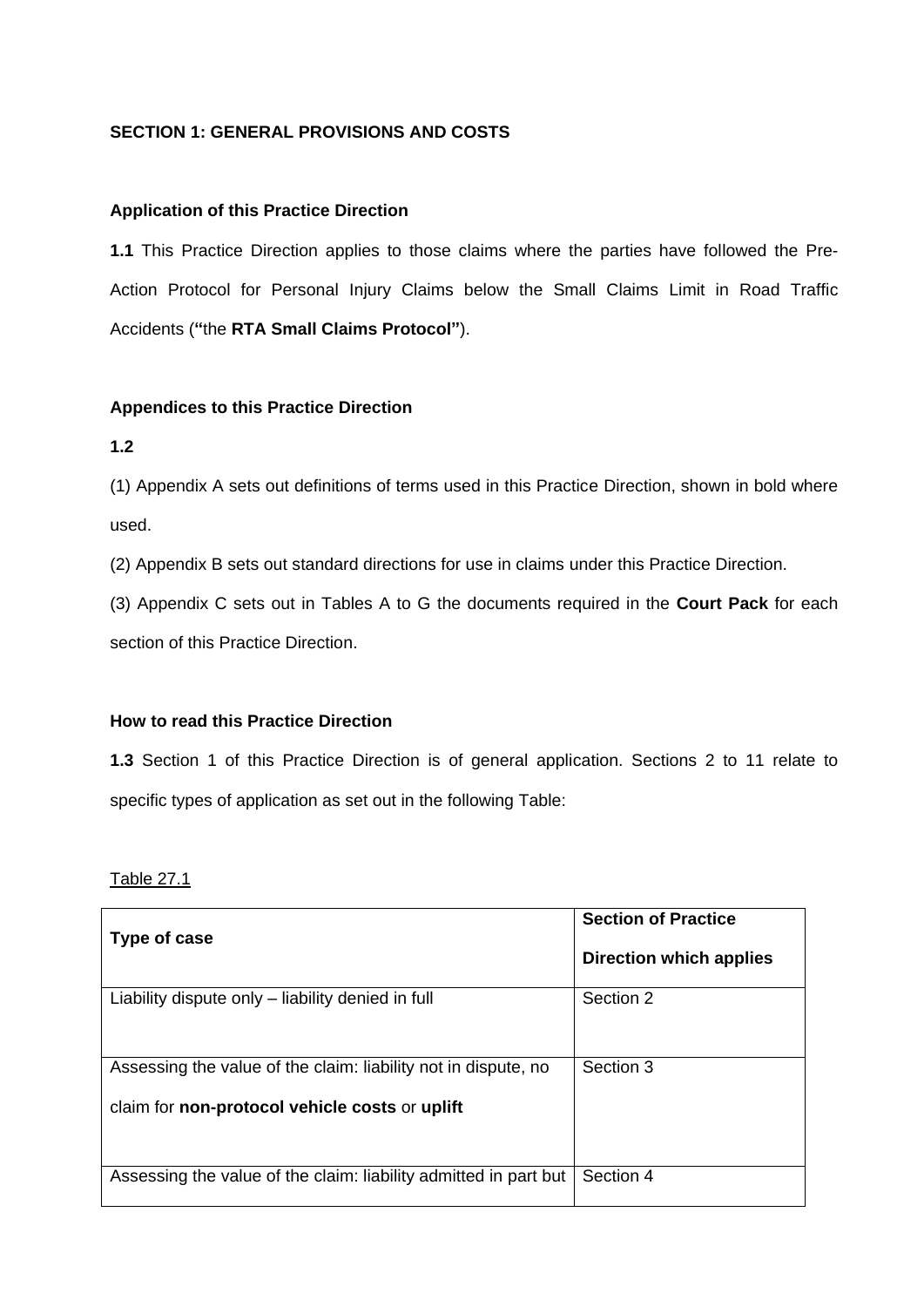| remains in dispute (including where non-protocol vehicle       |            |
|----------------------------------------------------------------|------------|
| costs and/or an uplift are claimed in such cases)              |            |
|                                                                |            |
| Assessing the value of the claim: liability not in dispute and | Section 5  |
| the claim includes non-protocol vehicle costs (and an          |            |
| uplift where claimed in such cases)                            |            |
|                                                                |            |
| Assessing the value of the claim: liability not in dispute and | Section 6  |
| the claimant applies for an uplift (no claim for non-protocol  |            |
| vehicle costs)                                                 |            |
|                                                                |            |
| Application for interim payment                                | Section 7  |
|                                                                |            |
| Non-payment of agreed interim payment                          | Section 8  |
|                                                                |            |
| Starting proceedings due to limitation                         | Section 9  |
|                                                                |            |
| Dispute over fees for medical reports or other                 | Section 10 |
| disbursements                                                  |            |
|                                                                |            |
| Non-payment of agreed settlement sum                           | Section 11 |
|                                                                |            |

# **How to start proceedings**

**1.4**

(1) In this paragraph "the appropriate court form" refers to form RTASC L, RTASC Q, RTASC D or

RTASC O as specified in sections 2 to 11.

(2) In any claim started or continued under this Practice Direction, the appropriate court form must

be sent to County Court Money Claims Centre, PO Box 527, M5 0BY.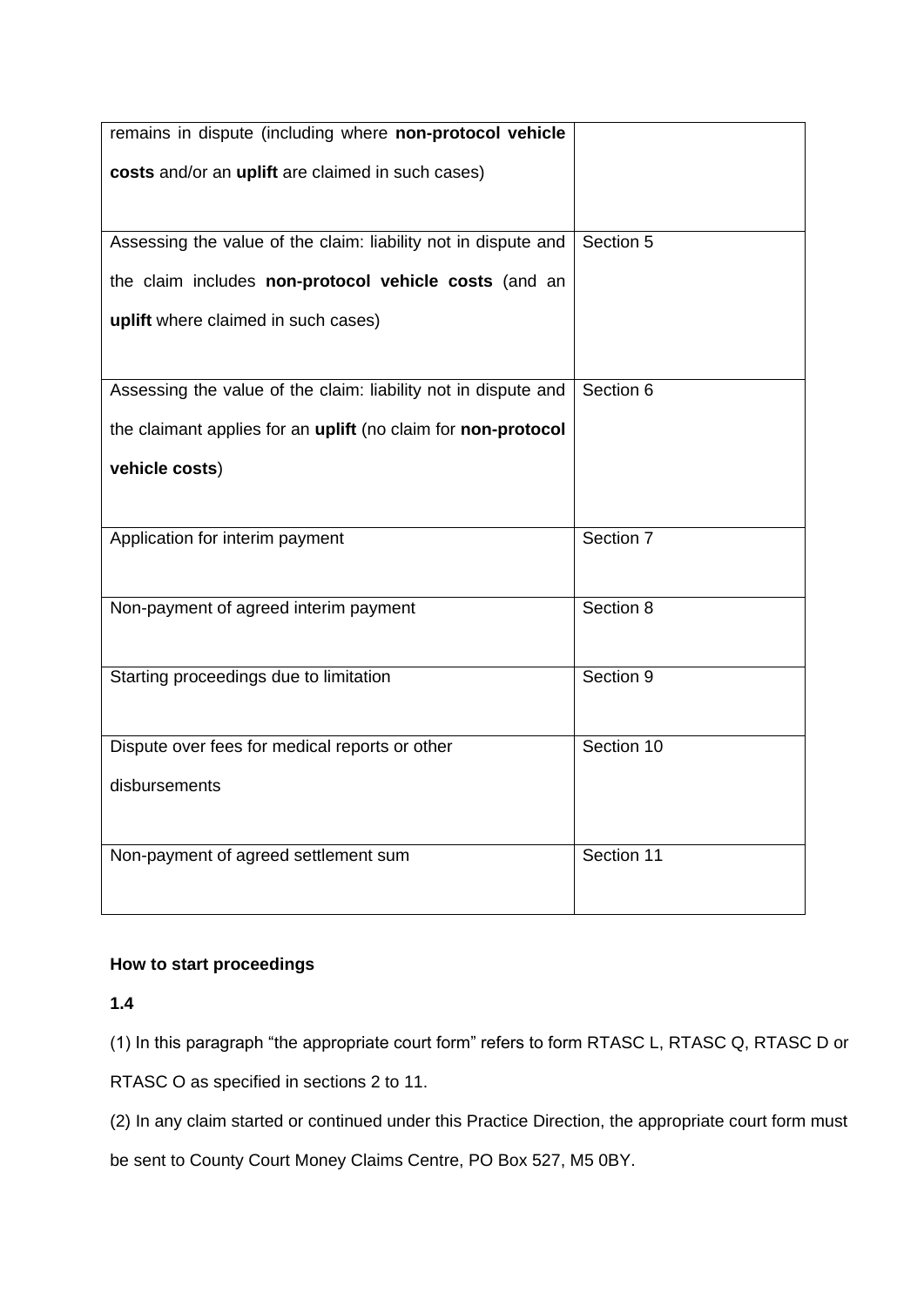(3) The claimant must specify on the court form the preferred hearing centre.

(4) The claim will be sent to the preferred hearing centre—

(a) where the claim is made under section 2, 3, 4, 5 or 6—

(i) when the defendant has or, if there is more than one, all defendants have filed an acknowledgment of service; or

(ii) when the period for filing the last acknowledgment of service has expired,

whichever is the sooner; or

(b) in any other case, where the court directs.

(5) If at any time a court officer considers that the claim should be referred to a judge for

directions, the court officer may send the proceedings to the preferred hearing centre.

# **Allocation to small claims track and costs**

# **1.5**

(1) Part 27 applies to all claims under sections 2 to 11 below, save as modified or disapplied in each section or in sub-paragraph (2) below.

(2) Any claim started under this Practice Direction—

(a) will be treated as allocated to the small claims track when the claim is started; and

(b) save as modified in paragraphs 1.13 to 1.14 below, will be subject to the limits on the amount of costs that can be recovered in respect of a claim which has been allocated to the small claims track.

(Rule 27.14 deals with the costs that a party might recover from another party on the small claims track.)

# **MIB as defendant**

# **1.6**

(1) Where the defendant is uninsured and the **MIB** or its agents have consented in the **Compensator's Response** to the **MIB** being joined (i.e. included) as a defendant, the claimant must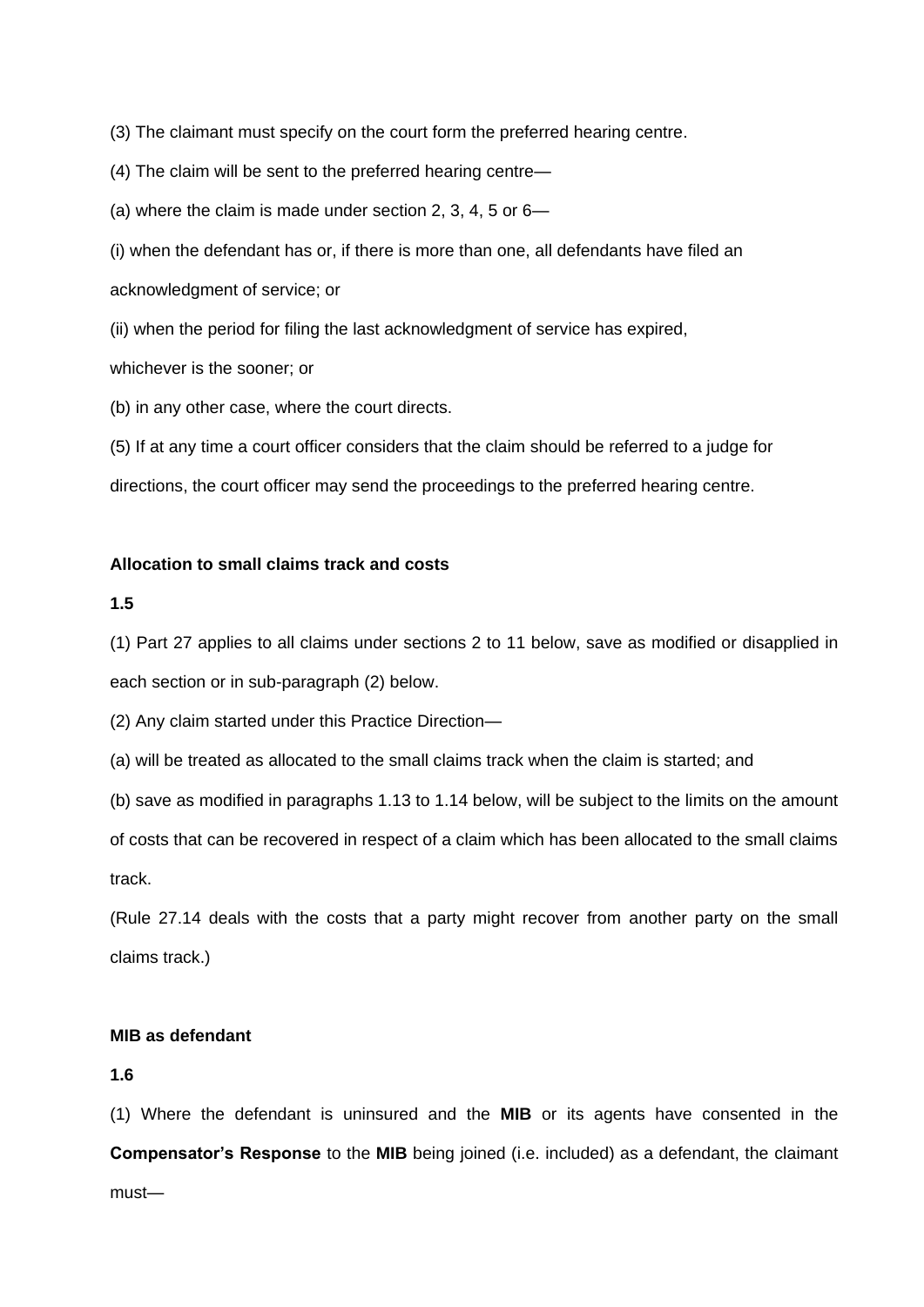(a) include the **MIB** as the second defendant to the claim, by naming them on the court form; and

(b) provide to the court a copy of the **Compensator's Response** completed by or on behalf of the **MIB** (this will be included in the **Court Pack**).

(2) Where in a case to which sub-paragraph (1) applies, this Practice Direction requires—

(a) a procedural step to be taken by the defendant, it will be sufficient for this step to be taken by the **MIB** or its agents;

(b) written or oral evidence from the defendant, the **MIB** or its agents may not provide that evidence unless the court directs.

#### **RTA Insurers**

#### **1.7**

(1) Where an **RTA Insurer** has consented in the **Compensator's Response** to being joined as a defendant, the claimant must—

(a) include the **RTA Insurer** as the second defendant to the claim, by naming them on the court form; and

(b) provide to the court a copy of the **Compensator's Response** completed by or on behalf of the **RTA Insurer** (this will be included in the **Court Pack**).

(2) On receipt of—

(a) a claim in which an **RTA Insurer** has been named as second defendant; and

(b) an acknowledgment of service from the **RTA Insurer** confirming their intention to be a party,

the court will make directions as to the rights of the **RTA Insurer** to take further steps in the proceedings.

#### **Exit from this Practice Direction**

#### **1.8**

(1) This Practice Direction will continue to apply to any claim started under the procedures in sections 2 to 11, unless sub-paragraph (2) applies.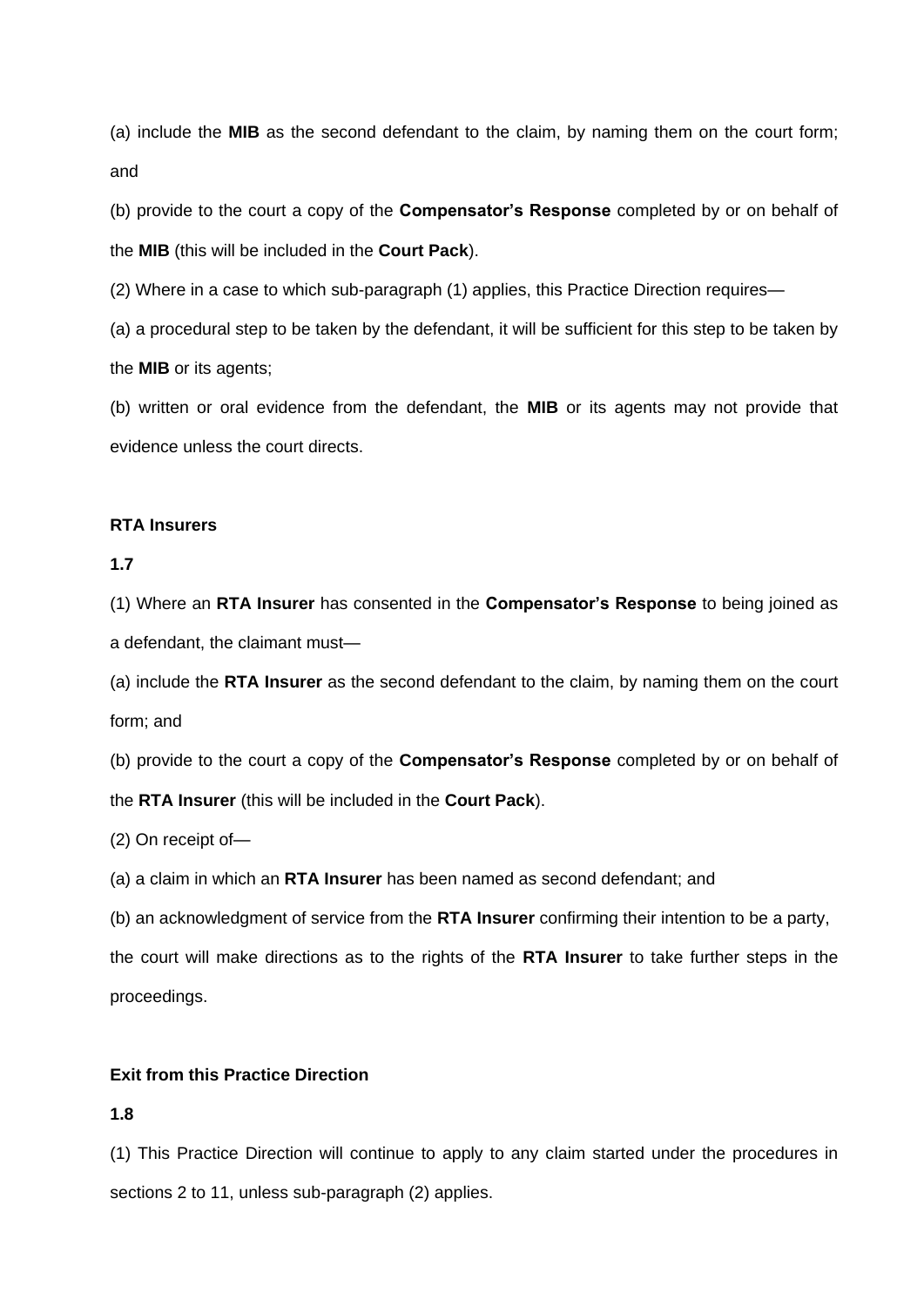(2) The court may determine that the claim should no longer continue under this Practice Direction because—

(a) the claim is valued at more than £10,000 or the claim for **damages for injury** is valued at more than £5,000;

(b) the claim involves complex issues of fact or law;

(c) the defendant has made an allegation of fraud or fundamental dishonesty against the claimant;

(d) the defendant disputes or continues to dispute that the **accident** caused any injury to the claimant following service by the claimant of a medical report in support of the injuries;

(e) the parties agree the procedure under this Practice Direction is not suitable for these or any other reasons; or

(f) the court has any other good reason so to direct.

(3) Where any of the reasons in sub-paragraphs (1)(a) to (e) apply, the court must allocate the claim to a different track and will give directions.

(4) Where sub-paragraph (1)(f) applies, the court may allocate the claim to a different track and will give directions.

(5) Where the court orders that the claim must be joined to or heard together with other proceedings to which this Practice Direction does not apply, the court will automatically allocate the claim to the same track as those other proceedings.

#### **Admissions made under the RTA Small Claims Protocol**

#### **1.9**

(1) An admission of liability made in the **RTA Small Claims Protocol** is binding to the extent of all claims made by the claimant in proceedings under this Practice Direction.

(2) Where a claim by another party or a counterclaim is added to proceedings under this Practice Direction, the admission of liability is not binding in respect of that other claim or counterclaim (but the court may give evidence of the admission such weight as the court considers fit).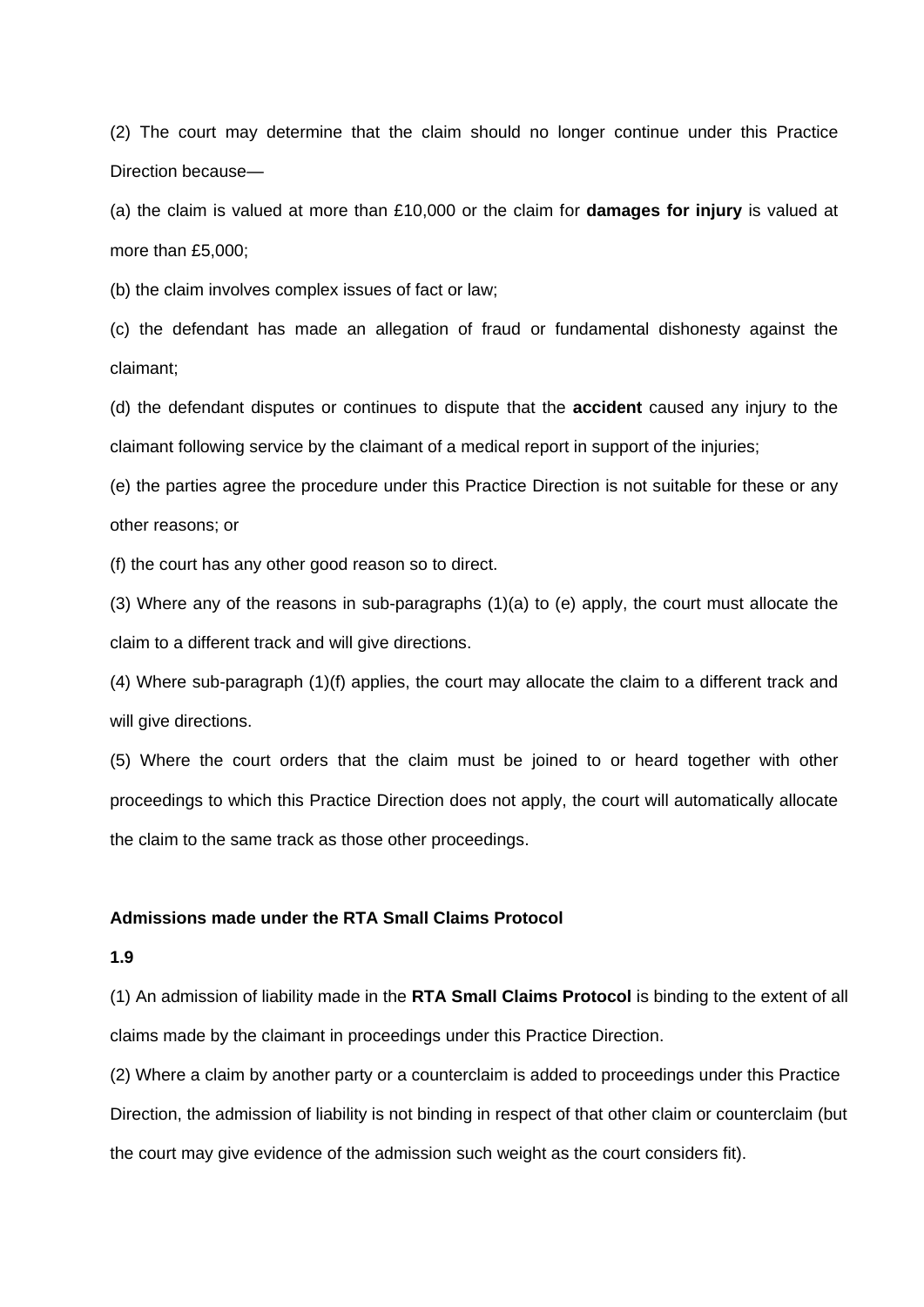(3) On the making of an application by either party to the court to withdraw a pre-action admission in accordance with rule 14.1B and Part 23, the claim will no longer proceed under this Practice Direction. The court must on receipt of the application allocate the claim to a different track. (4) A claimant who is a litigant in person should consider obtaining legal advice in respect of any such application.

### **Statements of truth**

**1.10** Rule 22.1(1)(g) applies to any court form used by the claimant to start or continue proceedings and any acknowledgment of service form used under this Practice Direction.

#### **First medical reports**

#### **1.11**

(1) Where the claimant wishes to start proceedings under this Practice Direction to assess the value of the claim, they may not do so unless the medical report relied upon (or, if there is more than one report, the first report) is a **fixed cost medical report** from an **accredited medical expert** selected via **MedCo** (website at: [www.MedCo.org.uk\)](http://www.medco.org.uk/).

(2) Where the claimant lives outside England and Wales but chooses to be examined for the purposes of a medical report in England and Wales, sub-paragraph (1) above applies.

(3) Otherwise where the claimant lives outside England and Wales, the medical report relied upon

(or, if there is more than one report, the first report) must—

(a) in a claim which includes a whiplash injury, be from a person who is recognised by the country in which they practise as—

(i) being a medical expert; and

(ii) having the required qualifications for the purposes of diagnosis and prognosis of a whiplash injury;

(b) in a claim which does not include a whiplash injury, be from a person who is recognised by the country in which they practise as being a medical expert.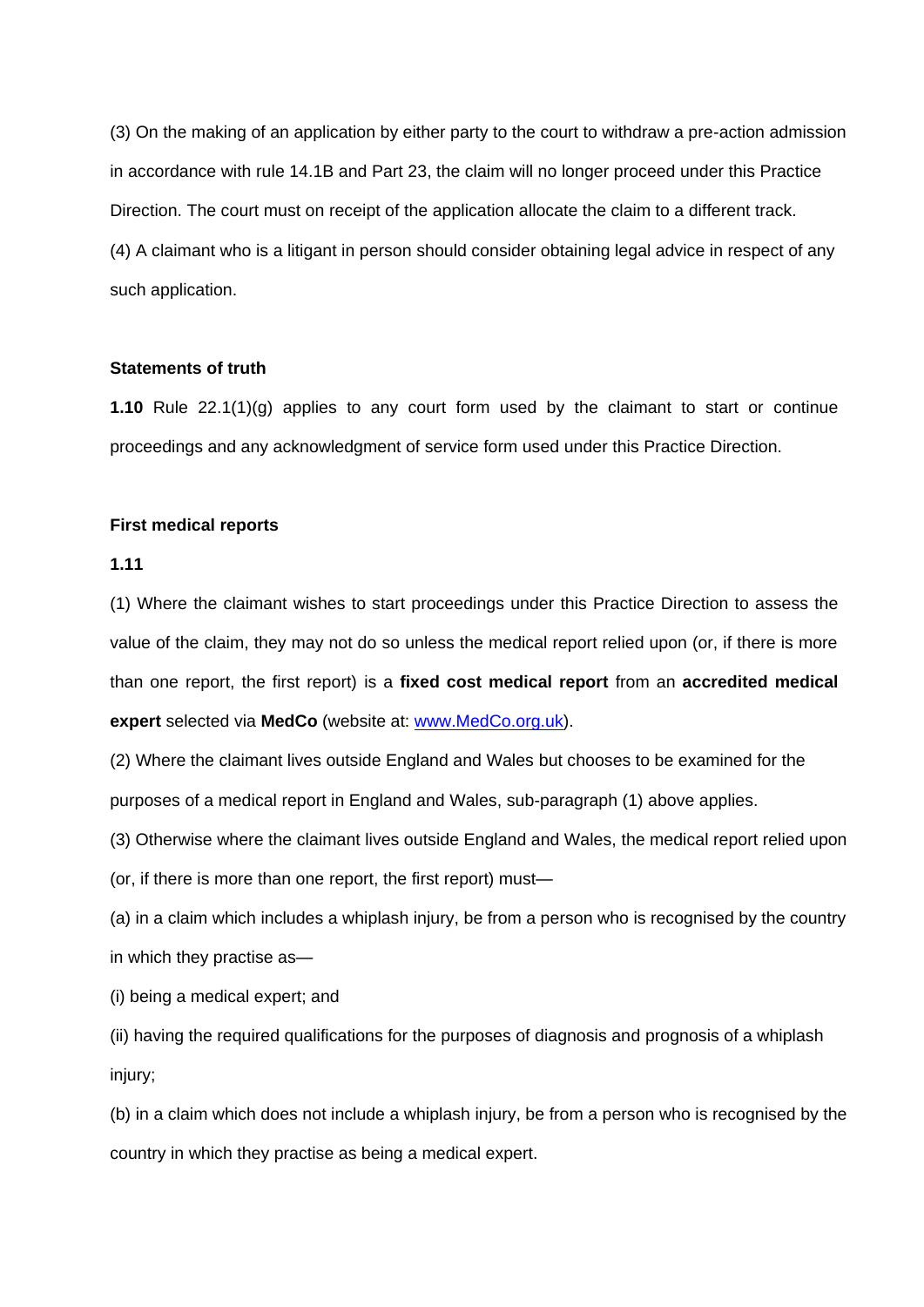#### **Further medical reports**

**1.12**

(1) Where the claimant seeks to rely on a further medical report, whether from the first expert instructed or from an expert in another discipline, permission may only be given where the use of that report is justified as set out in sub-paragraph (2) below.

(2) A further medical report will be justified where—

(a) it is recommended in the first expert's report;

(b) the first medical report recommends that further time is required before a prognosis of the

claimant's injuries can be determined;

(c) the claimant is receiving continuing treatment; or

(d) the claimant has not recovered as expected in the original prognosis.

(3) Any further report from an expert in any of the following disciplines must also be a **fixed cost** 

#### **medical report**—

- (a) Consultant Orthopaedic Surgeon;
- (b) Consultant in Accident and Emergency Medicine;
- (c) General Practitioner registered with the General Medical Council;
- (d) Physiotherapist registered with the Health and Care Professions Council.
- (4) Paragraph 1.14 below sets out the fees applicable to fixed cost medical reports.

#### **Limited costs recovery**

**1.13** Rule 27.14 applies to a claim under this Practice Direction with the following modifications—

(a) the court may order under rule 27.14(2) that the defendant pay the cost of any police accident report incurred by the claimant;

(b) without prejudice to the generality of rule 27.14(2)(g), when a **compensator** is required under the **RTA Small Claims Protocol** to arrange a further medical report when requested by the claimant and justified under paragraph 1.12 above and—

(i) fails to do so in time or at all; or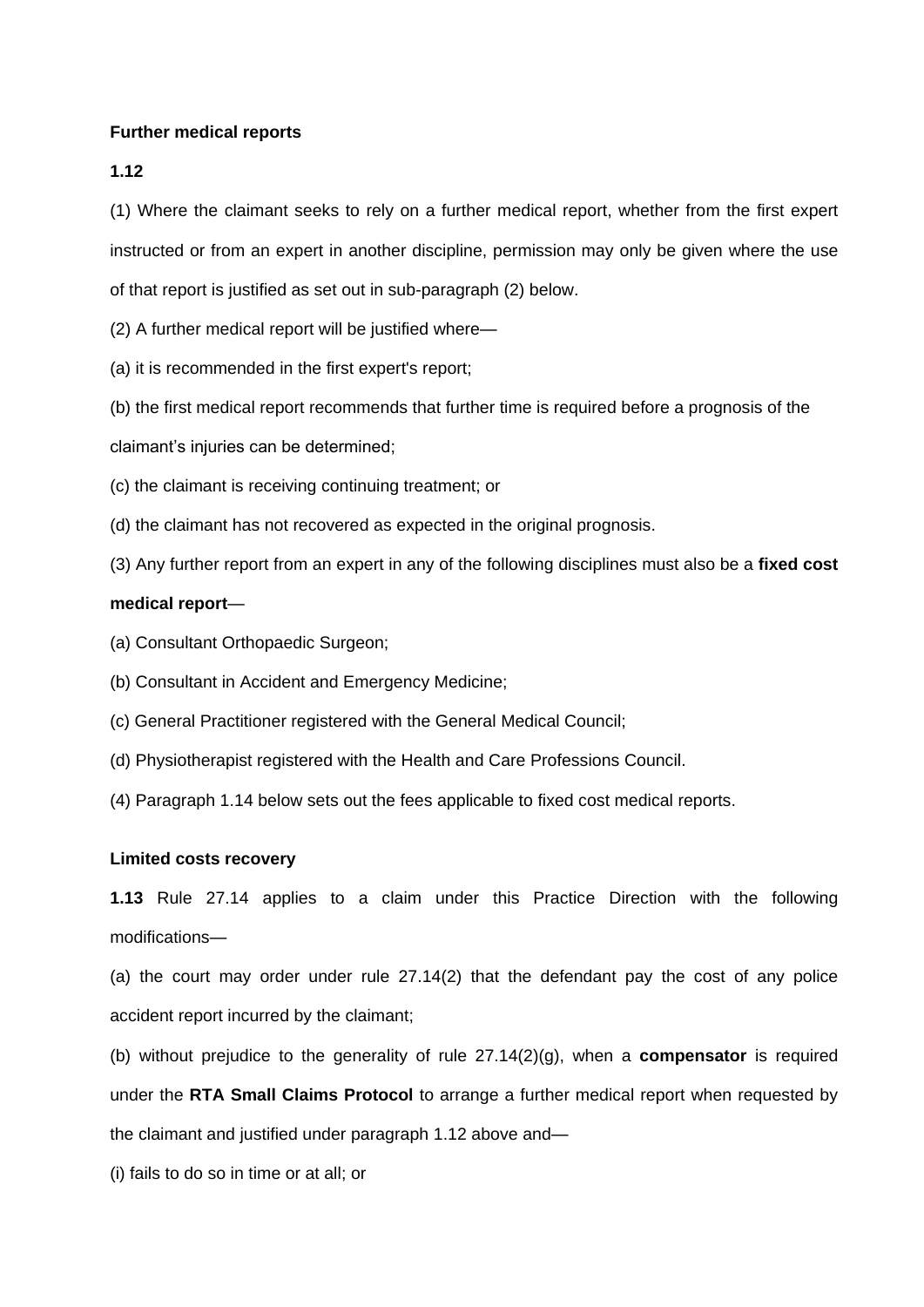(ii) raises an objection to doing so which is not reasonable,

the court is likely to consider that such conduct amounts to unreasonable behaviour and to order payment of any legal costs incurred by the claimant as a result.

#### **Costs - Experts' fees**

#### **1.14**

(1) Rule 27.14(2)(f) will apply to experts' fees, including those of non-medical experts, to limit such fees to a sum not exceeding the amount specified in Practice Direction 27A paragraph 7.3(2) for the fees of each expert except where sub-paragraph (2) applies.

(2) The only sums that are recoverable in respect of the fees for a **fixed cost medical report** or medical records are as follows—

(a) the first report from an **accredited medical expert** selected via **MedCo**: £180;

(b) a further report where justified from an expert from one of the following disciplines—

(i) Consultant Orthopaedic Surgeon (inclusive of a review of medical records where applicable): £420;

(ii) Consultant in Accident and Emergency Medicine: £360;

(iii) General Practitioner registered with the General Medical Council: £180; or

(iv) Physiotherapist registered with the Health and Care Professions Council: £180;

(c) obtaining medical records: no more than £30 plus the direct cost from the holder of the records, and limited to £80 in total for each set of records required. Where relevant records are required from more than one holder of records, the fixed fee applies to each set of records required;

(d) addendum report on medical records (except by Consultant Orthopaedic Surgeon): £50.

(3) Save in exceptional circumstances, no fee may be allowed for a report to which subparagraph (2) applies where the **medical expert**—

(a) has provided treatment to the claimant;

(b) is associated with any person who has provided treatment; or

(c) proposes or recommends treatment that they or an associate then provide.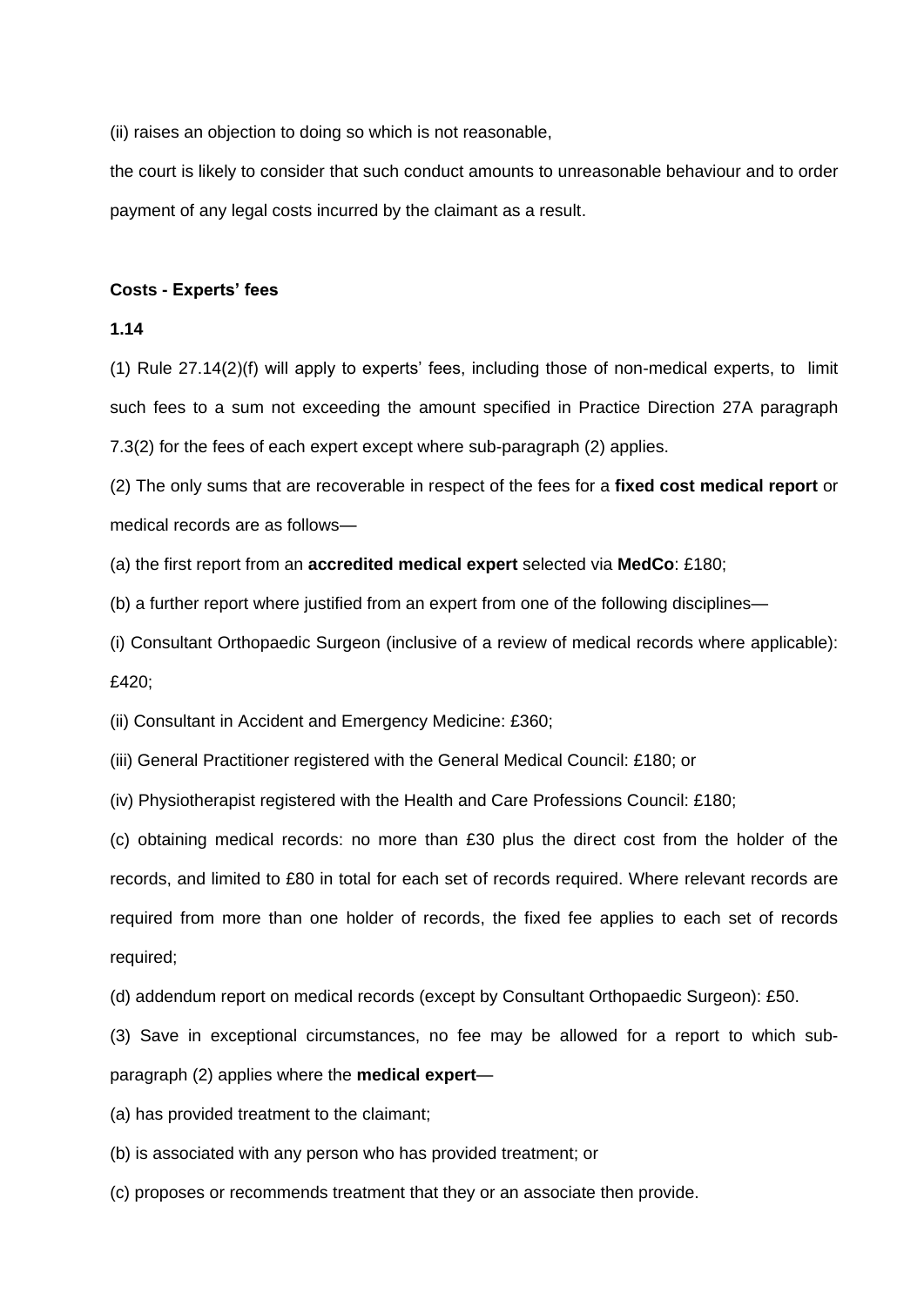(4) The fee for a further report from an expert not listed in sub-paragraph (2)(b) is not fixed, but—

(a) is limited by rule  $27.14(2)(f)$ ; and

(b) the use of that expert must be justified.

(5) Where appropriate, VAT may be recovered in addition to the fees for a **fixed cost medical report** or medical records.

### **Free text fields – character limits**

#### **1.15**

(1) Where a free text field is provided on the **Portal** in order to complete the relevant court form, the content is limited to 500 characters (including spaces). The number of characters available is displayed immediately below the field.

(2) A party can if they wish provide more information separately by taking the following steps—

(a) include a brief summary in the field;

(b) include in the field an indication that more information is provided in a named separate document;

(c) upload that named document onto the **Portal** as soon as possible after completing the field.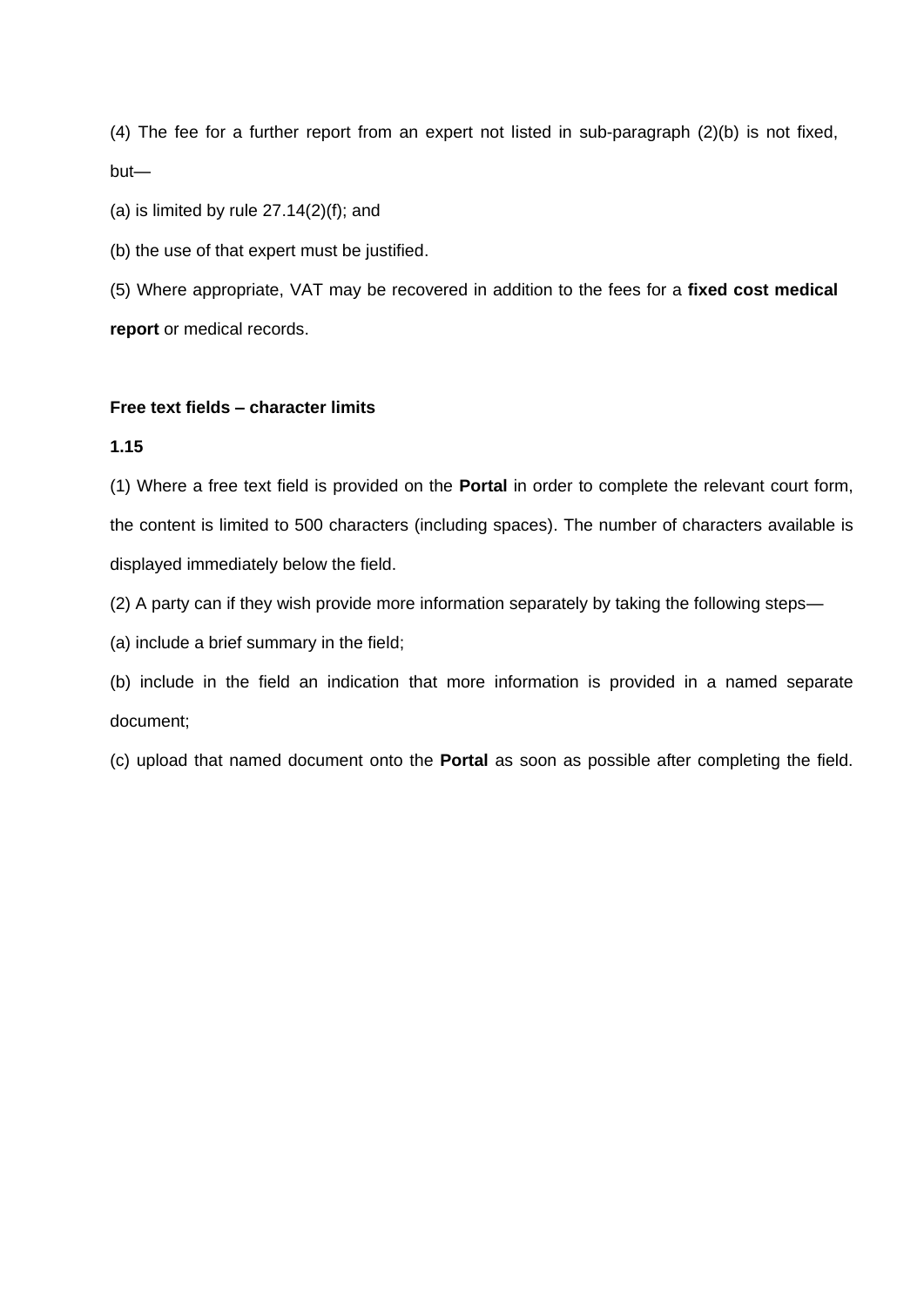# **SECTION 2: LIABILITY DISPUTE ONLY – LIABILITY DENIED IN FULL**

#### **Use of this section**

**2.1** This section sets out the procedure to be followed in all claims where the claimant wishes the court to determine the issue of liability alone, where liability has been denied in full.

**2.2** Part 27 applies to a claim under this section, save that further provisions are made in this section as to—

(a) the acknowledgment of service, see paragraph 2.9;

- (b) directions, including evidence and expert evidence, see paragraphs 2.12 and 2.13;
- (c) conduct of the hearing, see paragraph 2.15 onwards.

#### **Starting the claim**

# **2.3**

- (1) The claimant may use the procedure set out in this section where—
- (a) a claim has already been started under another section of this Practice Direction (see paragraph 2.4); or
- (b) a claim has not yet been started (see paragraph 2.5).
- (2) To use the procedure set out in this section the claimant must—
- (a) comply with the requirements set out in paragraphs 2.4 to 2.16; and
- (b) file form RTASC L with the court.

#### **Where a claim has already been started**

#### **2.4**

(1) Where a claim has already been started under another section of this Practice Direction, the

claimant must state in form RTASC L—

- (a) that a claim has already been started;
- (b) the number of that claim;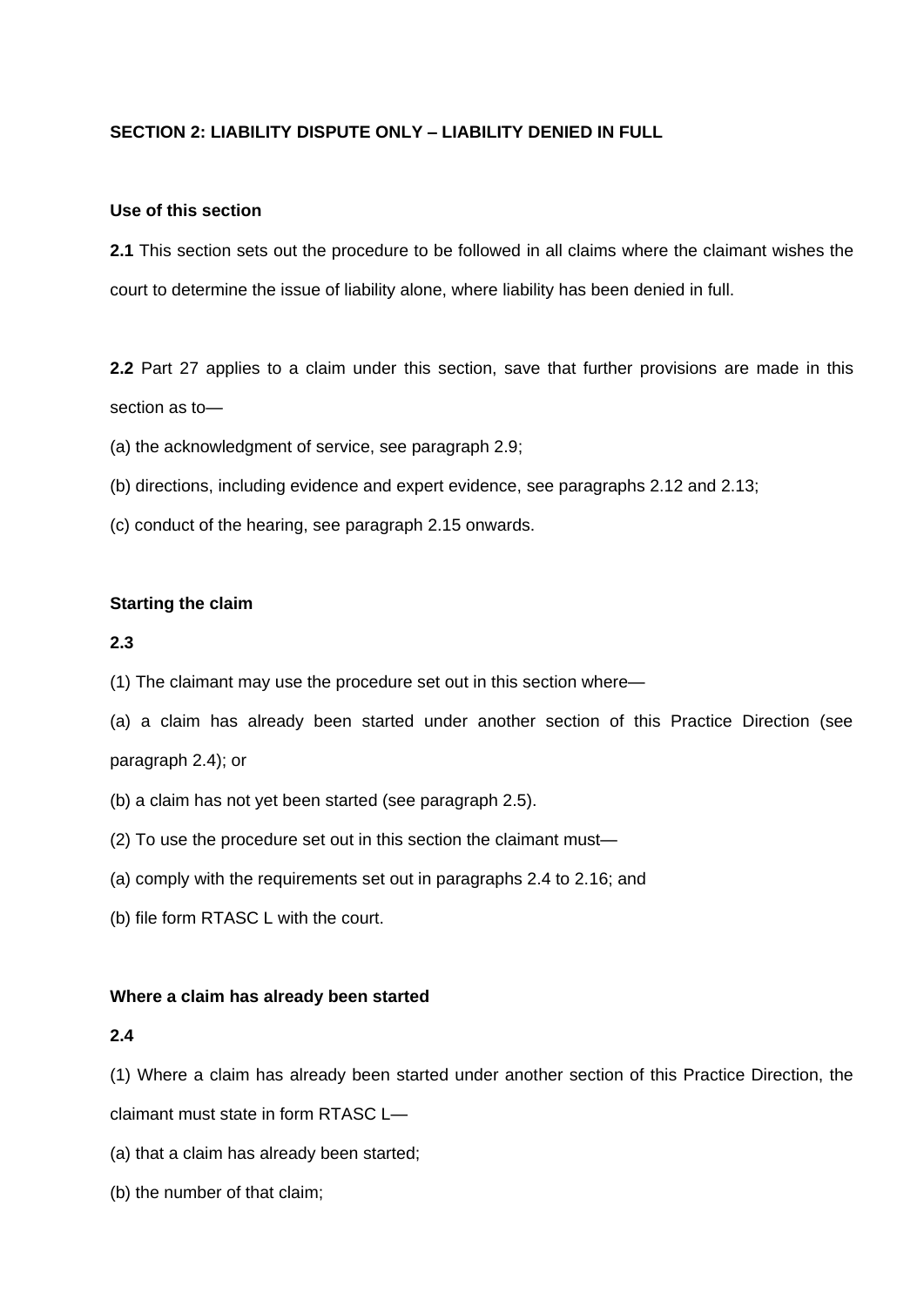(c) that a determination on liability is sought in order to comply with the **RTA Small Claims Protocol**; and

(d) the names of the witnesses (including the claimant) who the claimant intends should give evidence at a hearing on liability. Where the evidence of any witness is not included in the relevant **Court Pack** the claimant must comply with the requirements of paragraph 2.7 below.

(2) The claim will continue under the procedure set out in this section adopting the same claim number.

(3) If the claim has been stayed, the stay will be automatically lifted on the filing of form RTASC L.

#### **Where a claim has not already been started**

**2.5** Where a claim has not already been started under another section of this Practice Direction, the claimant must state in form RTASC L—

(a) that no other claim has been started;

(b) that a determination on liability is sought in order to comply with the **RTA Small Claims Protocol**; and

(c) the names of the witnesses (including the claimant) who the claimant intends should give evidence at a hearing on liability. Where the evidence of any witness is not included in the relevant **Court Pack** the claimant must comply with the requirements of paragraph 2.7 below.

#### **The Court Pack**

#### **2.6**

(1) The claimant must send the relevant **Court Pack** to the court when filing form RTASC L. The **Court Pack** must contain all the documents set out in Table A.

(2) The relevant **Court Pack** is the **Court Pack** as agreed by the **compensator** in accordance with section 12 of the **RTA Small Claims Protocol**.

(3) The purpose of the **Court Pack** is to provide in one set of documents all the facts and evidence on which both parties intend to rely. Paragraphs 2.7 and 2.11(1) deal with cases where either party wishes to ask the court for permission to rely on further evidence not provided to the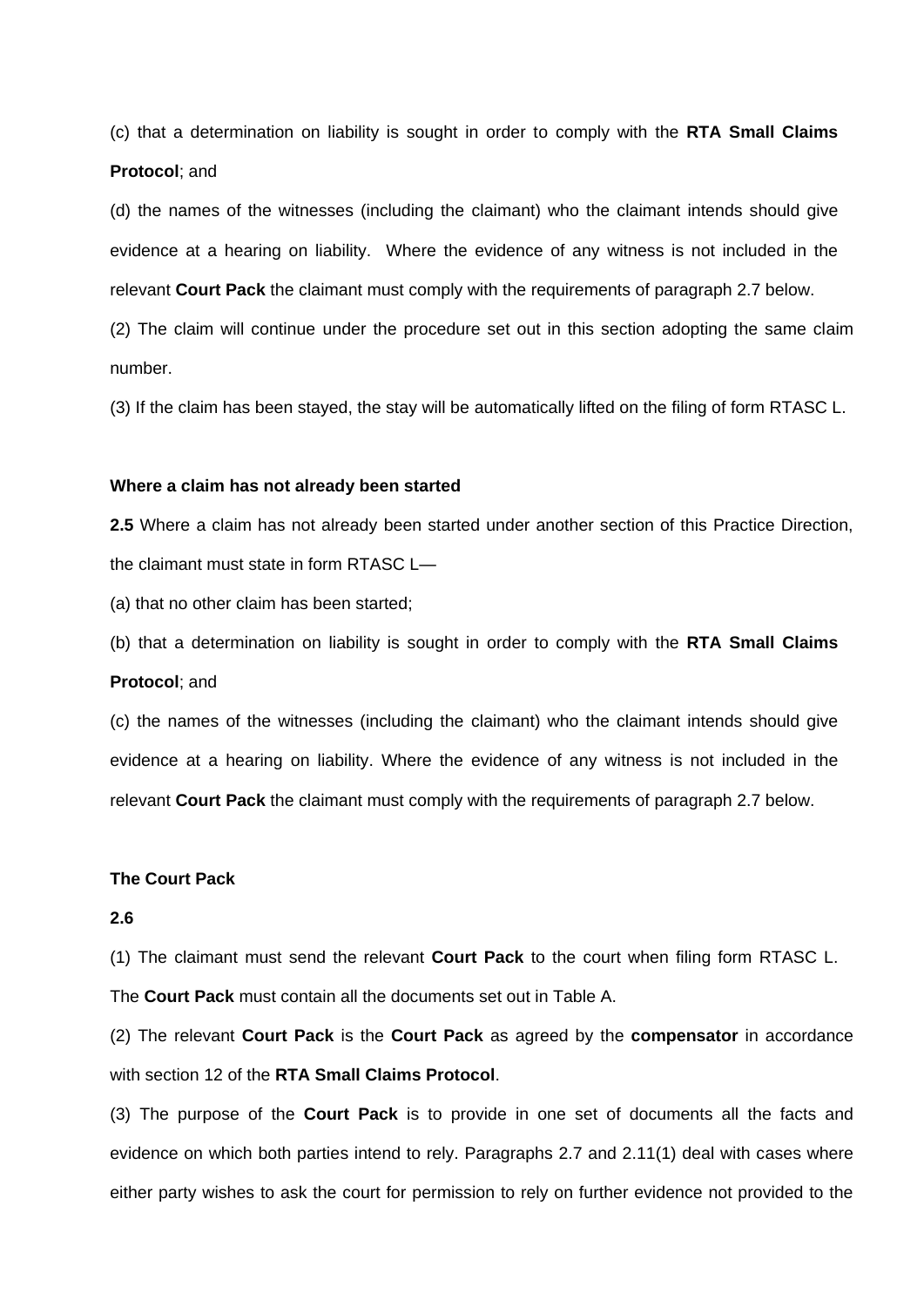other party under the **RTA Small Claims Protocol**.

# **Asking the court for permission to rely on evidence not contained in the relevant Court Pack**

# **2.7**

(1) Where the claimant seeks to rely on evidence not contained in the relevant **Court Pack**, the claimant must send the evidence to the court with form RTASC L or explain why this is not possible.

(2) Form RTASC L must include the following—

(a) a summary and description of the evidence the claimant would like to rely on; and

(b) an explanation setting out why the evidence was not produced as part of the steps taken under the **RTA Small Claims Protocol**.

# **Service of form RTASC L**

**2.8** The court will serve form RTASC L, the relevant **Court Pack** and any evidence filed in accordance with paragraph 2.7 on the defendant at the address given in the form.

#### **Acknowledgment of Service**

#### **2.9**

(1) The defendant must file and serve an acknowledgment of service to a claim under this section, using form RTAASL, not more than 14 days after service of form RTASC L.

(2) Sub-paragraph (1) applies where the claim is made under paragraph 2.4 (where a claim has already been started) or under paragraph 2.5 (where a claim has not already been started).

(3) Where the defendant has failed to file an acknowledgment of service and the time period for doing so has expired—

(a) the defendant is not permitted to rely on any of the evidence provided by the defendant contained in the relevant **Court Pack**; and

(b) the defendant may attend the hearing of the claim, but may not take part in the hearing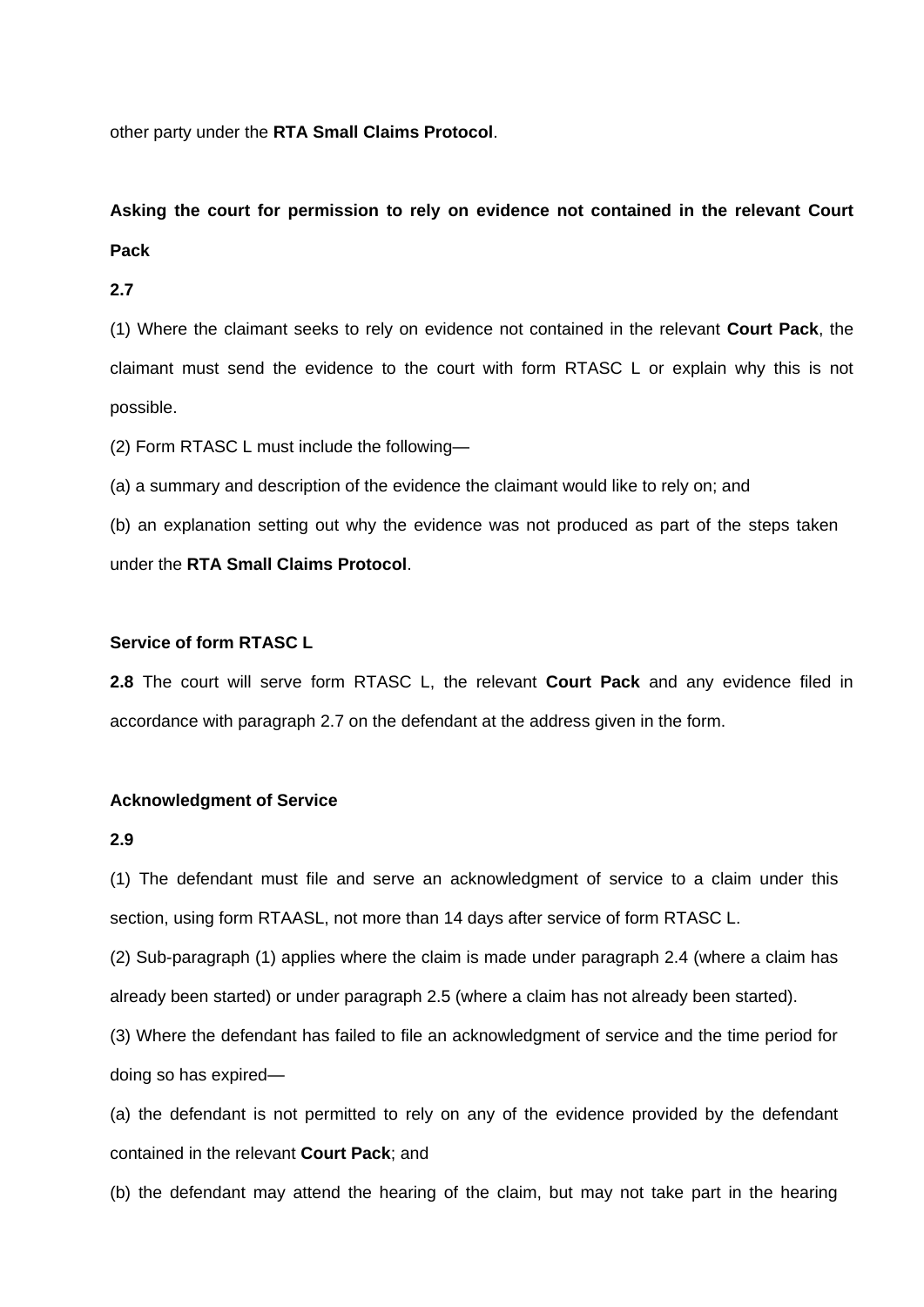unless the court gives permission.

#### **2.10**

(1) The acknowledgment of service in this section must state whether the defendant disputes liability.

(2) The defendant must also indicate in the acknowledgment of service the names of the witnesses (including the defendant) the defendant intends should give evidence at a hearing. Where the evidence of any witness is not included in the relevant **Court Pack** the defendant must comply with the requirements of paragraph 2.11 below.

# **2.11**

(1) Where the defendant seeks to rely on evidence not contained in the relevant **Court Pack** the defendant must send the evidence to the court with form RTAASL or explain why this is not possible and must include the following in form RTAASL—

(a) a summary and description of the evidence the defendant would like to rely on; and

(b) the reasons why it was not produced as part of the steps taken under the **RTA Small Claims** 

#### **Protocol**.

(2) Paragraphs 2.12 and 2.13 contain further provisions as to directions and evidence in cases where the defendant fails to acknowledge service.

#### **Directions including evidence and expert evidence**

#### **2.12**

(1) Rules 27.4 and 27.5 apply, save as modified in this paragraph and in paragraph 2.13.

(2) The court will give directions after the time for filing the acknowledgment of service has expired having regard to the acknowledgment of service if filed.

(3) The provisions of rule 27.4(3) do not apply. Standard directions will be in one of the forms set out in Appendix B and are likely to apply where the court considers that the dispute between the parties and the evidence required at a hearing are adequately set out in the relevant **Court Pack**.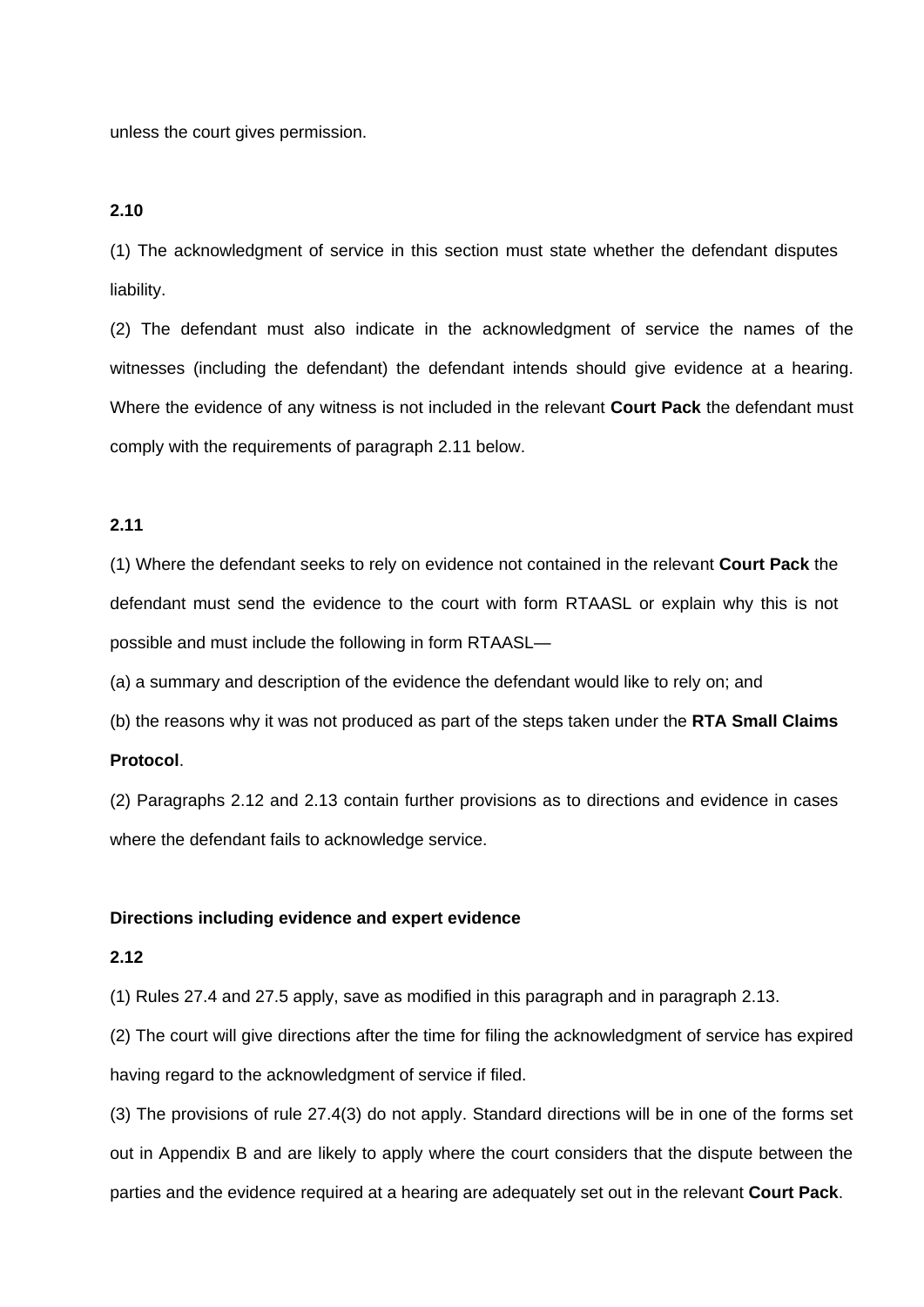(4) The court may give directions other than standard directions.

**2.13** Unless the court makes a different order, the parties are permitted to rely on the evidence contained in the relevant **Court Pack** including any written evidence from a non-medical expert. (Rule 27.5 provides that no expert may give evidence, whether written or oral, at a hearing without the permission of the court.)

#### **Other claims**

#### **2.14**

(1) Where either party identifies in form RTASC L or form RTAASL that there is another claim arising out of the same **accident** where liability is disputed, the court will consider whether to direct that—

(a) the other claim (including a claim currently within the **RTA Small Claims Protocol**) be joined to or heard together with the claim under this section of the Practice Direction; or

(b) if the other claim is proceeding outside this Practice Direction, this claim shall no longer continue under this Practice Direction and shall be joined to or heard together with that other claim.

(2) Sub-paragraph (1) above may apply to a claim made by another party or a counterclaim by the defendant.

(3) Where the court considers it appropriate to make an order under sub-paragraph (1)(a) above in respect of a claim currently within the **RTA Small Claims Protocol**, it may either order that—

(a) the claim under that Protocol (being a claim by the defendant against the claimant) must exit that Protocol and be joined to or heard together with the claim under this section as a counterclaim; or

(b) the claim under this section be stayed for a period to permit proceedings to be started in the claim in that Protocol and joined to or heard together with the claim under this section.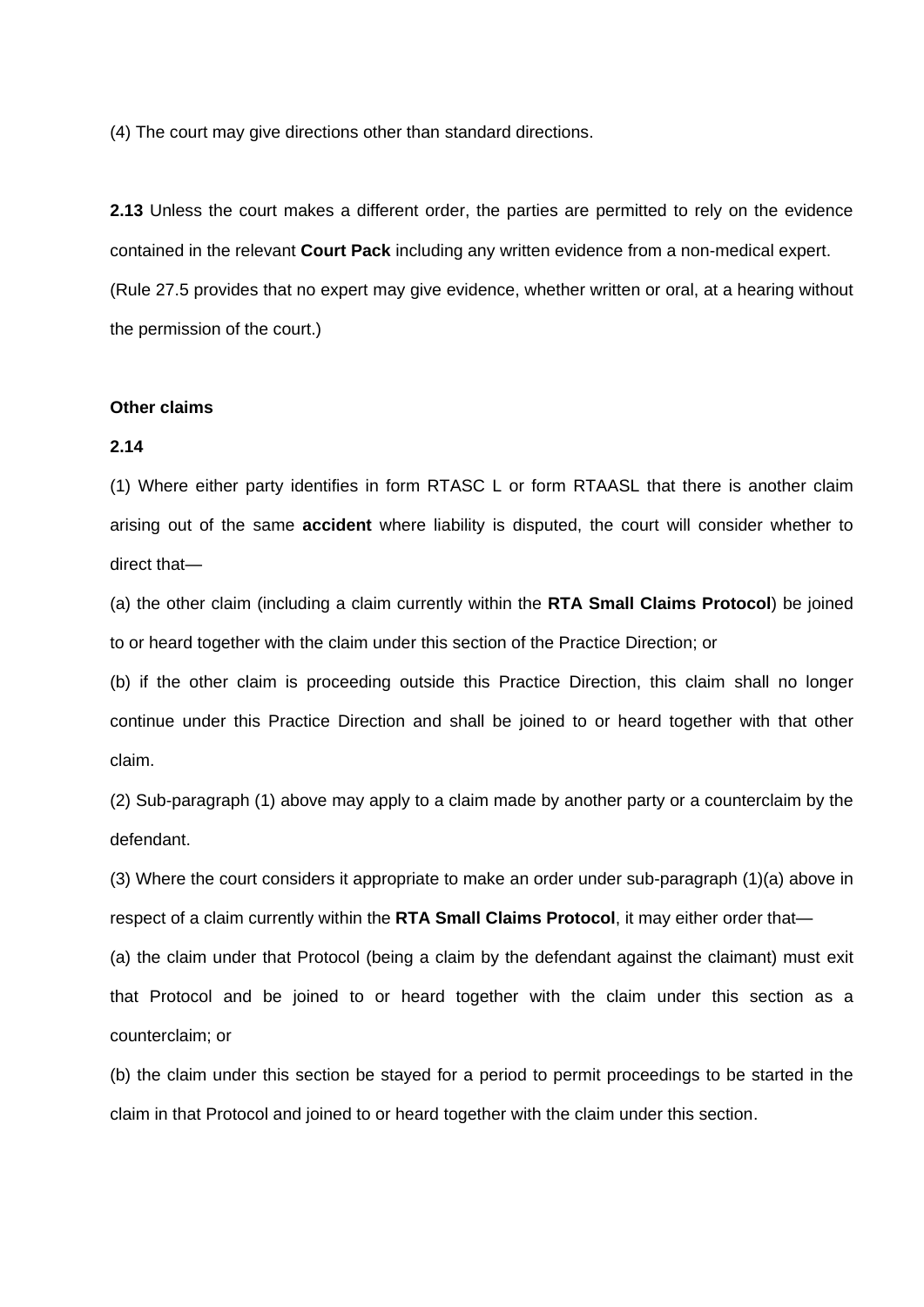# **Conduct of the hearing**

**2.15** Rules 27.8 to 27.11 apply save that any hearing at which the issues under this section are being determined will be an oral hearing attended by both parties or their representatives.

# **2.16**

(1) The court will when determining liability under this section make an order in the following format—

(a) liability found in full against the defendant;

(b) liability found in part against the defendant, specifying the percentage liability of the defendant; or

(c) liability not found against the defendant.

(2) Where the court finds that the defendant was either liable in full or in part and does not reallocate the claim under sub-paragraph (3) below, the court—

(a) will stay the proceedings and direct that the parties use the procedure set out in sections 7, 8

and 9 of the **RTA Small Claims Protocol** to progress the claim; and

(b) should normally order the defendant to pay the court fee incurred when the claim was started or continued for determination of liability.

(3) The court may give other directions and may reallocate the claim to a different track where it considers that the value of the claim is likely to exceed the limit for the small claims track.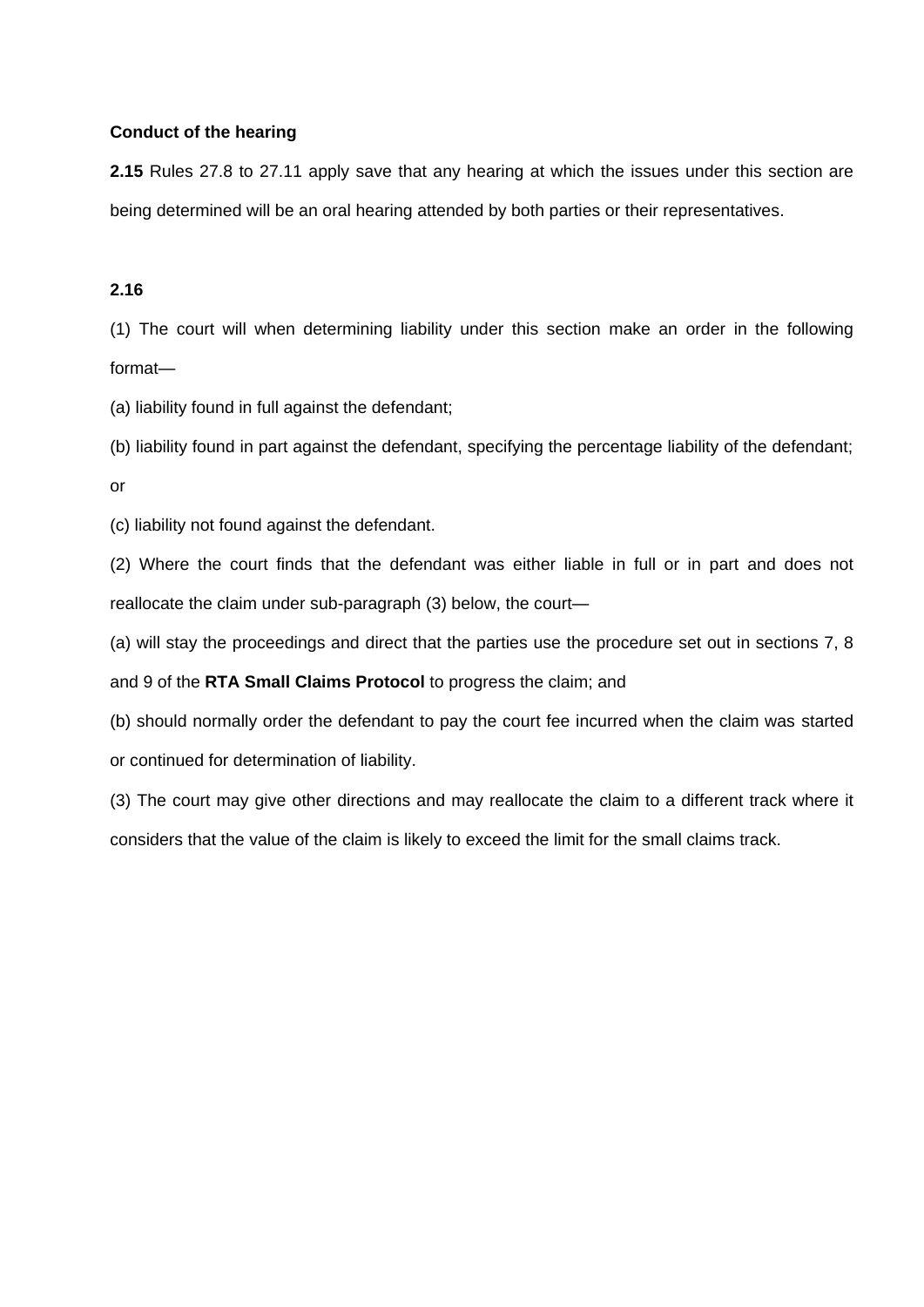# **SECTION 3: ASSESSING THE VALUE OF THE CLAIM: NO LIABILITY DISPUTE, NO CLAIM FOR NON-PROTOCOL VEHICLE COSTS OR UPLIFT REQUEST**

#### **Use of this section**

#### **3.1**

(1) This section sets out the procedure to be followed where the claimant wishes the court to assess the value of the claim, where—

(a) the parties have been unable to agree settlement under the **RTA Small Claims Protocol**;

(b) liability is not in dispute (as to which, see paragraph 3.2 below);

(c) there is no claim brought for **non-protocol vehicle costs**; and

(d) there is no application for an **uplift** in exceptional circumstances pursuant to regulation 3 of the

Whiplash Injury Regulations 2021 (referred to in this paragraph as an "**uplift** application").

(2) For the purposes of this section, "liability is not in dispute" means that either—

(a) there has been an **admission of liability in full**;

(b) there has been an **admission of liability in part** and the claimant has accepted that part admission; or

(c) liability has already been found against the defendant (either in full or part) by the court in a claim under section 2 of this Practice Direction.

**3.2** Part 27 applies to a claim under this section, save that further provisions are made in this section as to—

(a) the acknowledgment of service, see paragraph 3.10;

(b) directions, see paragraphs 3.12 and 3.17;

(c) evidence generally, see paragraphs 3.15 to 3.17;

(d) conduct of the hearing, see paragraph 3.19.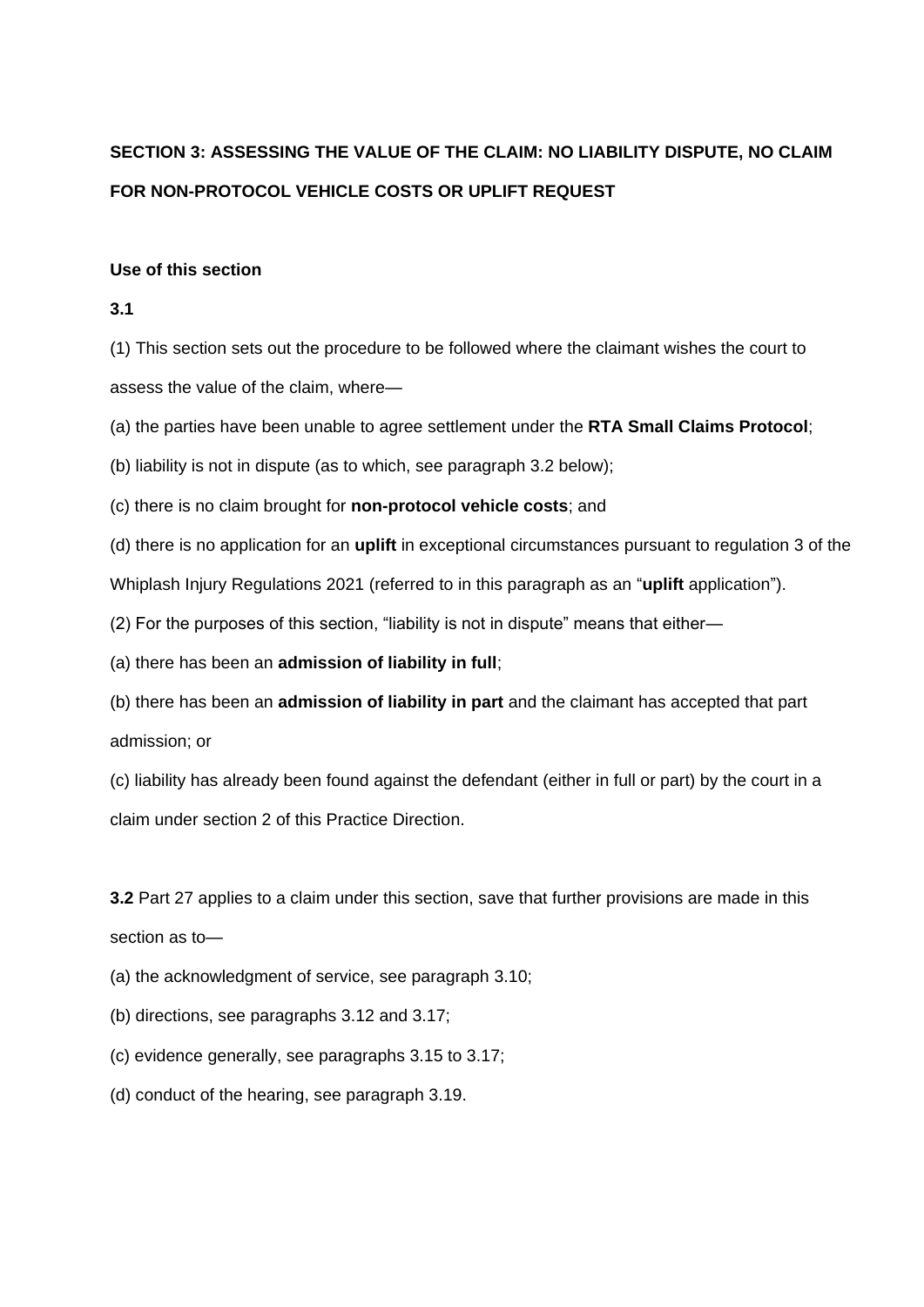# **Starting the claim**

# **3.3**

(1) The claimant may use the procedure set out in this section where—

(a) a claim has already been started under another section of this Practice Direction (see

# paragraph 3.4); or

- (b) a claim has not already been started (see paragraph 3.5).
- (2) To use the procedure set out in this section the claimant must—
- (a) comply with the requirements set out in paragraphs 3.4 to 3.19; and
- (b) file form RTASC Q with the court.

# **Where a claim has already been started**

# **3.4**

(1) Where a claim has already been started under another section of this Practice Direction, the

claimant must state in form RTASC Q—

(a) that a claim has already been started;

(b) the number of that claim;

(c) that the parties have been unable to agree the amount of **damages for injury** and **other** 

# **protocol damages** payable at the end of the **RTA Small Claims Protocol**;

- (d) that liability has either been determined by the court or is not in dispute;
- (e) that there is no claim to be included for **non-protocol vehicle costs**;
- (f) that there is no **uplift** application; and
- (g) that the claimant wishes the court to decide on the value of the claim.

(2) The claimant must also include the names of the witnesses (including the claimant) who the claimant intends should give evidence at a hearing under this section. Where the evidence of any witness is not included in the relevant **Court Pack** the claimant must comply with the requirements of paragraph 3.8 below.

(3) The claim will continue under the procedure set out in this section adopting the same claim number.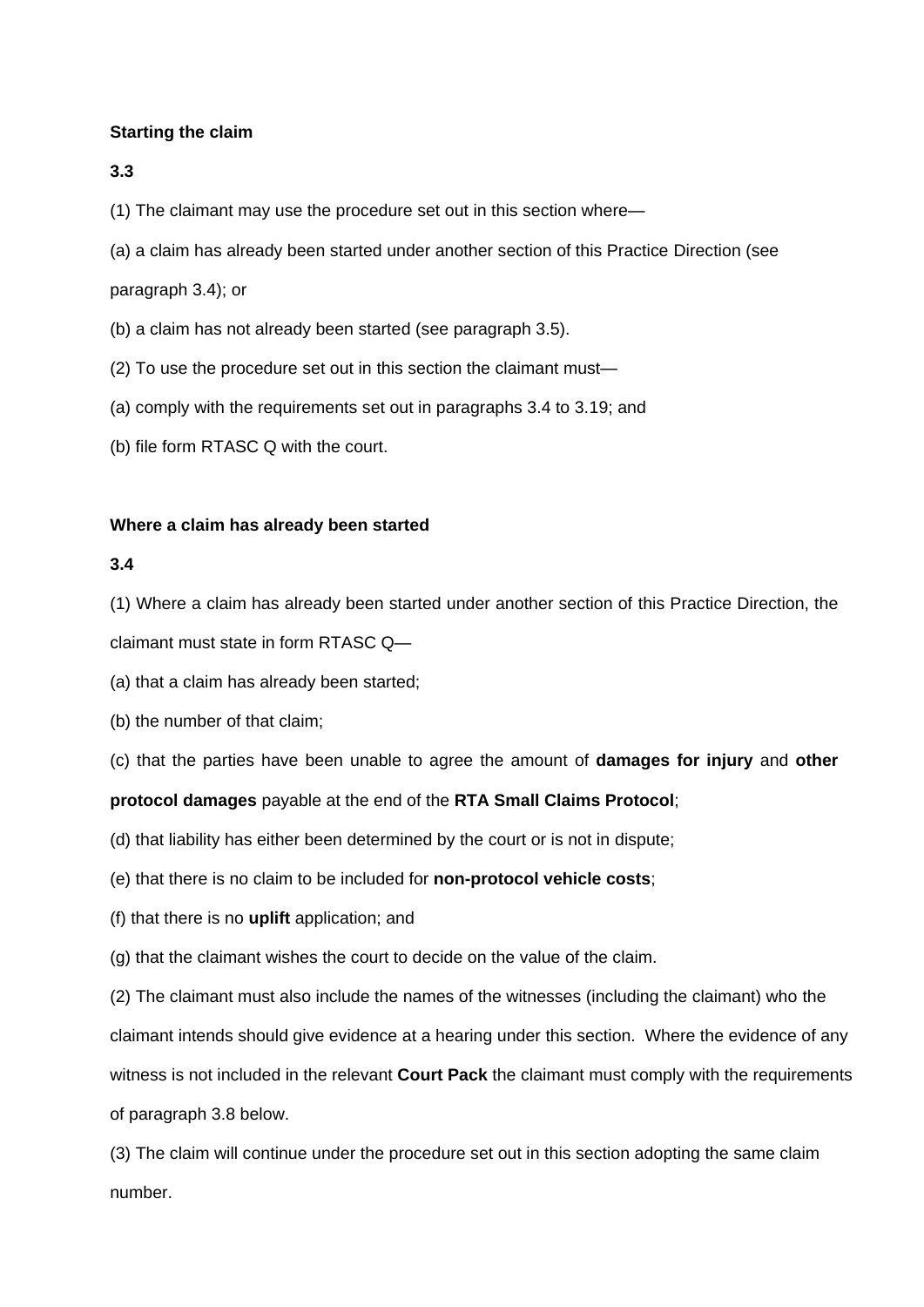(4) If the claim has been stayed, the stay will be automatically lifted on the filing of form RTASC Q.

#### **Where a claim has not already been started**

**3.5**

(1) Where a claim has not already been started under another section of this Practice Direction,

the claimant must state in form RTASC Q that—

(a) no other claim has been started;

(b) the parties have been unable to agree the amount of **damages for injury** and **other protocol damages** payable at the end of the **RTA Small Claims Protocol**;

(c) liability has either been determined by the court in favour of the claimant (either in full or in part) or is not in dispute;

(d) there is no claim to be included for **non-protocol vehicle costs**;

(e) there is no **uplift** application;

(f) the claimant wishes the court to decide on the value of the claim.

(2) The claimant must also include the names of the witnesses (including the claimant) who the claimant intends should give evidence at a hearing under this section. Where the evidence of any witness is not included in the relevant **Court Pack** the claimant must comply with the requirements of paragraph 3.8 below.

# **Option of Determination without a hearing**

**3.6**

(1) The procedure in sub-paragraph (2) applies in any claim brought under paragraph 3.4 or paragraph 3.5.

(2) The claimant may request a determination of the value of their claim without a hearing in form RTASC Q.

(Paragraph 3.15 explains that the court may direct a determination without a hearing where the claimant requests this and the defendant does not disagree.)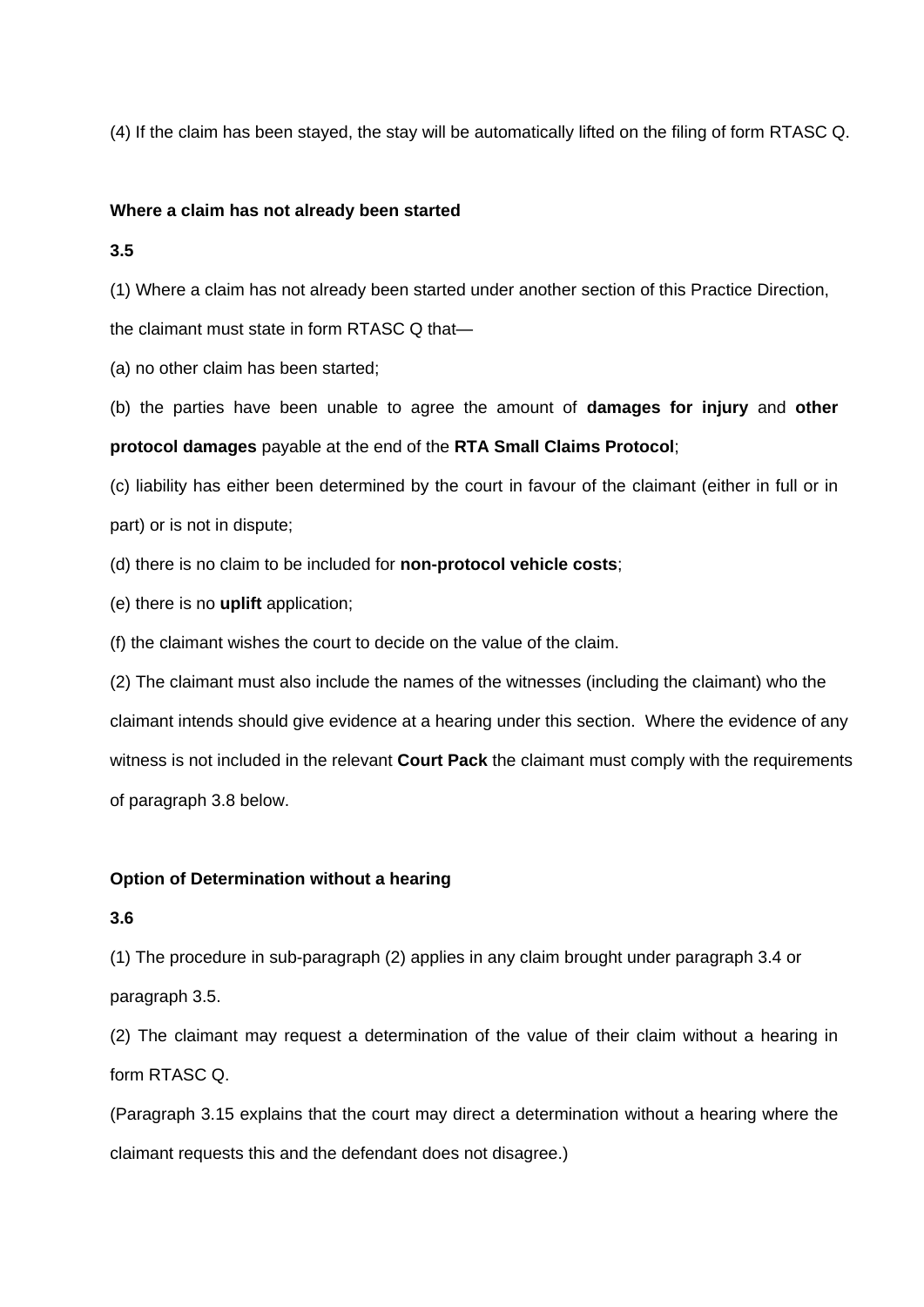# **The Court Pack**

**3.7**

(1) The claimant must send the relevant **Court Pack** to the court when filing RTASC Q. The **Court Pack** must contain all the documents set out in Table C.

(2) The relevant **Court Pack** is the **Court Pack** as agreed by the **compensator** in accordance with section 12 of the **RTA Small Claims Protocol**.

(3) The purpose of the **Court Pack** is to provide in one set of documents all the facts and evidence on which both parties intend to rely. Paragraphs 3.8 and 3.13 deal with cases where either party wishes to ask the court for permission to rely on further evidence not provided to the other party under the **RTA Small Claims Protocol**.

# **Asking the court for permission to rely on evidence not contained in the Court Pack**

**3.8**

(1) Where the claimant seeks to rely on evidence not contained in the relevant **Court Pack**, the claimant must send the evidence to the court with form RTASC Q or explain why this is not possible.

(2) Form RTASC Q must include the following—

(a) a summary and description of the evidence the claimant would like to rely on; and

(b) an explanation setting out why the evidence was not produced as part of the steps taken under

# the **RTA Small Claims Protocol**.

(3) Paragraph 3.17 sets out the basis on which the court may give the claimant permission to rely on further evidence.

# **Service of form RTASC Q**

**3.9** The Court will serve form RTASC Q and the **Court Pack** on the defendant at the address given in the form.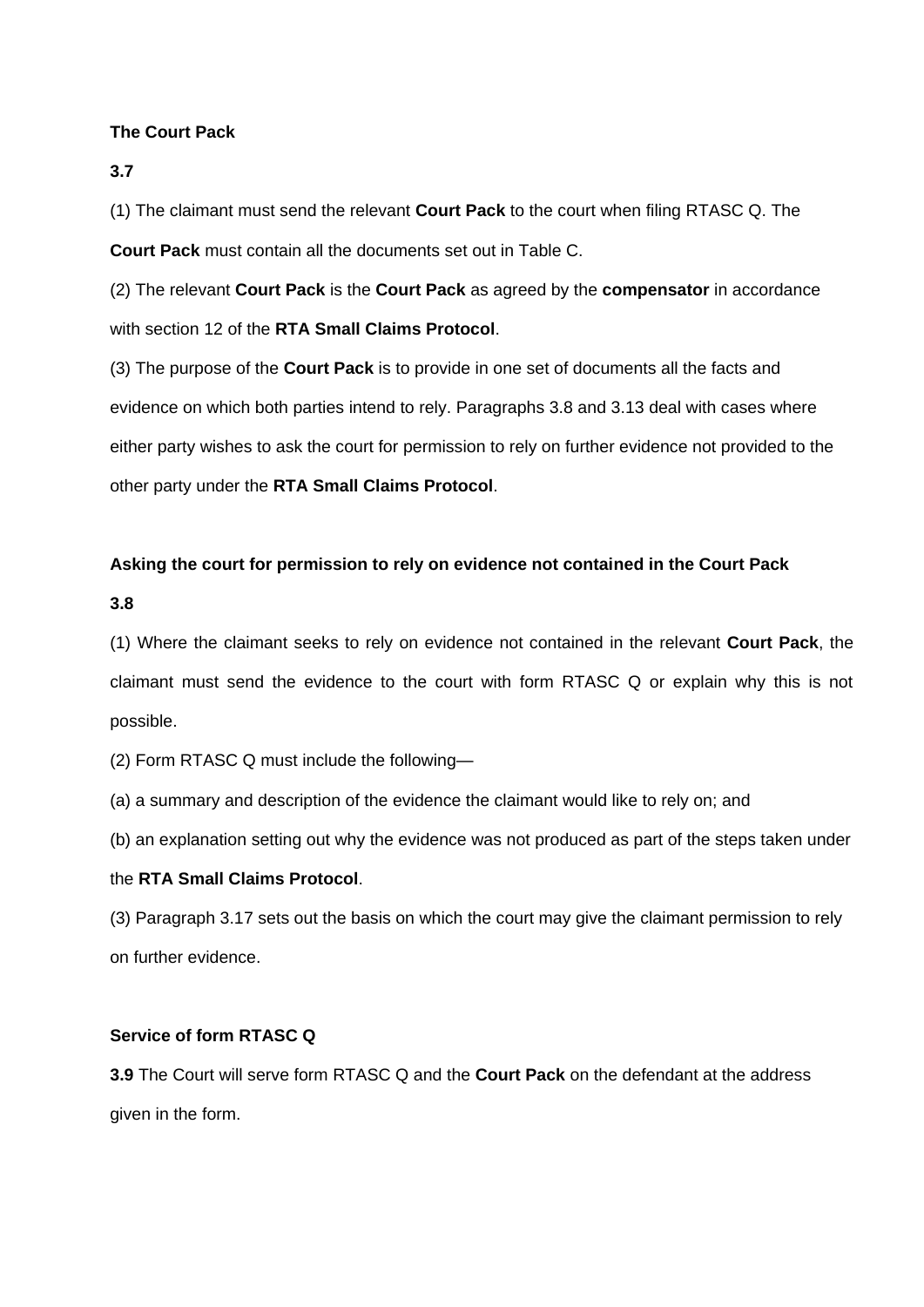#### **Acknowledgment of Service**

#### **3.10**

(1) The defendant must file and serve an acknowledgment of service to a claim under this section, using form RTAASQ, not more than 14 days after service of form RTASC Q.

(2) Sub-paragraph (1) applies where the claim is made under paragraph 3.4 (where a claim has already been started) or under paragraph 3.5 (where a claim has not already been started).

(3) Where the defendant has failed to file an acknowledgment of service and the time period for doing so has expired—

(a) the defendant is not permitted to rely on any of the evidence provided by the defendant contained in the relevant **Court Pack**; and

(b) the defendant may attend any hearing of the claim, but may not take part in the hearing unless the court gives permission.

# **3.11**

(1) The acknowledgment of service in this section must state whether the defendant—

(a) disputes the amount of damages claimed; or

(b) contends that the procedure in this section should not be used.

(2) The defendant must also indicate in the acknowledgment of service the names of the witnesses (including the defendant) the defendant intends should give evidence at a hearing under this section. Where the evidence of any witness is not included in the relevant **Court Pack** the defendant must comply with the requirements of paragraph 3.13 below.

(3) Where the claimant has indicated a preference for the value of the claim to be determined without a hearing, the defendant must also indicate in form RTAASQ whether they agree or object to this request.

#### **3.12**

(1) The defendant may only contend under paragraph 3.11 that the procedure under this section should not be used on the grounds that the claimant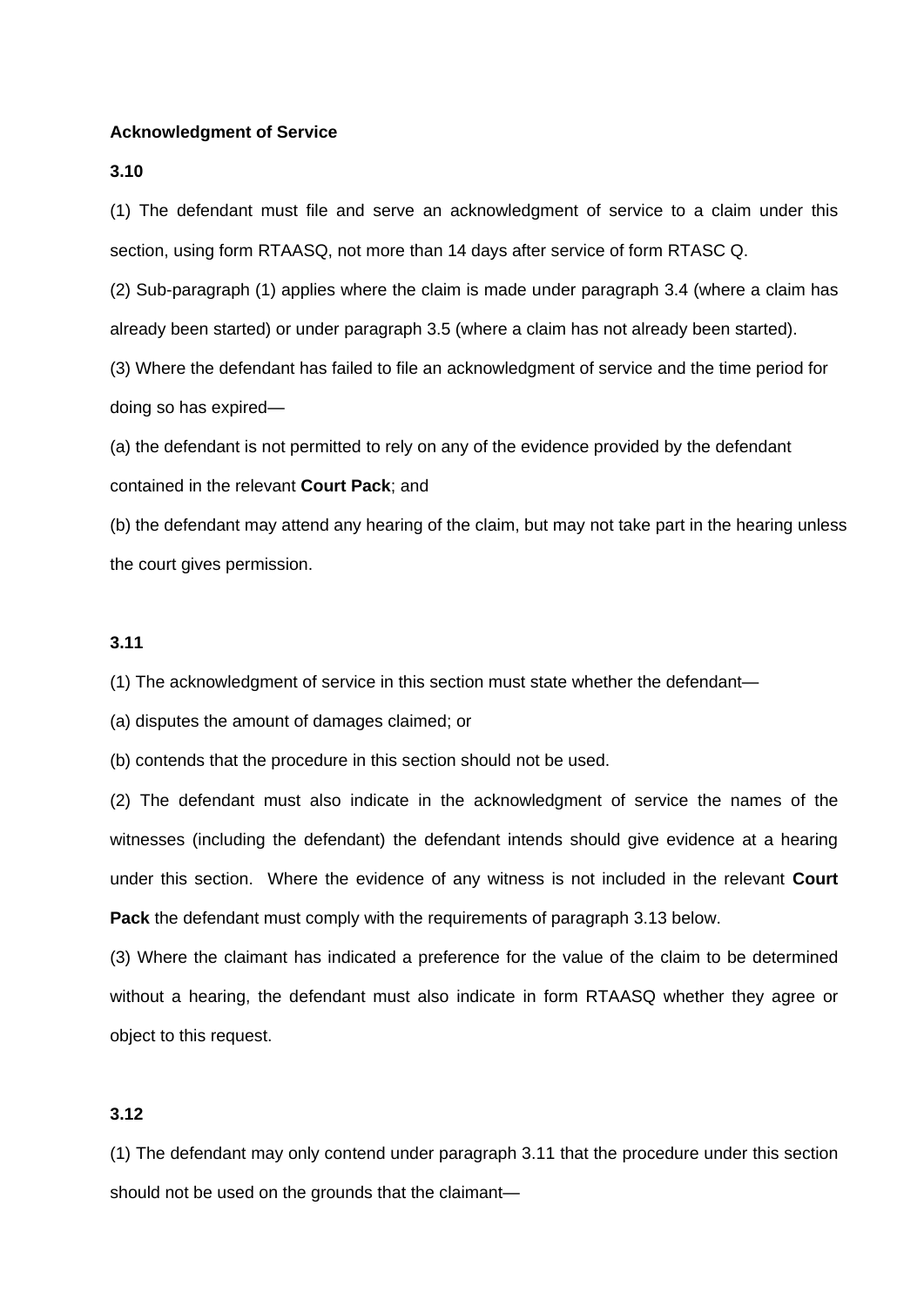(a) has started or continued a claim without following the procedure set out in the **RTA Small Claims Protocol** for producing the **Court Pack**;

(b) has left out material evidence that was provided under that Protocol which the defendant or their representative had requested be included in the **Court Pack**; or

(c) has filed and served additional or new evidence with form RTASC Q that was not provided under that Protocol.

(2) The defendant must state the reasons why they contend the procedure should not be used in form RTAASQ.

(3) Where the court receives an acknowledgment of service in form RTAASQ which includes reasons under sub-paragraph (2), the court will give case management directions.

**3.13** Where the defendant seeks to rely on evidence not contained in the relevant **Court Pack** the defendant must send the evidence to the court with form RTAASQ or explain why this is not possible and must include the following in form RTAASQ—

(a) a summary and description of the evidence the defendant would like to rely on; and

(b) the reasons why it was not produced as part of the steps taken under the **RTA Small Claims** 

# **Protocol**.

**3.14** The acknowledgment of service or response may be signed and filed by the defendant's insurer who may give their address as the address for service.

#### **Hearings and evidence**

# **3.15**

(1) On receipt of the acknowledgment of service, the court will allocate a date for an oral hearing.

(2) Where the claimant requests a determination without a hearing in form RTASC Q, and the defendant agrees in the acknowledgment of service or fails to file an acknowledgment of service, the court may allocate a date for determination without a hearing.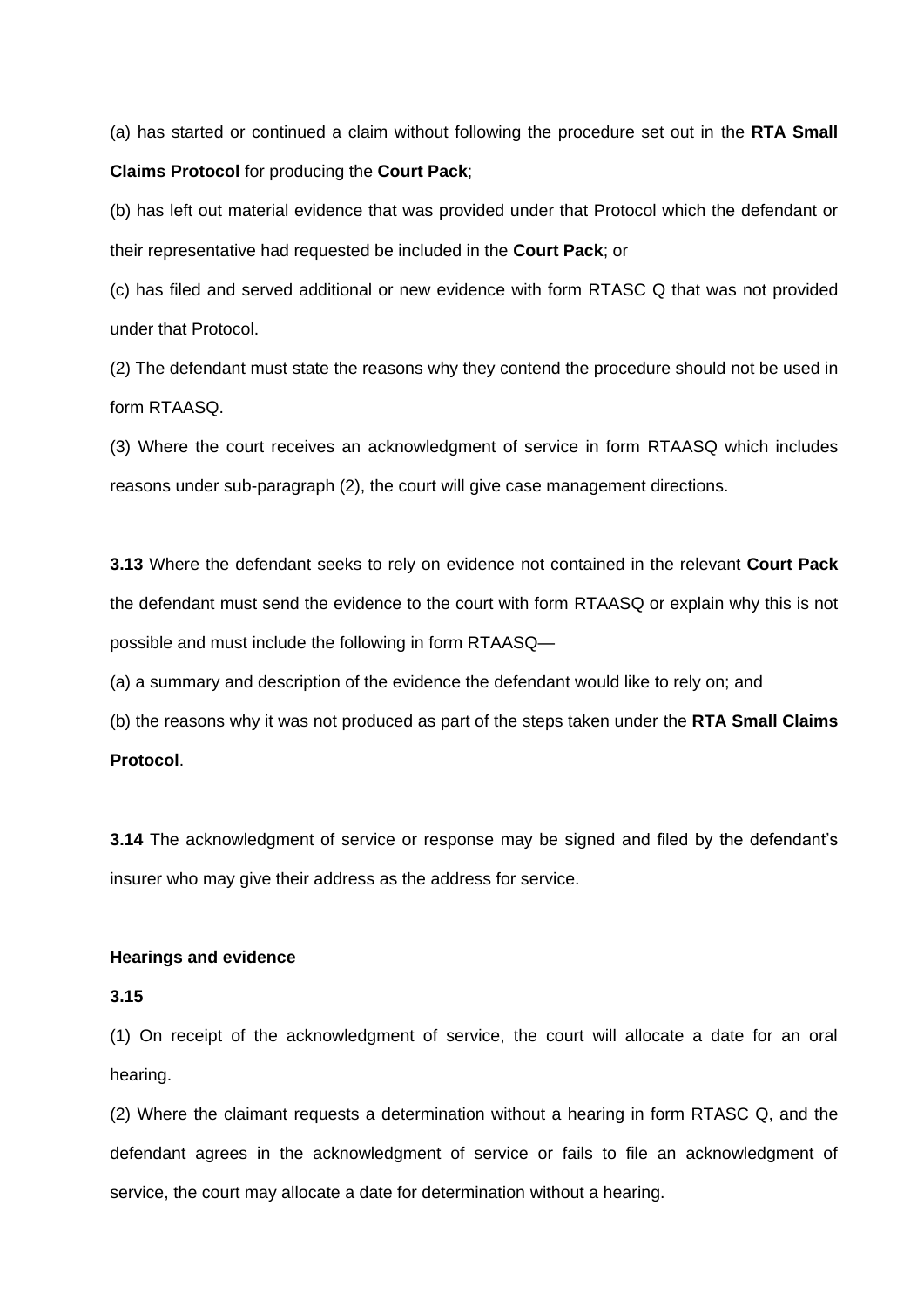(3) The court will give the parties at least 21 days' notice of the date of the oral hearing or the determination without a hearing.

#### **3.16**

(1) The claim will proceed to a hearing or a determination without a hearing on the basis of the evidence in the **Court Pack**, unless paragraph 3.17(1)(e) applies.

(2) This may include oral evidence at a hearing from the claimant and from any witnesses of fact on value whose evidence has been included in the **Court Pack**.

### **3.17**

(1) The parties may not rely upon evidence unless—

(a) it has been included in the **Court Pack** sent to the court in accordance with paragraph 3.7;

(b) the defendant contends in form RTAASQ that it should have been included in the **Court** 

**Pack**, in accordance with paragraph 3.12(1)(a) or (b) above;

(c) it is oral evidence permitted under paragraph 3.16(2) above;

(d) it is a **certificate of recoverable benefits** which has been filed and served on the claimant in accordance with paragraph 3.19; or

(e) it is evidence, which may include oral evidence, which the court considers is necessary to determine the claim.

(2) Where either party makes a request to use further evidence not contained in the **Court Pack** under paragraph 3.8 or 3.13 above, the court will consider whether sub-paragraph (1)(e) above applies and will give directions.

(Paragraph 1.8(2) provides that where the evidence raises complex issues of fact or law, the court must allocate the claim to a different track and give directions.)

**3.18** The defendant must file and serve an up to date **certificate of recoverable benefits** at least 5 days before the date of the hearing or the determination without a hearing.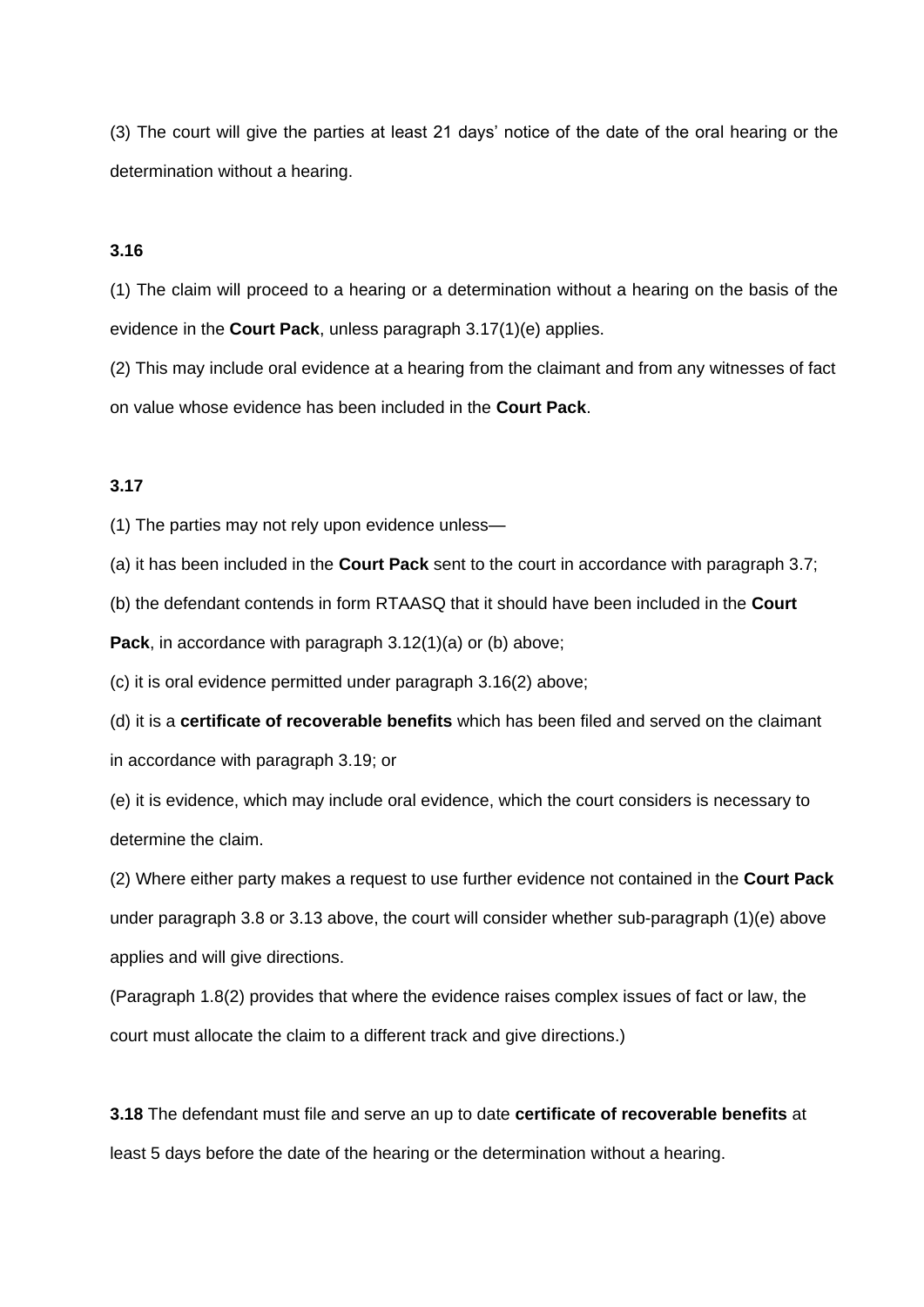# **Conduct of the hearing**

**3.19** Rule 27.9 is disapplied in hearings conducted under this section.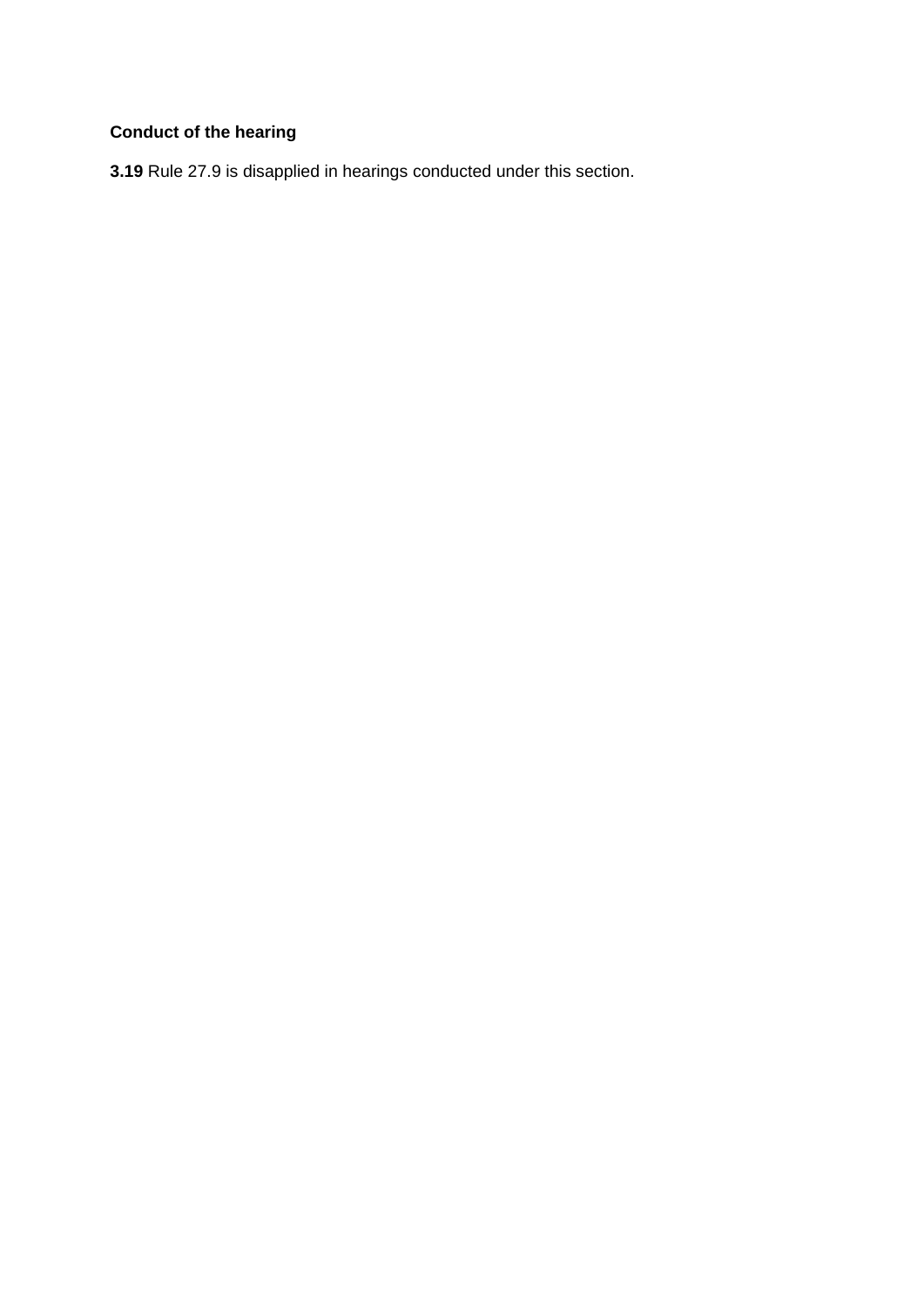# **SECTION 4: ASSESSING THE VALUE OF THE CLAIM: LIABILITY ADMITTED IN PART BUT REMAINS IN DISPUTE (INCLUDING WHERE NON-PROTOCOL VEHICLE COSTS AND/OR AN UPLIFT ARE CLAIMED IN SUCH CASES)**

#### **Use of this section**

# **4.1**

(1) This section sets out the procedure to be followed where the claimant wishes the court to assess the value of the claim, where—

(a) the parties have been unable to agree settlement; and

- (b) liability has been admitted in part but remains in dispute.
- (2) This includes cases where there is also—
- (a) a claim for **non-protocol vehicle costs**; and/or

(b) the claimant makes an application for an **uplift** in exceptional circumstances pursuant to regulation 3 of the Whiplash Injury Regulations 2021 (referred to in this section as an "**uplift** application").

**4.2** Part 27 applies to a claim under this section, save that further provisions are made in this section as to—

- (a) the acknowledgment of service, see paragraph 4.9;
- (b) directions, including evidence and expert evidence, see paragraphs 4.12 and 4.13;
- (c) conduct of the hearing, see paragraph 4.15 onwards.

# **Starting the claim**

# **4.3**

(1) The claimant may use the procedure set out in this section where—

(a) a claim has already been started under another section of this Practice Direction (see paragraph 4.4);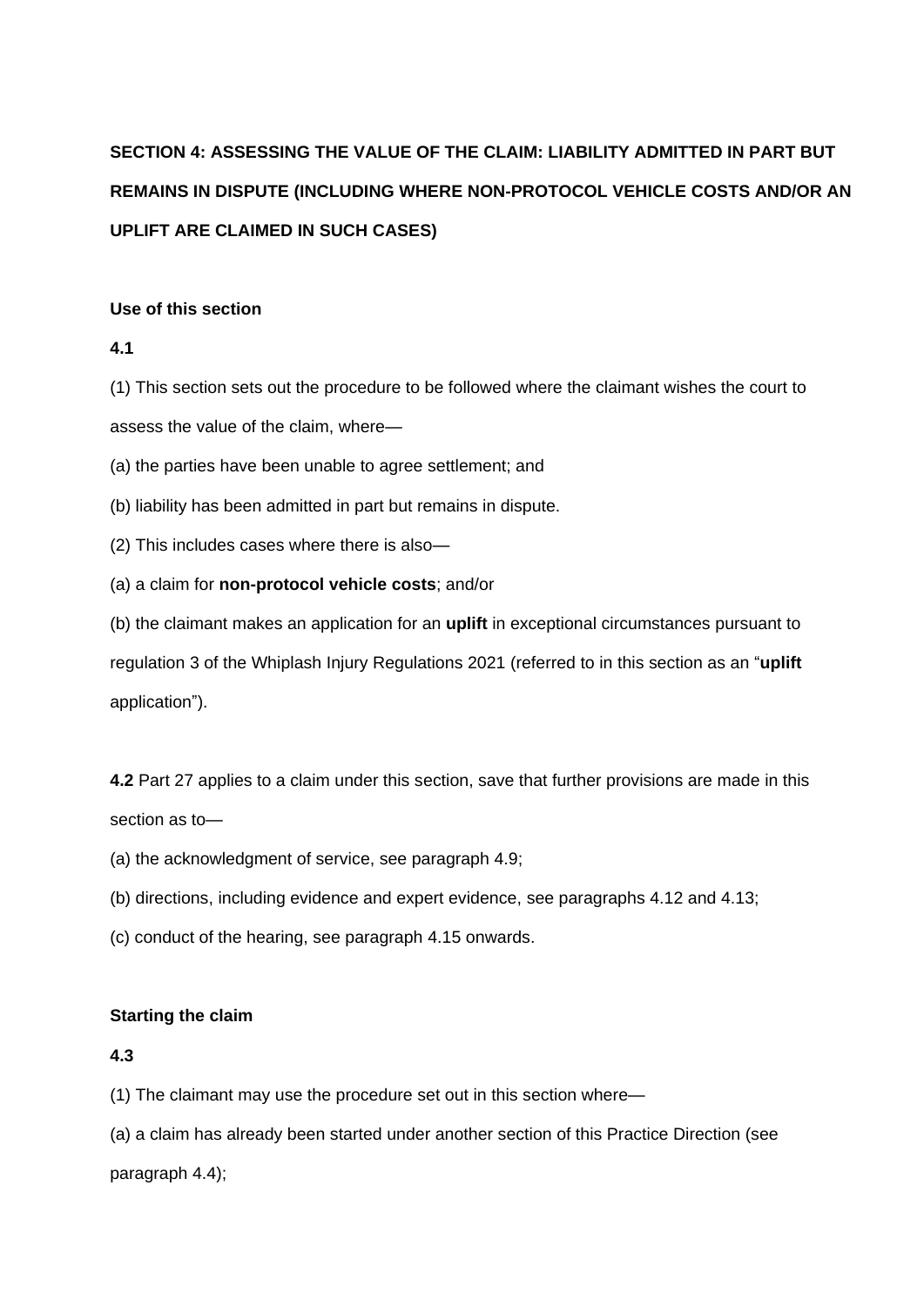- (b) a claim has not yet been started (see paragraph 4.5).
- (2) To use the procedure set out in this section the claimant must—
- (a) comply with the requirements set out in paragraphs 4.4 to 4.16; and
- (b) file form RTASC D with the court.

#### **Where a claim has already been started**

# **4.4**

(1) Where a claim has already been started under another section of this Practice Direction the

claimant must state in form RTASC D—

(a) that a claim has already been started;

(b) the number of that claim;

(c) that the parties have been unable to agree the amount of damages payable at the end of the

# **RTA Small Claims Protocol**;

(d) that the defendant has admitted liability in part only and the claimant does not accept that part admission;

(e) where appropriate, that the claim includes a claim for **non-protocol vehicle costs** and/or an **uplift** application;

(f) the names of the witnesses (including the claimant) who the claimant intends should give evidence at a hearing on liability or on any issue as to the value of the claim (including on any claim for **non-protocol vehicle costs** or **uplift** application). Where the evidence of any witness is not included in the relevant **Court Pack** the claimant must comply with the requirements of paragraph 4.7 below.

(2) The claim will continue under the procedure set out in this section adopting the same claim number.

(3) If the claim has been stayed, the stay will be automatically lifted on the filing of form RTASC D.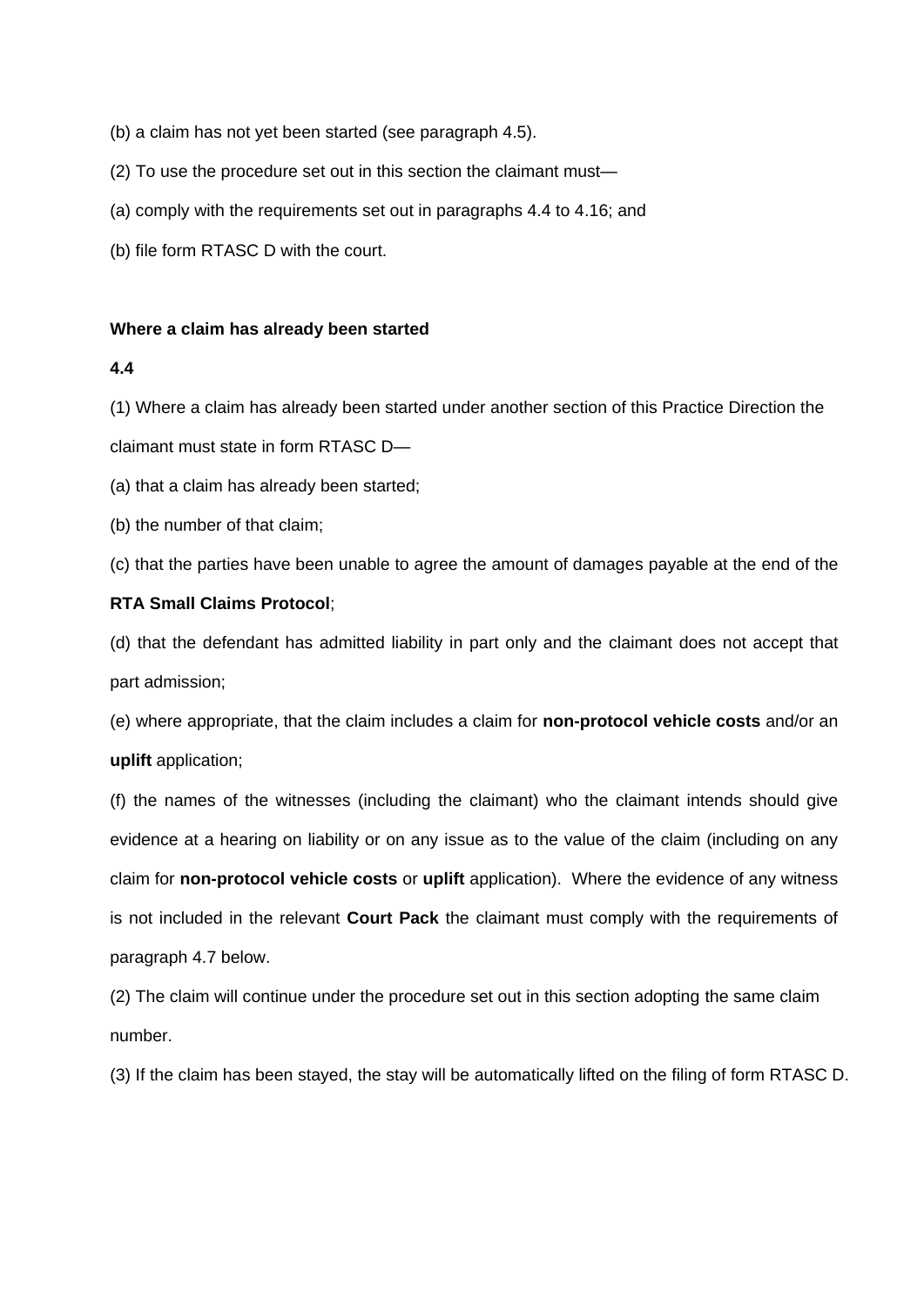#### **Where a claim has not already been started**

**4.5** Where a claim has not already been started under another section of this Practice Direction, the claimant must state in form RTASC D—

(a) that no other claim has been started;

(b) that the parties have been unable to agree the amount of damages payable at the end of the

#### **RTA Small Claims Protocol**;

(c) that the defendant has admitted liability in part only and the claimant does not accept that part admission;

(d) where appropriate, that the claim includes a claim for **non-protocol vehicle costs** and/or an **uplift** application;

(e) the names of the witnesses (including the claimant) who the claimant intends should give evidence at a hearing on liability or on any issue as to the value of the claim (including on any claim for **non-protocol vehicle costs** or **uplift** application). Where the evidence of any witness is not included in the relevant **Court Pack** the claimant must comply with the requirements of paragraph 4.7 below.

# **The Court Pack**

#### **4.6**

(1) The claimant must send the relevant **Court Pack** to the court when filing RTASC D. The

**Court Pack** must contain—

(a) those documents set out in Table B (1); and

(b) any other documents from Table A not otherwise included in Table B (1).

(2) If the claim also includes a claim for **non-protocol vehicle costs**, the **Court Pack** must include the **non-protocol vehicle costs** documents from Table B (2).

(3) The relevant **Court Pack** is the **Court Pack** as agreed by the **compensator** in accordance with section 12 of the **RTA Small Claims Protocol**.

(4) The purpose of the **Court Pack** is to provide in one set of documents all the facts and evidence on which both parties intend to rely. Paragraphs 4.7, and 4.11(1) deal with cases where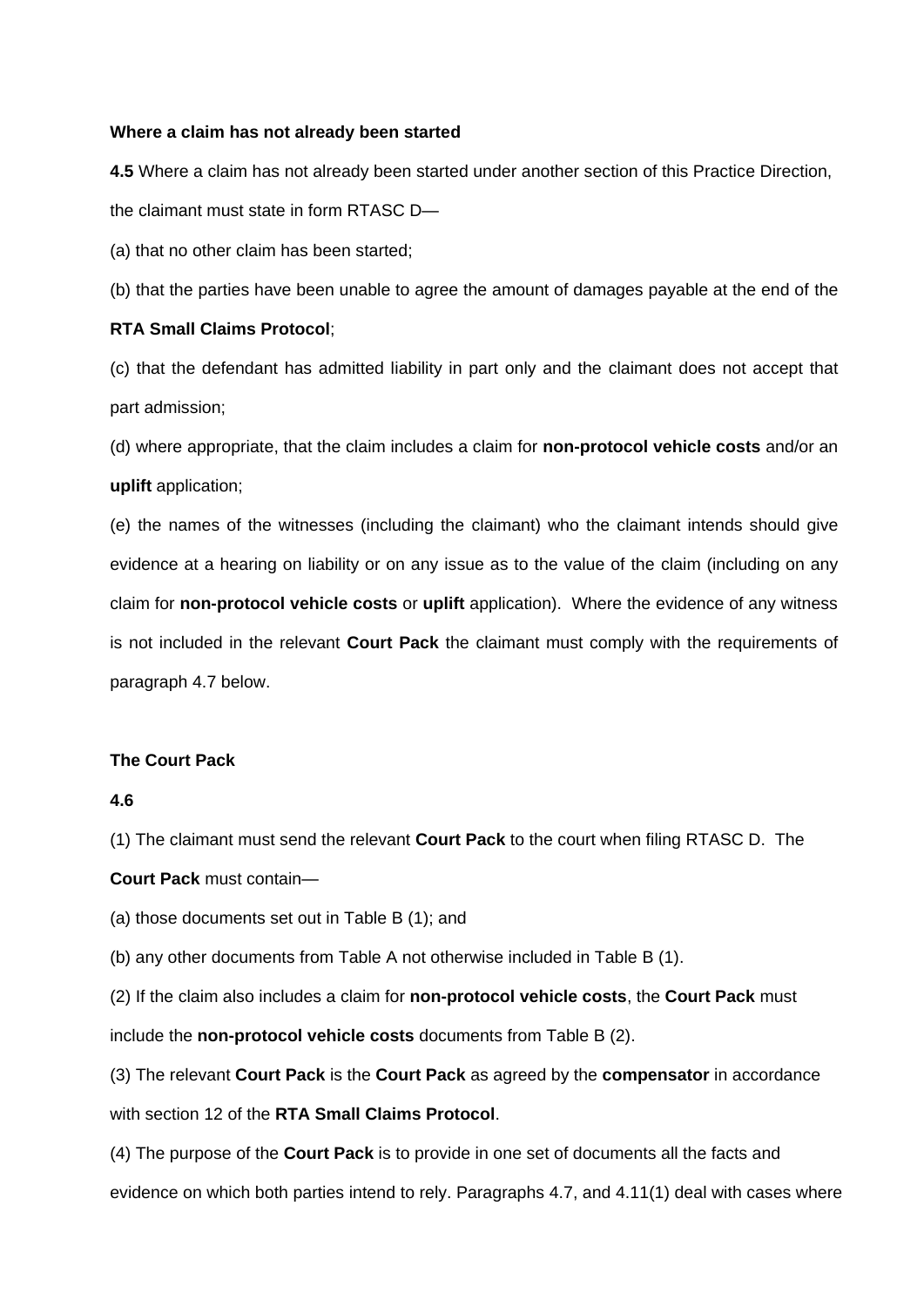either party wishes to ask the court for permission to rely on further evidence not provided to the other party under the **RTA Small Claims Protocol**.

# **Asking the court for permission to rely on evidence not contained in the relevant Court Pack**

**4.7** Where the claimant seeks to rely on evidence not contained in the relevant **Court Pack** (including on any claim for **non-protocol vehicle costs** or **uplift** application), the claimant must send the evidence to the court with form RTASC D or explain why this is not possible. Form RTASC D must include the following—

(a) a summary and description of the evidence the claimant would like to rely on; and (b) an explanation setting out why the evidence was not produced as part of the steps taken under the **RTA Small Claims Protocol**.

# **Service of form RTASC D**

**4.8** The court will serve form RTASC D, the relevant **Court Pack** and any evidence filed in accordance with paragraph 4.7 on the defendant at the address given in the form.

#### **Acknowledgment of Service**

#### **4.9**

(1) The defendant must file and serve an acknowledgment of service to a claim under this section, using form RTAASD, not more than 14 days after service of form RTASC D.

(2) Sub-paragraph (1) applies where the claim is made under paragraph 4.4 (where a claim has already been started) or under paragraph 4.5 (where a claim has not already been started).

(3) Where the defendant has failed to file an acknowledgment of service and the time period for doing so has expired—

(a) the defendant is not permitted to rely on any of the evidence provided by the defendant contained in the relevant **Court Pack**; and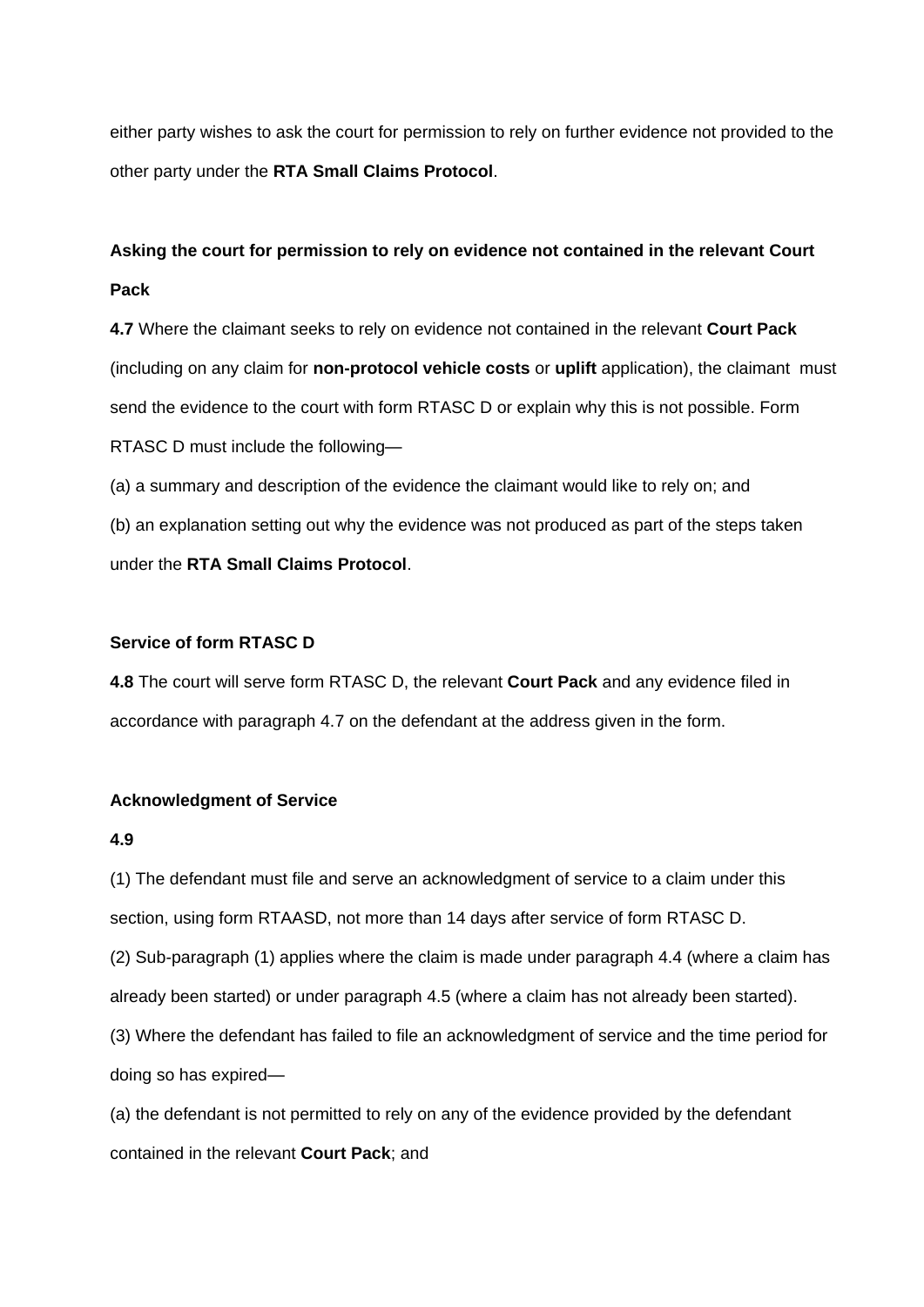(b) the defendant may attend the hearing of the claim, but may not take part in the hearing unless the court gives permission.

# **4.10**

(1) The acknowledgment of service in this section must state whether the defendant—

(a) disputes liability;

(b) disputes the amount of damages claimed;

(c) opposes any **uplift** application.

(2) The defendant must also indicate in the acknowledgment of service the names of the witnesses (including the defendant) the defendant intends should give evidence at a hearing. Where the evidence of any witness is not included in the relevant **Court Pack** the defendant must comply with the requirements of paragraph 4.11 below.

# **4.11**

(1) Where the defendant seeks to rely on evidence not contained in the relevant **Court Pack** the defendant must send the evidence to the court with form RTAASD or explain why this is not possible and must include the following in form RTAASD—

(a) a summary and description of the evidence the defendant would like to rely on; and

(b) the reasons why it was not produced as part of the steps taken under the **RTA Small Claims** 

# **Protocol**.

(2) Paragraphs 4.12 and 4.13 contain further provisions as to directions and evidence in cases where the defendant fails to acknowledge service.

#### **Directions including evidence and expert evidence**

#### **4.12**

(1) Rules 27.4 and 27.5 apply, save as modified in this paragraph and in paragraph 4.13.

(2) The court will give directions after the time for filing the acknowledgment of service has expired having regard to the acknowledgment of service if filed.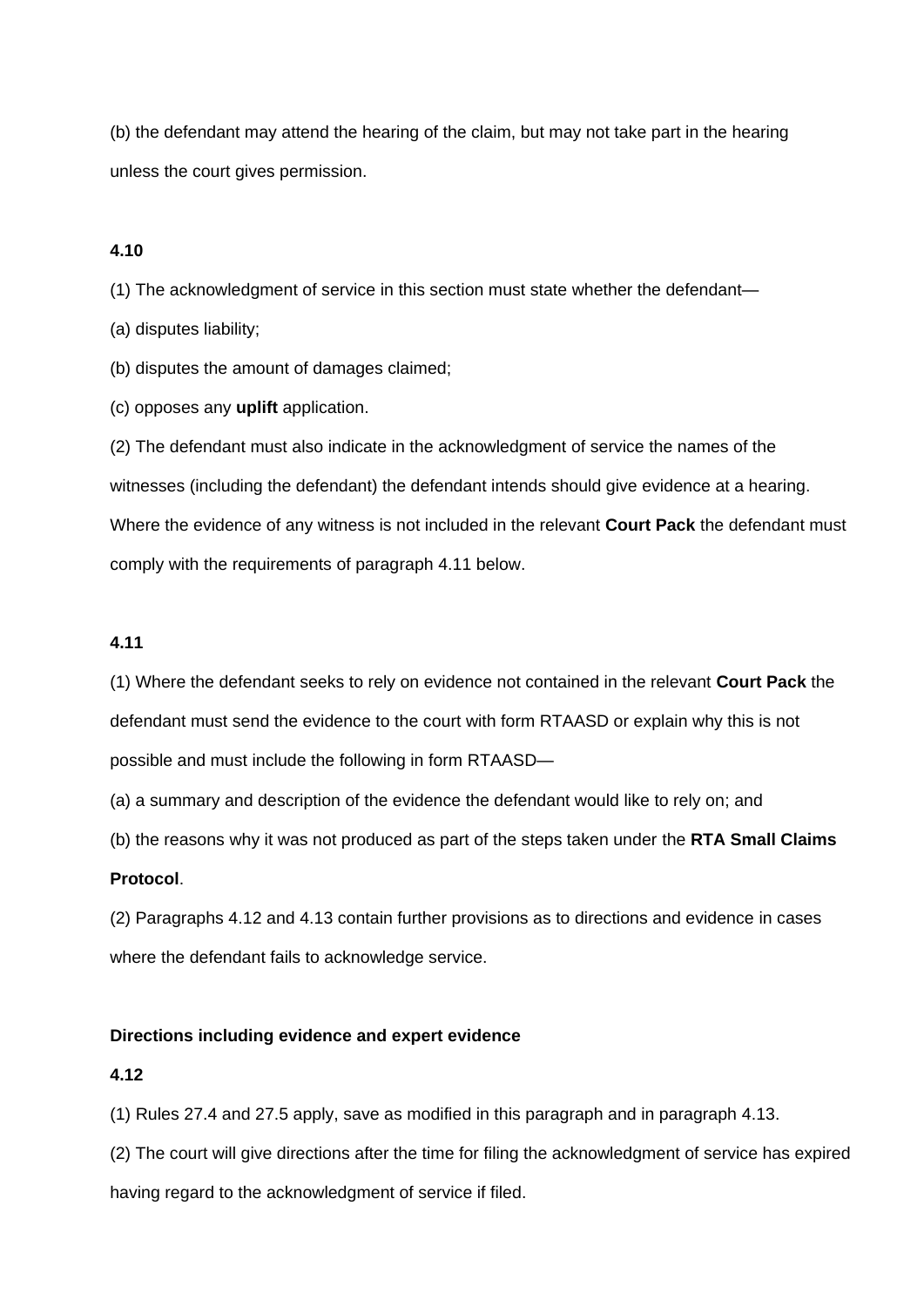(3) The provisions of rule 27.4(3) do not apply. Standard directions will be in one of the forms set out in Appendix B and are likely to apply where the court considers that the dispute between the parties and the evidence required at a hearing are adequately set out in the relevant **Court Pack**. (4) Appendix B provides separate standard directions for claims where liability is in dispute and claims where there is a claim for **non-protocol vehicle costs** or an **uplift** application. The court may give directions other than standard directions.

**4.13** Unless the court makes a different order, the parties are permitted to rely on the evidence contained in the relevant **Court Pack** including any written evidence from a medical or nonmedical expert.

(Rule 27.5 provides that no expert may give evidence, whether written or oral, at a hearing without the permission of the court.)

#### **Other claims**

#### **4.14**

(1) Where either party identifies in form RTASC D or form RTAASD that there is another claim arising out of the same **accident** where liability is disputed, the court will consider whether to direct that—

(a) the other claim (including a claim currently within the **RTA Small Claims Protocol**) be joined to or heard together with the claim under this section of the Practice Direction; or

(b) if the other claim is proceeding outside this Practice Direction, this claim shall no longer continue under this Practice Direction and shall be joined to or heard together with that other claim.

(2) Sub-paragraph (1) above may apply to a claim made by another party or a counterclaim by the defendant.

(3) Where the court considers it appropriate to make an order under sub-paragraph (1)(a) above in respect of a claim currently within the **RTA Small Claims Protocol**, it may either order that—

(a) the claim under that Protocol (being a claim by the defendant against the claimant) must exit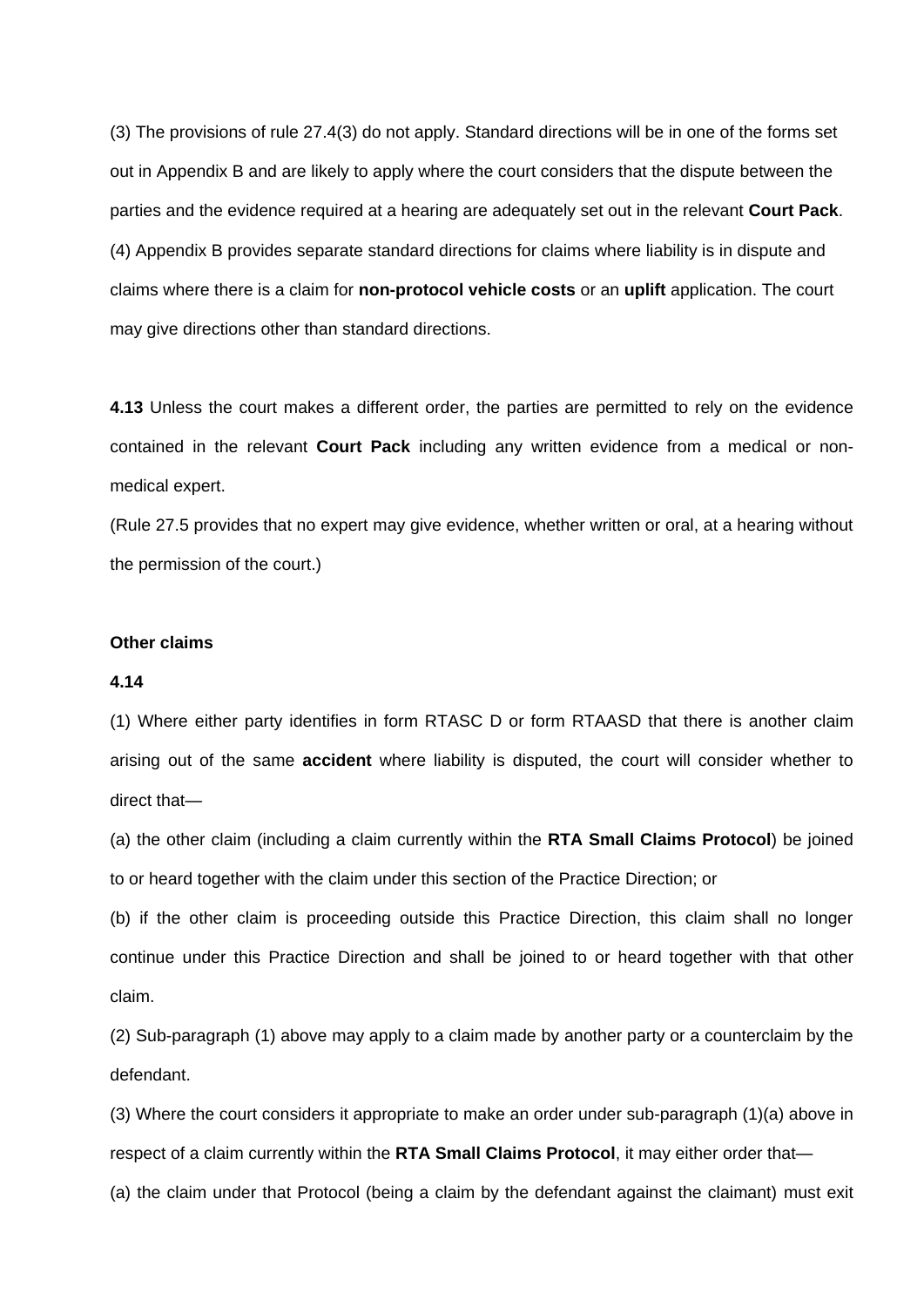that Protocol and be joined to or heard together with the claim under this section as a counterclaim; or

(b) the claim under this section be stayed for a period to permit proceedings to be started in the claim in that Protocol and joined to or heard together with the claim under this section.

# **Conduct of the hearing**

# **4.15**

(1) Rules 27.8 to 27.11 apply save that any hearing at which the issues under this section are being determined will be an oral hearing attended by both parties or their representatives.

(2) The defendant must file an up to date **certificate of recoverable benefits** at least 5 days before the date of the hearing.

# **Determination of liability**

**4.16** The court will when determining liability under this section make an order in the following format—

(a) liability found in full against the defendant;

(b) liability found in part against the defendant, specifying the percentage liability of the defendant;

or

(c) liability not found against the defendant.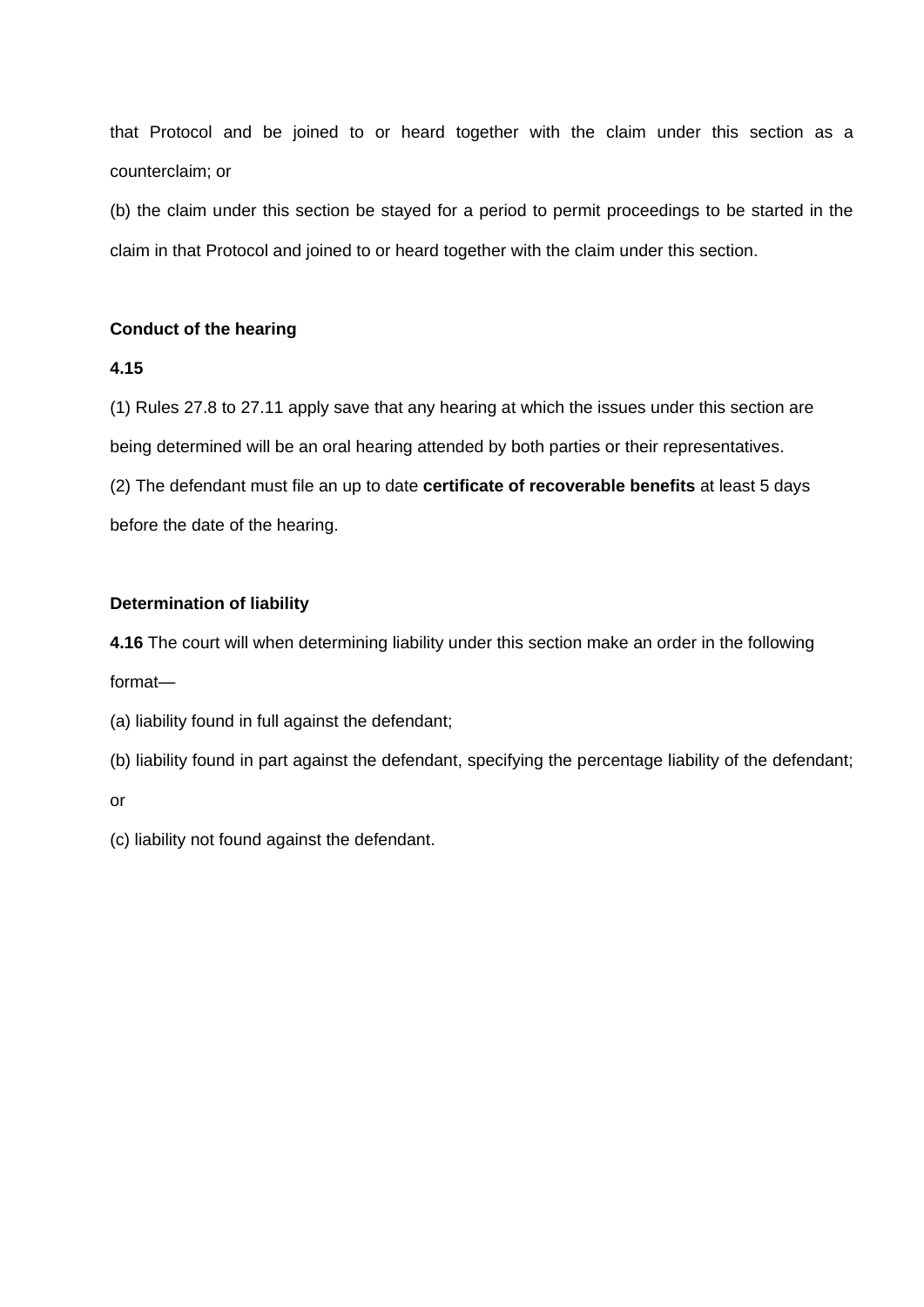# **SECTION 5: ASSESSING THE VALUE OF THE CLAIM: LIABILITY NOT IN DISPUTE AND THE CLAIM INCLUDES NON-PROTOCOL VEHICLE COSTS (AND AN UPLIFT WHERE CLAIMED IN SUCH CASES)**

#### **Use of this section**

**5.1**

(1) This section sets out the procedure to be followed where the claimant wishes the court to assess the value of the claim, where—

(a) liability is not in dispute;

(b) the parties have been unable to agree settlement; and

(c) there is a claim for **non-protocol vehicle costs**.

(2) This includes cases where the claimant also makes an application for an **uplift** in exceptional circumstances pursuant to regulation 3 of the Whiplash Injury Regulations 2021 (referred to in this section as an "**uplift** application").

(3) For the purposes of this section, "liability is not in dispute" means that either—

(a) there has been an **admission of liability in full**;

(b) there has been an **admission of liability in part** and the claimant has accepted that part admission; or

(c) liability has already been found against the defendant (either in full or part) by the court in a claim under section 2 of this Practice Direction.

**5.2** Part 27 applies to a claim under this section, save that further provisions are made in this section as to—

(a) the acknowledgment of service, see paragraph 5.9;

(b) directions, including evidence and expert evidence, see paragraphs 5.13 and 5.14;

(c) conduct of the hearing, see paragraph 5.15.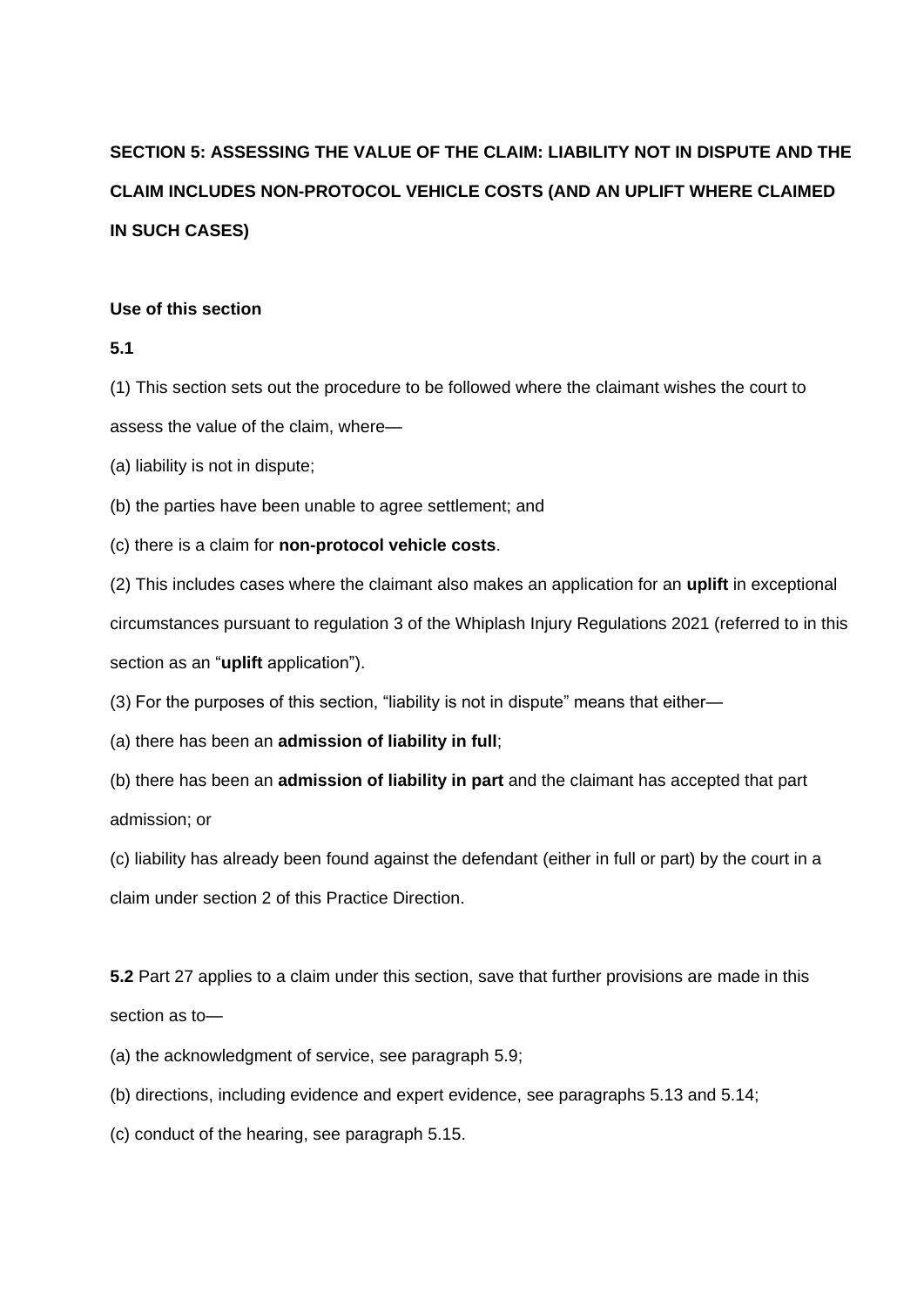## **Starting the claim**

#### **5.3**

(1) The claimant may use the procedure set out in this section where—

(a) a claim has already been started under another section of this Practice Direction (see

paragraph 5.4);

- (b) a claim has not yet been started (see paragraph 5.5).
- (2) to use the procedure set out in this section the claimant must—
- (a) comply with the requirements set out in paragraphs 5.4 to 5.15; and
- (b) file form RTASC D with the court.

#### **Where a claim has already started**

#### **5.4**

(1) Where a claim has already been started under another section of this Practice Direction the

claimant must state in form RTASC D—

(a) that a claim has already been started;

(b) the number of that claim;

(c) that the parties have been unable to agree the amount of damages payable at the end of the

## **RTA Small Claims Protocol**;

(d) that liability is not in dispute;

(e) that the claim includes a claim for **non-protocol vehicle costs** and, where appropriate, an **uplift** application;

(f) the names of the witnesses (including the claimant) who the claimant intends should give evidence at a hearing on any issue as to the value of the claim (including on the claim for **nonprotocol vehicle costs** and any **uplift** application). Where the evidence of any witness is not included in the relevant **Court Pack** the claimant must comply with the requirements of paragraph 5.7 below.

(2) The claim will continue under the procedure set out in this section adopting the same claim number.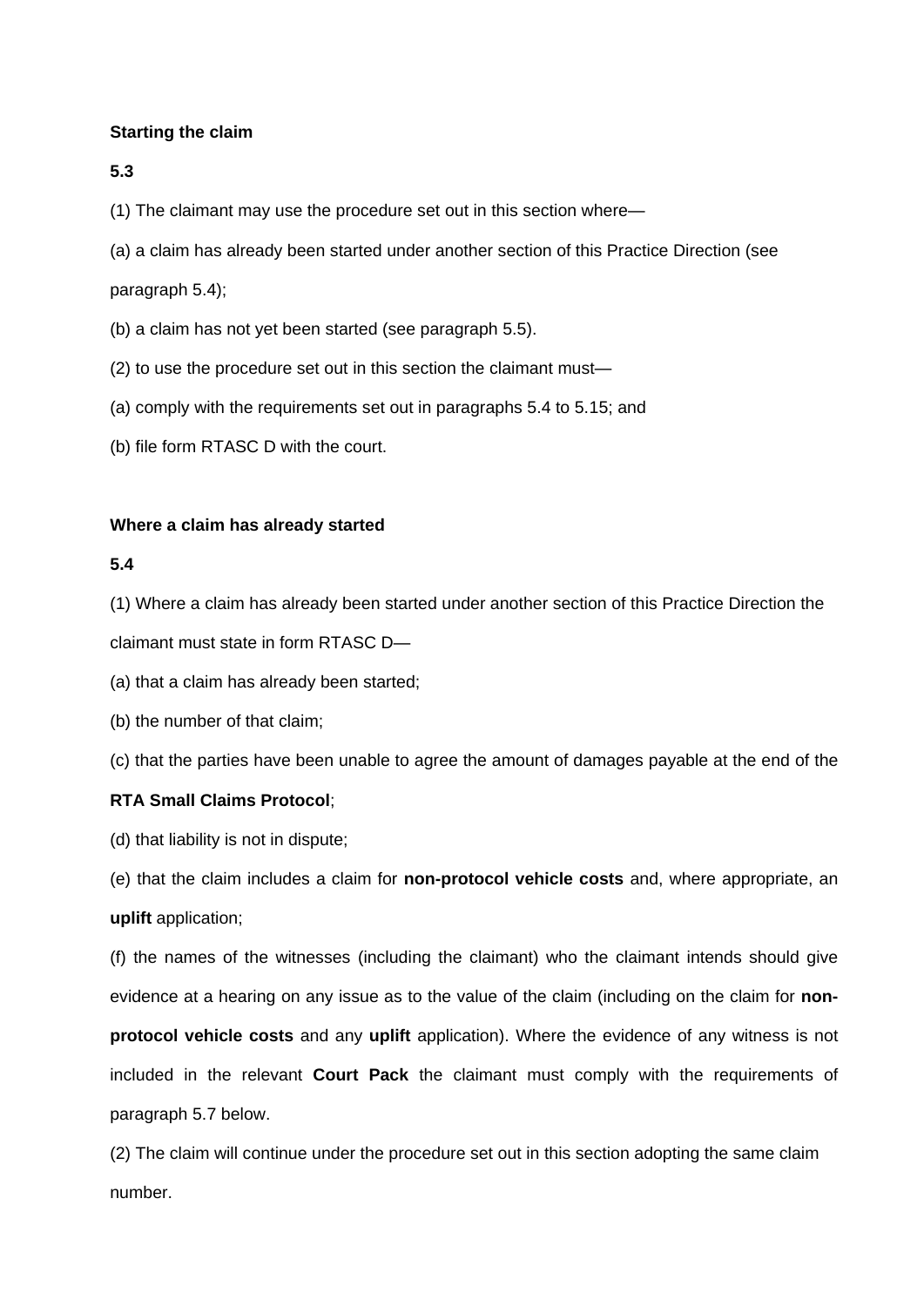(3) If the claim has been stayed, the stay will be automatically lifted on the filing of form RTASC D.

#### **Where a claim has not already been started**

**5.5** Where a claim has not already been started under another section of this Practice Direction,

the claimant must state in form RTASC D—

(a) that no other claim has been started;

(b) that the parties have been unable to agree the amount of damages payable at the end of the

#### **RTA Small Claims Protocol**;

(c) that liability is not in dispute;

(d) that the claim includes a claim for **non-protocol vehicle costs** and, where appropriate, an **uplift** application;

(e) the names of the witnesses (including the claimant) who the claimant intends should give evidence at a hearing on any issue as to the value of the claim (including on the claim for **nonprotocol vehicle costs** and any **uplift** application). Where the evidence of any witness is not included in the relevant **Court Pack** the claimant must comply with the requirements of paragraph 5.7 below.

#### **The Court Pack**

#### **5.6**

(1) The claimant must send the relevant **Court Pack** to the court when filing RTASC D. The **Court Pack** must contain those documents set out in Table B (1) and the **non-protocol vehicle costs** documents from Table B (2).

(2) The relevant **Court Pack** is the **Court Pack** as agreed by the **compensator** in accordance with section 12 of the **RTA Small Claims Protocol**.

(3) The purpose of the **Court Pack** is to provide in one set of documents all the facts and evidence on which both parties intend to rely. Paragraphs 5.7, and 5.11(1) deal with cases where either party wishes to ask the court for permission to rely on further evidence not provided to the other party under the **RTA Small Claims Protocol**.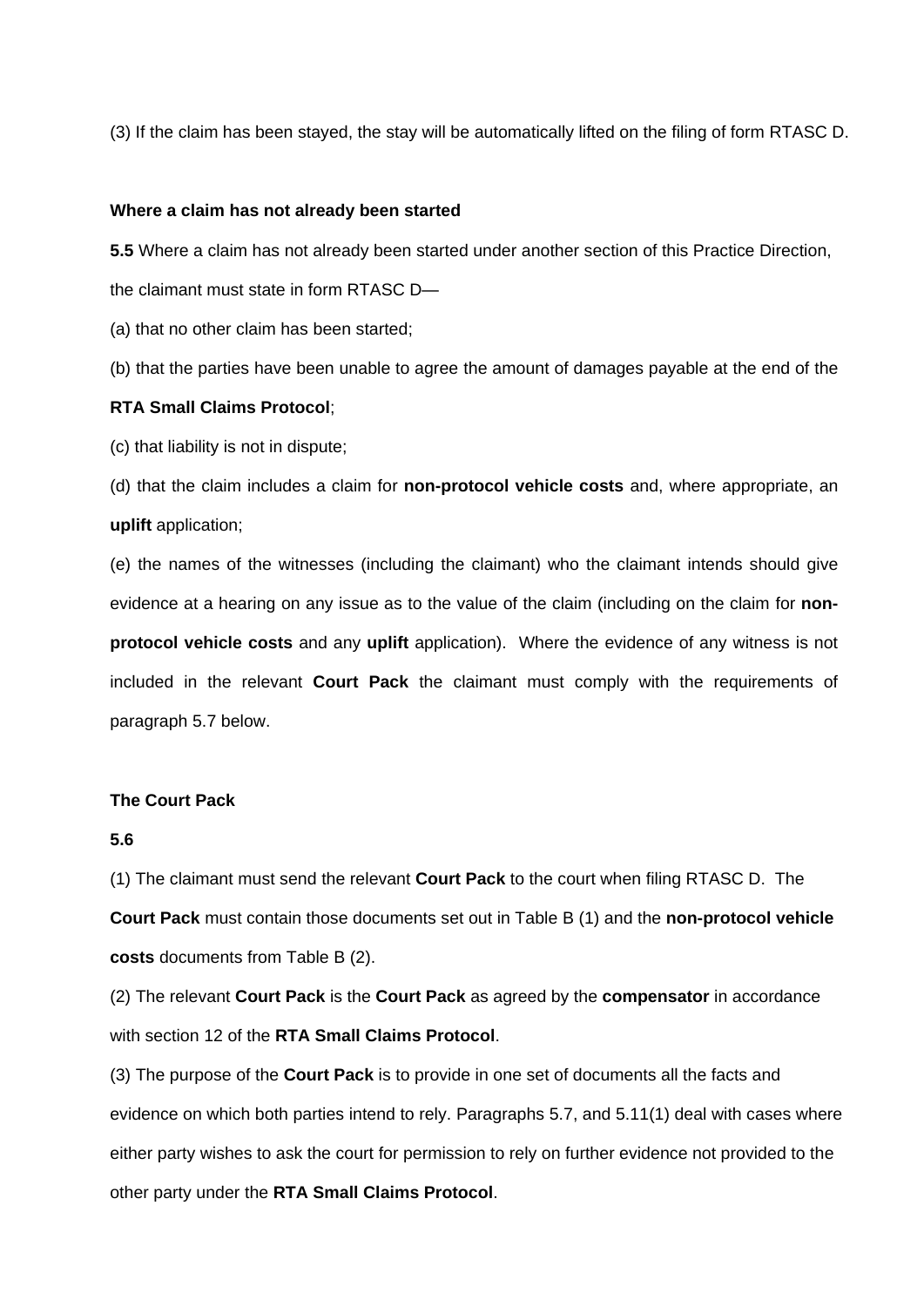#### **Applying to use further evidence**

**5.7** Where the claimant seeks to rely on evidence not contained in the relevant **Court Pack** (including on the claim for **non-protocol vehicle costs** and any **uplift** application), the claimant must send the evidence to the court with form RTASC D or explain why this is not possible. Form RTASC D must include the following—

(a) a summary and description of the evidence the claimant would like to rely on; and

(b) an explanation setting out why the evidence was not produced as part of the steps taken

under the **RTA Small Claims Protocol**.

#### **Service of form RTASC D**

**5.8** The court will serve form RTASC D, the relevant **Court Pack** and any evidence filed in accordance with paragraph 5.6 on the defendant at the address given in the form.

## **Acknowledgment of Service**

## **5.9**

(1) The defendant must file and serve an acknowledgment of service to a claim under this section, using form RTAASD, not more than 14 days after service of form RTASC D.

(2) Sub-paragraph (1) applies where the claim is made under paragraph 5.4 (where a claim has already started) or under paragraph 5.5 (where a claim has not already started).

(3) Where the defendant has failed to file an acknowledgment of service and the time period for doing so has expired—

(a) the defendant is not permitted to rely on any of the evidence provided by the defendant contained in the relevant **Court Pack**; and

(b) the defendant may attend the hearing of the claim, but may not take part in the hearing unless the court gives permission.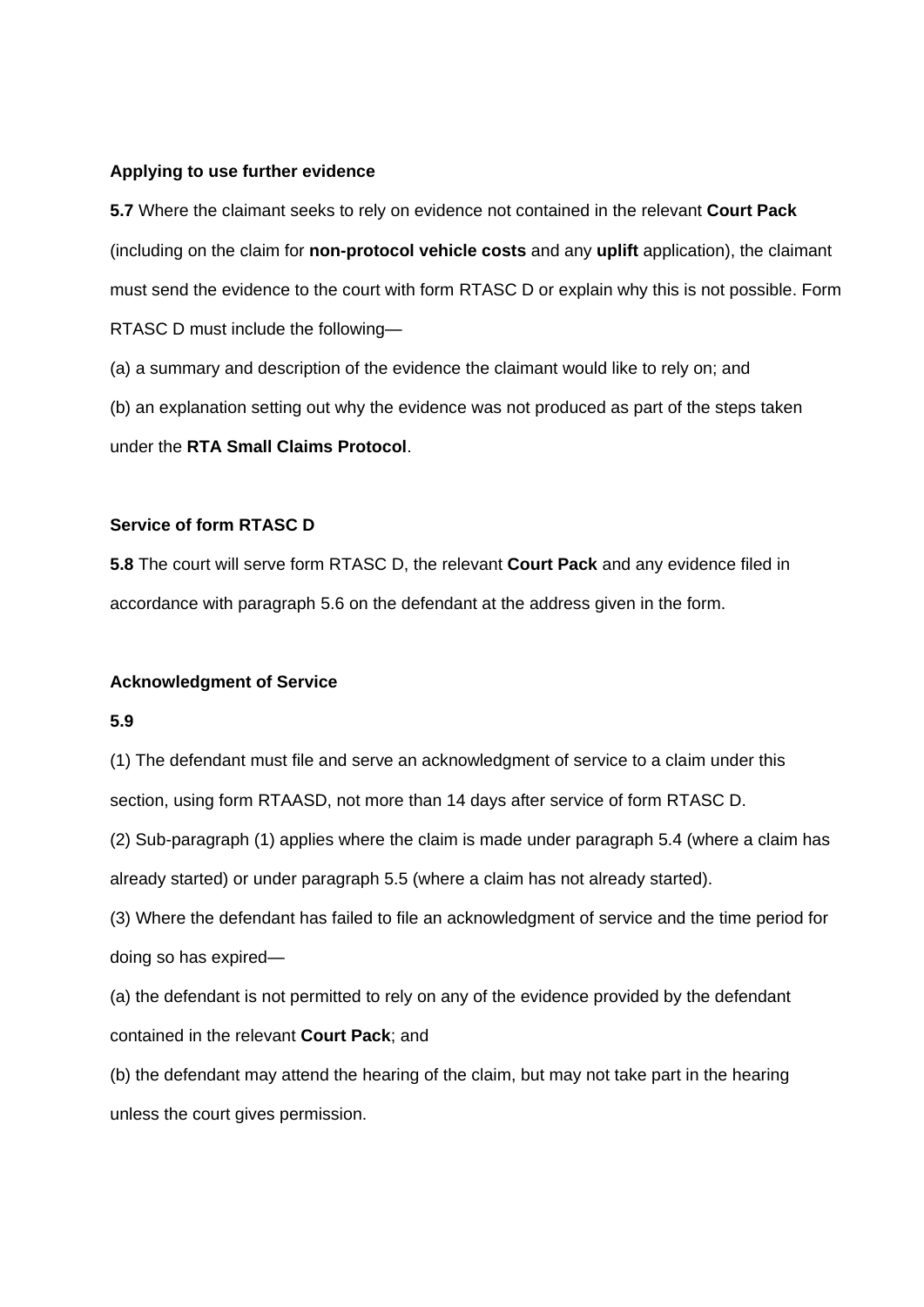## **5.10**

(1) The acknowledgment of service in this section must state whether the defendant—

(a) disputes the amount of damages claimed;

(b) opposes any **uplift** application.

(2) The defendant must also indicate in the acknowledgment of service the names of the witnesses (including the defendant) the defendant intends should give evidence at a hearing. Where the evidence of any witness is not included in the relevant **Court Pack** the defendant must comply with the requirements of paragraph 5.11 below.

#### **5.11**

(1) Where the defendant seeks to rely on evidence not contained in the relevant **Court Pack** the defendant must send the evidence to the court with form RTAASD or explain why this is not possible and must include the following in form RTAASD—

(a) a summary and description of the evidence the defendant would like to rely on; and

(b) the reasons why it was not produced as part of the steps taken under the **RTA Small Claims** 

## **Protocol**.

(2) Paragraphs 5.13 and 5.14 contain further provisions as to directions and evidence in cases where the defendant fails to acknowledge service.

**5.12** The acknowledgment of service may be signed and filed by the defendant's insurer who may give their address as the address for service.

#### **Directions including evidence and expert evidence**

#### **5.13**

(1) Rules 27.4 and 27.5 apply, save as modified in this paragraph and in paragraph 5.14.

(2) The court will give directions after the time for filing the acknowledgment of service has expired having regard to the acknowledgment of service if filed.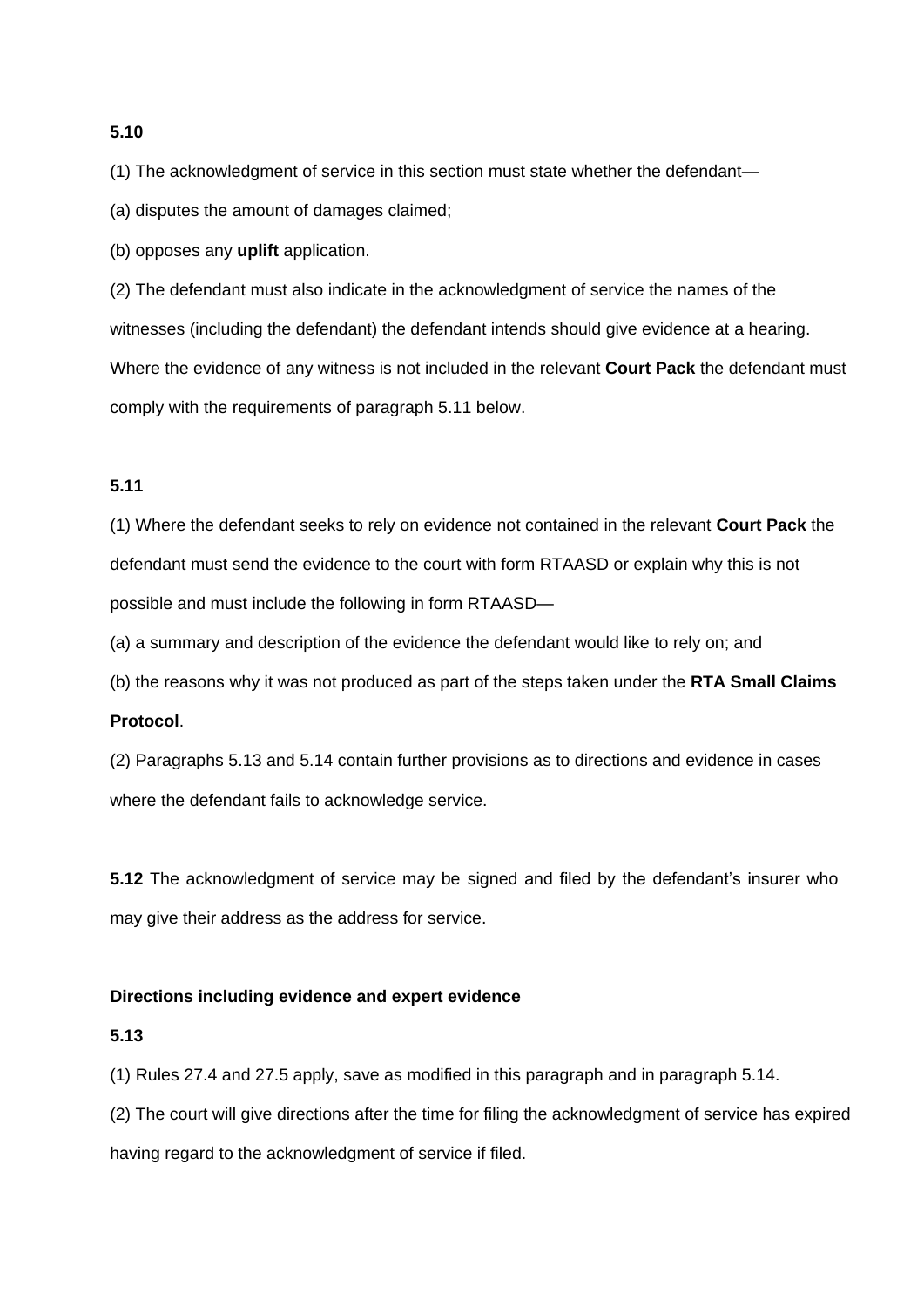(3) The provisions of rule 27.4(3) do not apply. Standard directions will be in one of the forms set out in Appendix B and are likely to apply where the court considers that the dispute between the parties and the evidence required at a hearing are adequately set out in the relevant **Court Pack**. (4) Appendix B provides separate standard directions for claims where there is a claim for **nonprotocol vehicle costs** and any **uplift** application. The court may give directions other than standard directions.

**5.14** Unless the court makes a different order, the parties are permitted to rely on the evidence contained in the relevant **Court Pack** including any written evidence from a medical or nonmedical expert.

(Rule 27.5 provides that no expert may give evidence, whether written or oral, at a hearing without the permission of the court.)

#### **Conduct of the hearing**

#### **5.15**

(1) Rules 27.8 to 27.11 apply save that any hearing at which the issues under this section are being determined will be an oral hearing attended by both parties or their representatives. (2) The defendant must file an up to date **certificate of recoverable benefits** at least 5 days before the date of the hearing.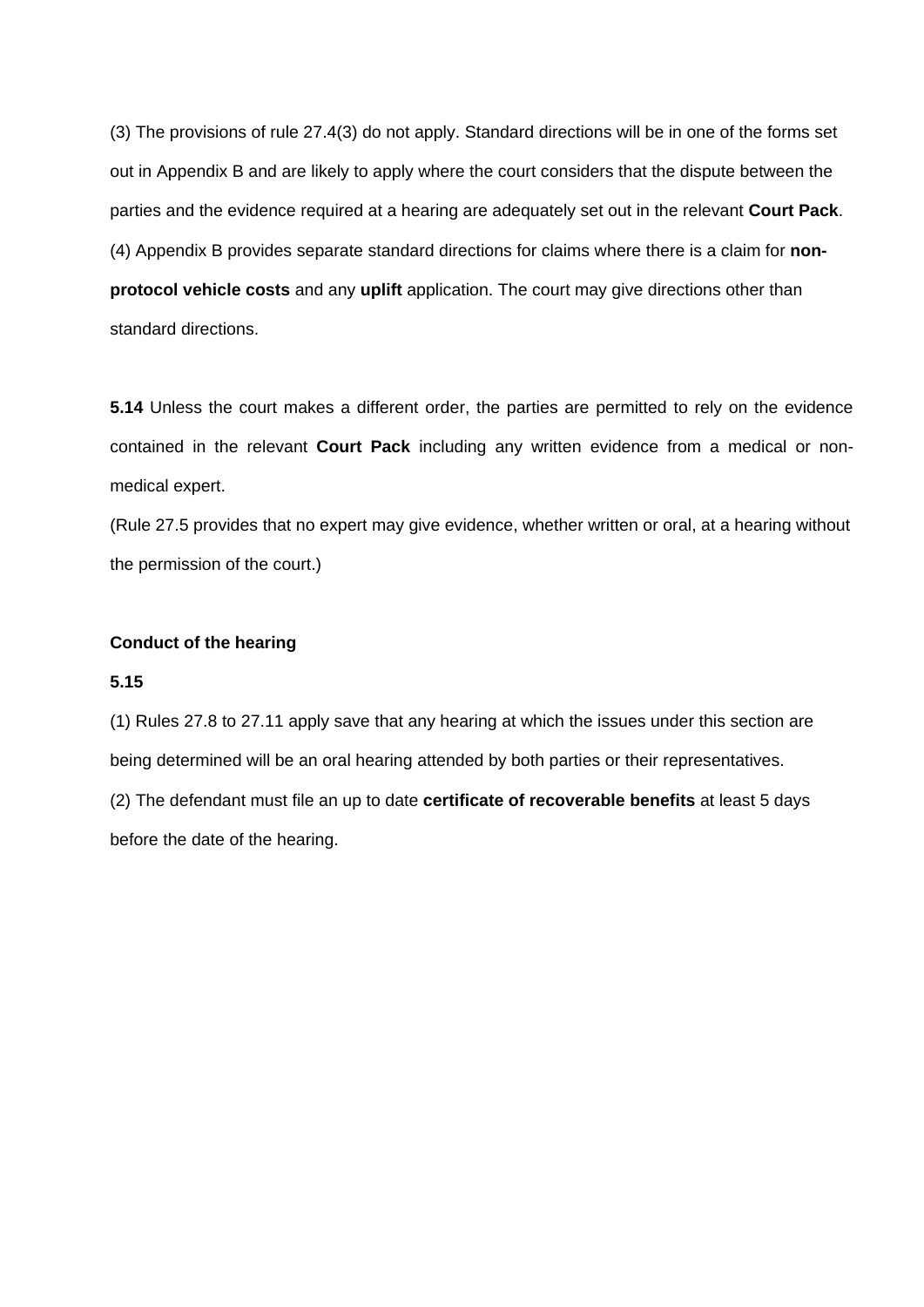## **SECTION 6: ASSESSING THE VALUE OF THE CLAIM: LIABILITY NOT IN DISPUTE AND THE CLAIMANT APPLIES FOR AN UPLIFT (NO CLAIM FOR NON-PROTOCOL VEHICLE COSTS)**

#### **Use of this section**

#### **6.1**

(1) This section sets out the procedure to be followed where the claimant wishes the court assess the value of the claim, where—

(a) liability is not in dispute;

(b) the parties have been unable to agree settlement;

(c) there is no claim brought for **non-protocol vehicle costs**; and

(d) the claimant makes an application for an **uplift** in exceptional circumstances pursuant to regulation 3 of the Whiplash Injury Regulations 2021 (referred to in this section as an "**uplift** application").

(2) For the purposes of this section, "liability is not in dispute" means that either—

(a) there has been an **admission of liability in full**;

(b) there has been an **admission of liability in part** and the claimant has accepted that part admission; or

(c) liability has already been found against the defendant (either in full or part) by the court in a claim under section 2 of this Practice Direction.

**6.2** Part 27 applies to a claim under this section, save that further provisions are made in this section as to—

(a) the acknowledgment of service, see paragraph 6.9;

(b) directions, including evidence and expert evidence, see paragraphs 6.13 and 6.14;

(c) conduct of the hearing, see paragraph 6.15.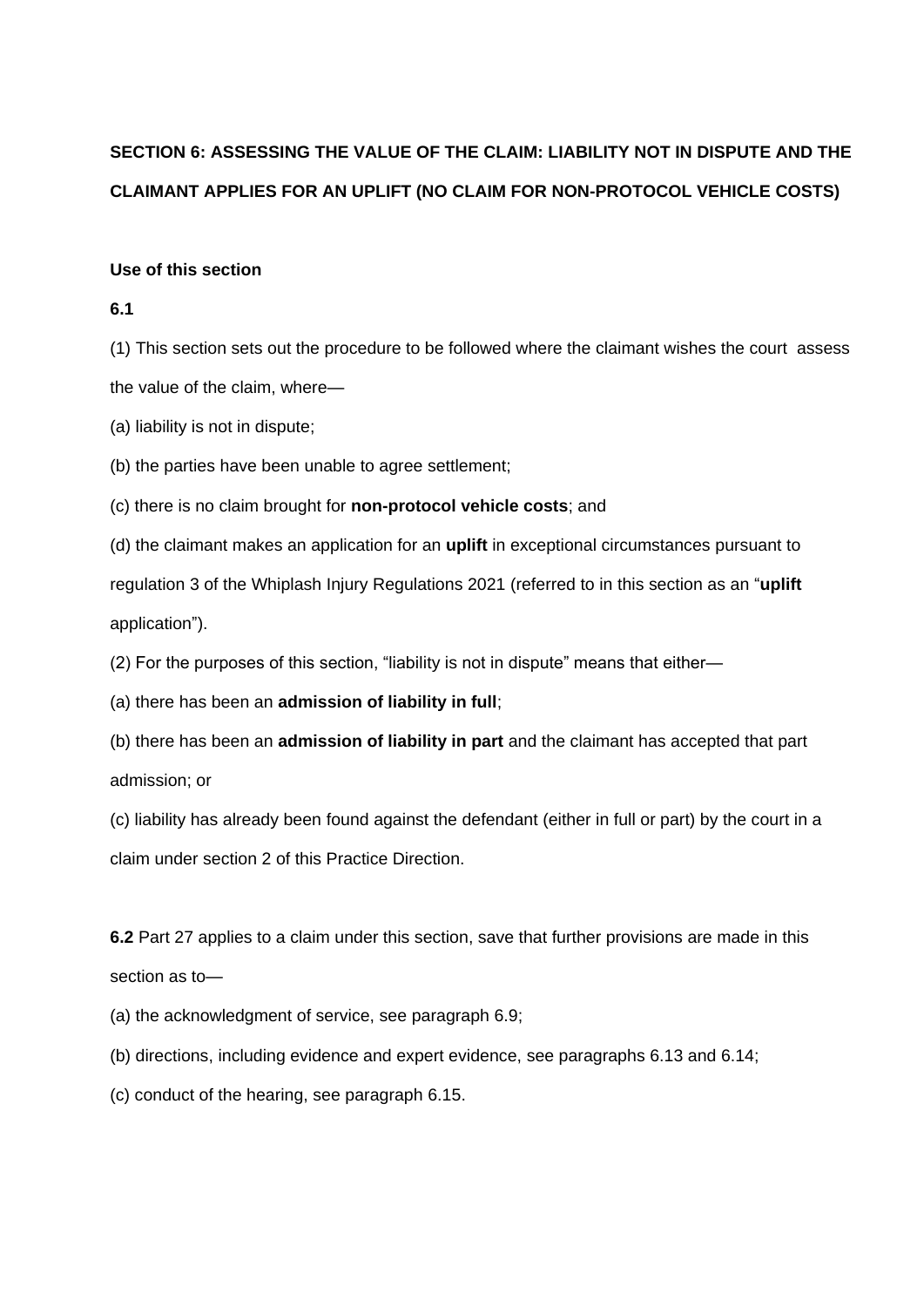## **Starting the claim**

#### **6.3**

(1) The claimant may use the procedure set out in this section where—

(a) a claim has already been started under another section of this Practice Direction (see

paragraph 6.4);

- (b) a claim has not yet been started (see paragraph 6.5).
- (2) to use the procedure set out in this section the claimant must—
- (a) comply with the requirements set out in paragraphs 6.4 to 6.15; and
- (b) file form RTASC D with the court.

#### **Where a claim has already been started**

#### **6.4**

(1) Where a claim has already been started under another section of this Practice Direction the

claimant must state in form RTASC D—

(a) that a claim has already been started;

(b) the number of that claim;

(c) that liability is not in dispute;

(d) that the parties have been unable to agree the amount of **damages for injury** and **other protocol damages** payable at the end of the **RTA Small Claims Protocol**;

(e) that the claimant makes an **uplift** application which remains in dispute;

(f) the names of the witnesses (including the claimant) who the claimant intends should give evidence at a hearing on any issue as to the value of the claim (including on the **uplift** application). Where the evidence of any witness is not included in the relevant **Court Pack** the claimant must comply with the requirements of paragraph 6.7 below.

(2) The claim will continue under the procedure set out in this section adopting the same claim number.

(3) If the claim has been stayed, the stay will be automatically lifted on the filing of form RTASC D.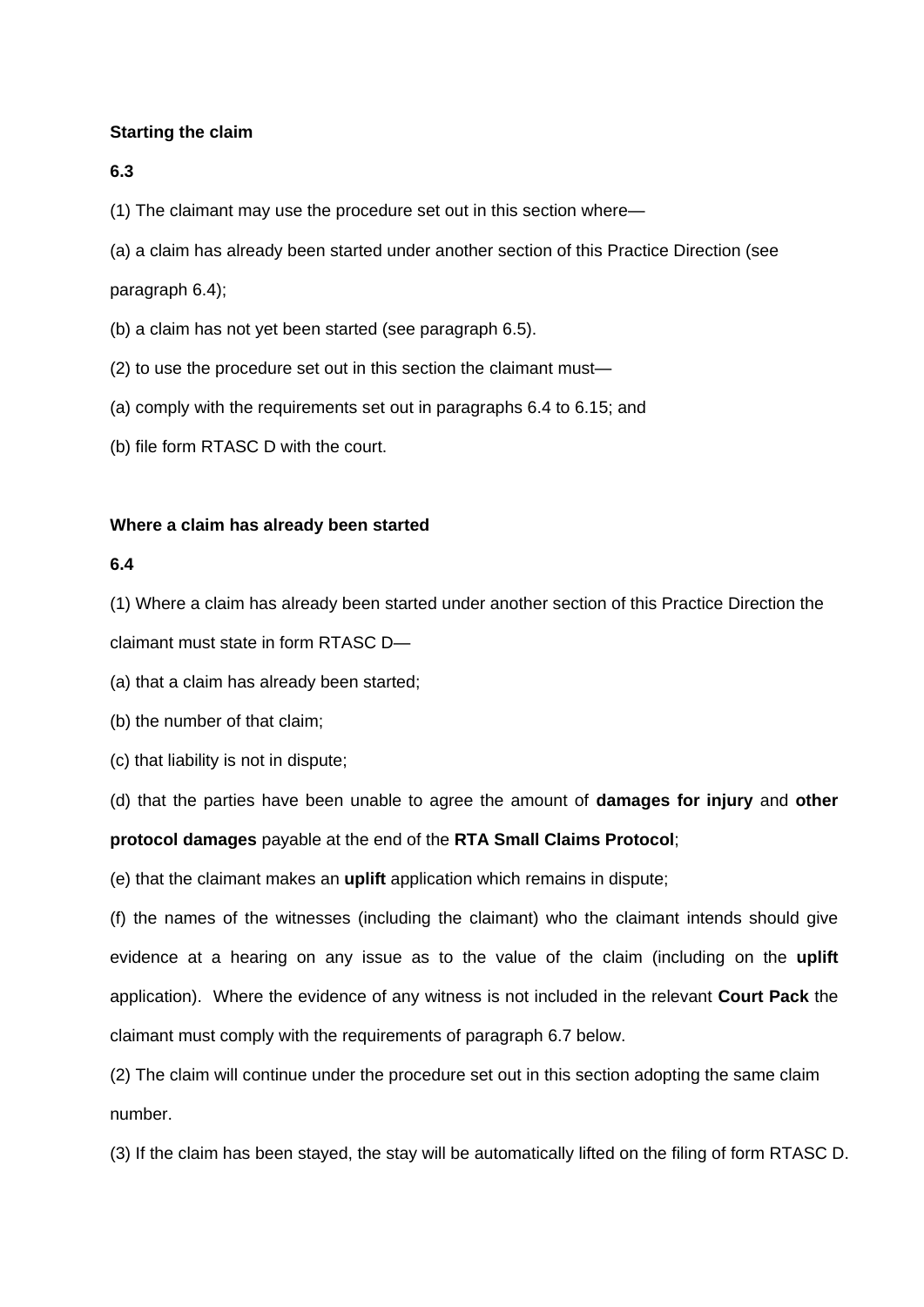#### **Where a claim has not already been started**

**6.5** Where a claim has not already been started under another section of this Practice Direction, the claimant must state in form RTASC D—

(a) that no other claim has been started;

(b) that liability is not in dispute;

(c) that the parties have been unable to agree the amount of **damages for injury** and **other protocol damages** payable at the end of the **RTA Small Claims Protocol**;

(d) that the claimant makes an **uplift** application which remains in dispute;

(e) the names of the witnesses (including the claimant) who the claimant intends should give evidence at a hearing on any issue as to the value of the claim (including on the **uplift** application). Where the evidence of any witness is not included in the relevant **Court Pack** the claimant must comply with the requirements of paragraph 6.7 below.

#### **The Court Pack**

#### **6.6**

(1) The claimant must send the relevant **Court Pack** to the court when filing RTASC D. The

**Court Pack** must contain those documents set out in Table B (1).

(2) The relevant **Court Pack** is the **Court Pack** as agreed by the **compensator** in accordance with section 12 of the **RTA Small Claims Protocol**.

(3) The purpose of the **Court Pack** is to provide in one set of documents all the facts and evidence on which both parties intend to rely. Paragraphs 6.7 and 6.11(1) deal with cases where either party wishes to ask the court for permission to rely on further evidence not provided to the other party under the **RTA Small Claims Protocol**.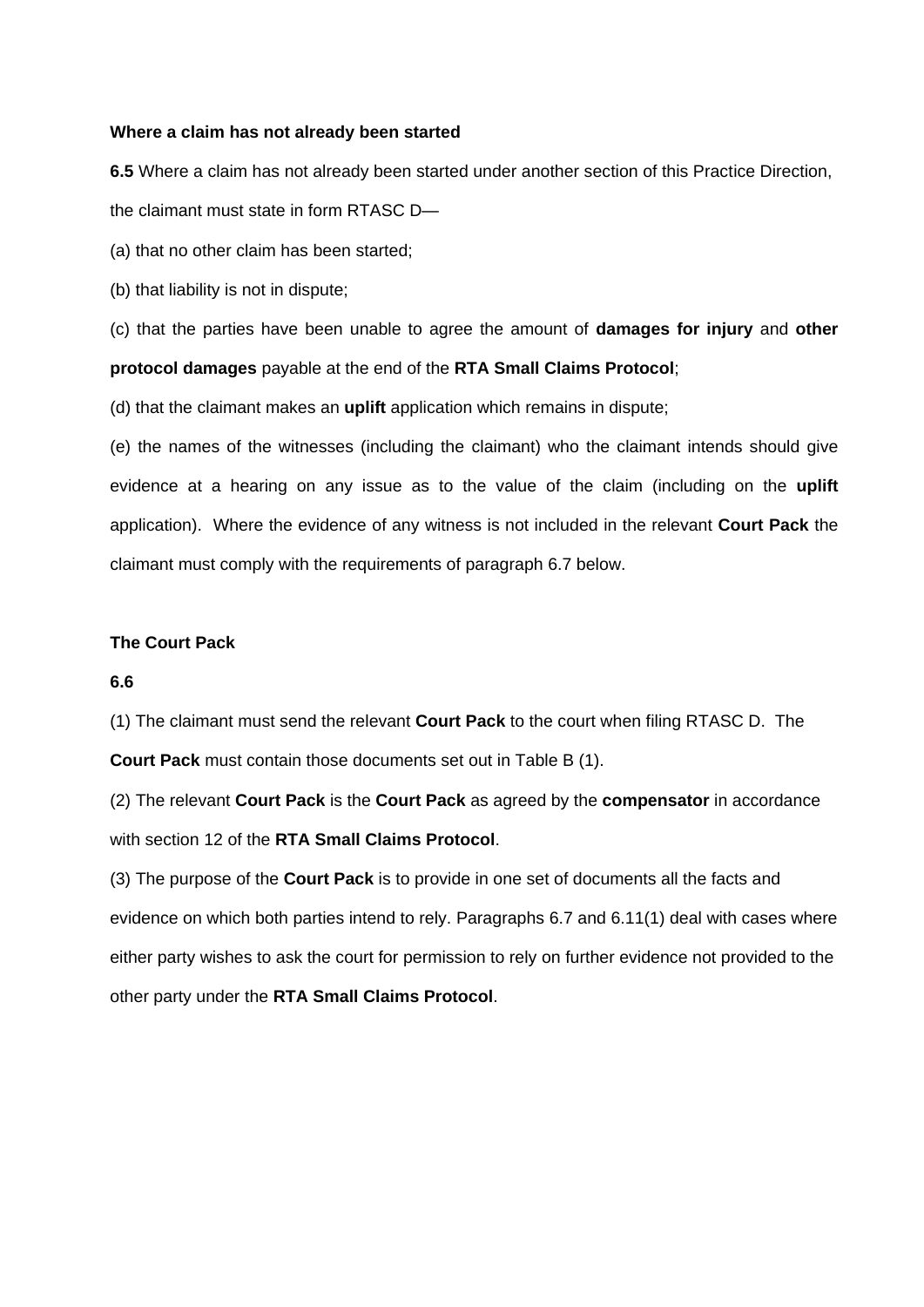## **Asking the court for permission to rely on evidence not contained in the relevant Court Pack**

**6.7**

(1) Where the claimant seeks to rely on evidence not contained in the relevant **Court Pack** (including on the **uplift** application), the claimant must send the evidence to the court with form RTASC D or explain why this is not possible.

(2) Form RTASC D must include the following—

(a) a summary and description of the evidence the claimant would like to rely on; and

(b) an explanation setting out why the evidence was not produced as part of the steps taken

under the **RTA Small Claims Protocol**.

## **Service of form RTASC D**

**6.8** The court will serve form RTASC D, the relevant **Court Pack** and any evidence filed in accordance with paragraph 6.7 on the defendant at the address given in the form.

## **Acknowledgment of Service**

## **6.9**

(1) The defendant must file and serve an acknowledgment of service to a claim under this section, using form RTAASD, not more than 14 days after service of form RTASC D.

(2) Sub-paragraph (1) applies where the claim is made under paragraph 6.4 (where a claim has already started) or under paragraph 6.5 (where a claim has not already started).

(3) Where the defendant has failed to file an acknowledgment of service and the time period for doing so has expired—

(a) the defendant is not permitted to rely on any of the evidence provided by the defendant contained in the relevant **Court Pack**; and

(b) the defendant may attend the hearing of the claim, but may not take part in the hearing unless the court gives permission.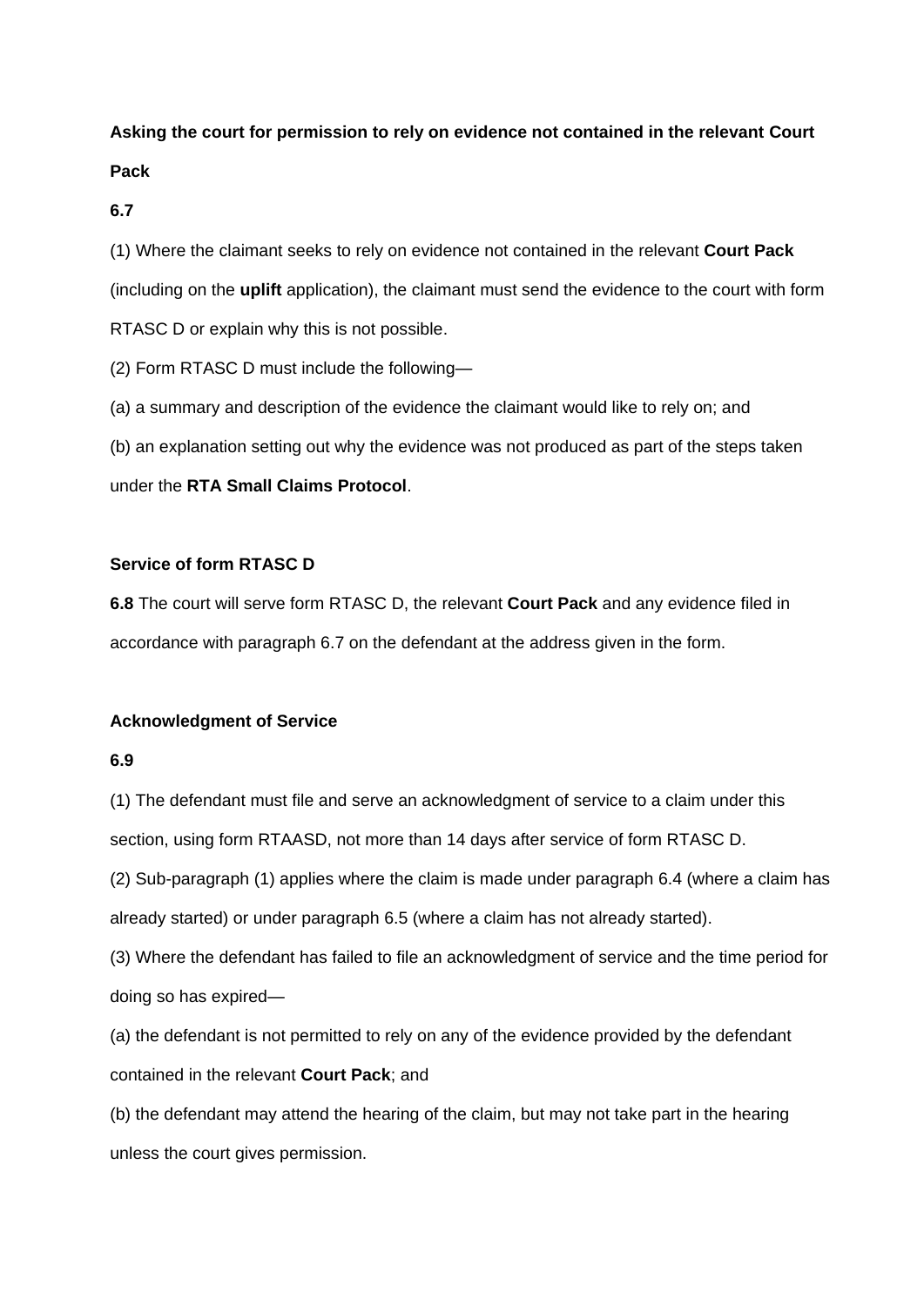## **6.10**

(1) The acknowledgment of service in this section must state whether the defendant—

(a) disputes the amount of damages claimed;

(b) opposes the **uplift** application.

(2) The defendant must also indicate in the acknowledgment of service the names of the witnesses (including the defendant) the defendant intends should give evidence at a hearing. Where the evidence of any witness is not included in the relevant **Court Pack** the defendant must comply with the requirements of paragraph 6.11 below.

## **6.11**

(1) Where the defendant seeks to rely on evidence not contained in the relevant **Court Pack** the defendant must send the evidence to the court with form RTAASD or explain why this is not possible and must include the following in form RTAASD—

(a) a summary and description of the evidence the defendant would like to rely on; and

(b) the reasons why it was not produced as part of the steps taken under the **RTA Small Claims** 

## **Protocol**.

(2) Paragraphs 6.13 and 6.14 contain further provisions as to directions and evidence in cases where the defendant fails to acknowledge service.

**6.12** The acknowledgment of service may be signed and filed by the defendant's insurer who may give their address as the address for service.

#### **Directions including evidence and expert evidence**

#### **6.13**

(1) Rules 27.4 and 27.5 apply, save as modified in this paragraph and in paragraph 6.14.

(2) The court will give directions after the time for filing the acknowledgment of service has expired having regard to the acknowledgment of service if filed.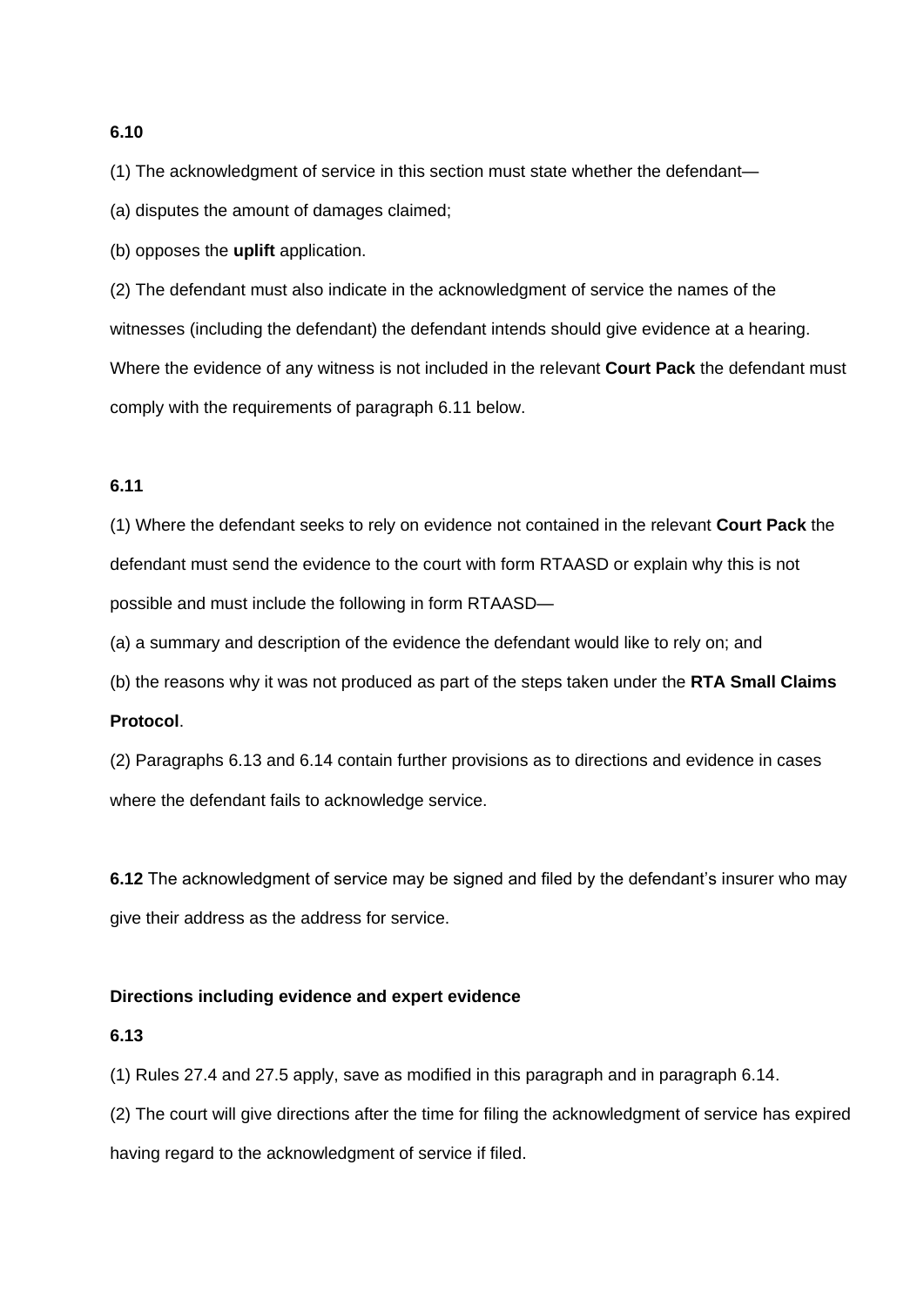(3) The provisions of rule 27.4(3) do not apply. Standard directions will be in one of the forms set out in Appendix B and are likely to apply where the court considers that the dispute between the parties and the evidence required at a hearing are adequately set out in the relevant **Court Pack**. (4) Appendix B provides separate standard directions for claims where there is an **uplift** application. The court may give directions other than standard directions.

**6.14** Unless the court makes a different order, the parties are permitted to rely on the evidence contained in the relevant **Court Pack** including any written evidence from a medical or nonmedical expert.

(Rule 27.5 provides that no expert may give evidence, whether written or oral, at a hearing without the permission of the court.)

## **Conduct of the hearing**

## **6.15**

(1) Rules 27.8 to 27.11 apply save that any hearing at which the issues under this section are being determined will be an oral hearing attended by both parties or their representatives.

(2) The defendant must file an up to date **certificate of recoverable benefits** at least 5 days before the date of the hearing.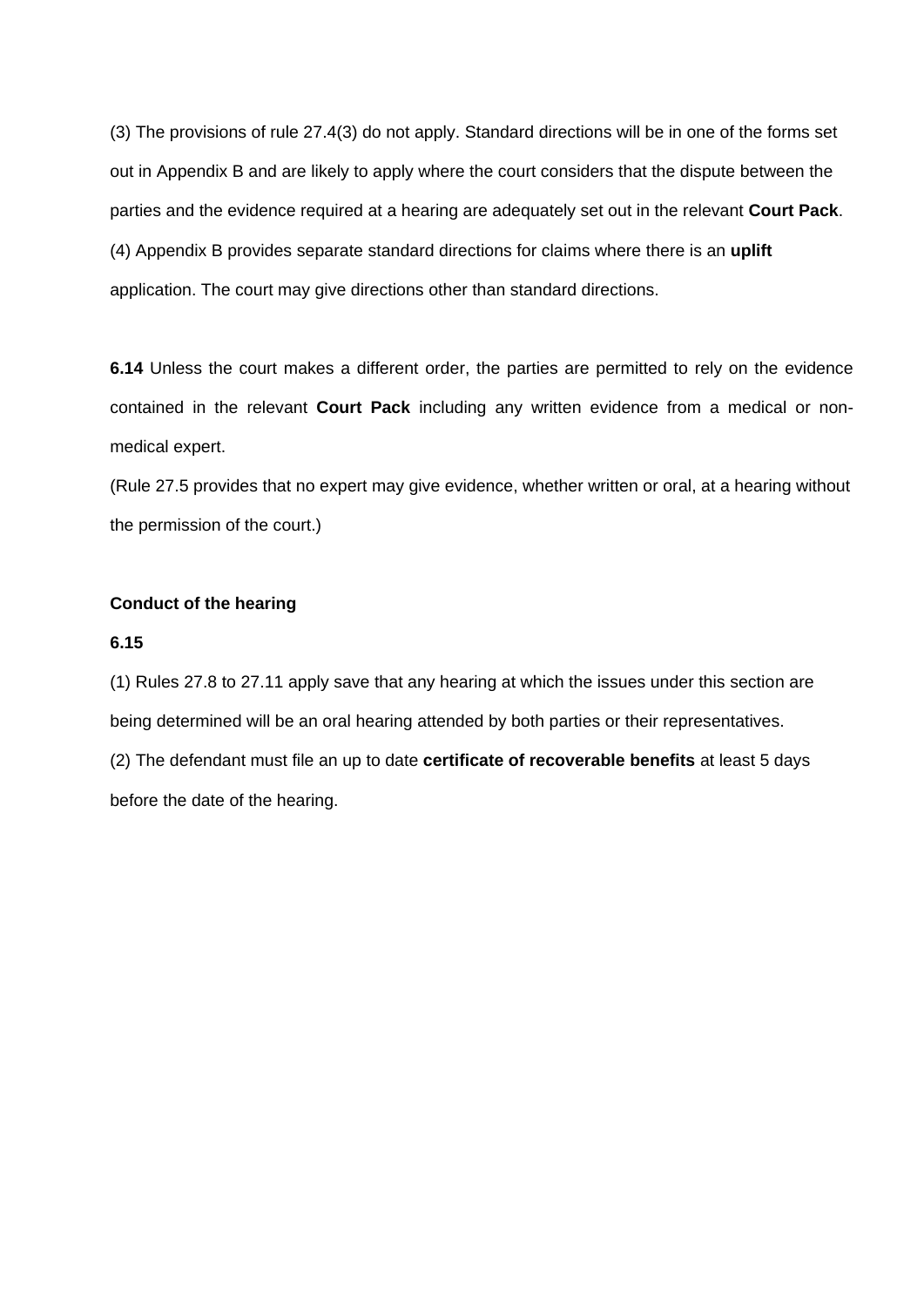## **SECTION 7: APPLICATION FOR INTERIM PAYMENT**

## **Use of this section**

**7.1**

(1) This section sets out the procedure to be followed where the claimant wishes to claim for an interim payment previously requested.

(2) The claimant may only apply for an interim payment where one of the following conditions is met—

(a) there has been an **admission of liability in full** or and **admission of liability in part**;

(b) the defendant is taken to have admitted liability under the Protocol;

(c) the defendant has admitted fault in full or in part for the **accident**, but has disputed that the **accident** caused any injury to the claimant; or

(d) the court has found against the defendant on liability (in full or in part) and stayed proceedings under paragraph 2.16.

**7.2** Part 27 applies to a claim under this section, save that—

(a) further provisions are made in this section as to—

(i) acknowledgment of service, see paragraph 7.9;

(ii) conduct of any hearing, see paragraphs 7.12 to 7.13;

(b) a claim under this section will be determined on paper without directions, unless the court orders otherwise.

## **Starting the claim**

## **7.3**

(1) Subject to sub-paragraph (2) below, the claimant may use the procedure set out in this section where the claimant has requested an interim payment for **other protocol damages** under the **RTA Small Claims Protocol** and the defendant has either—

(a) disputed the entitlement to an interim payment; or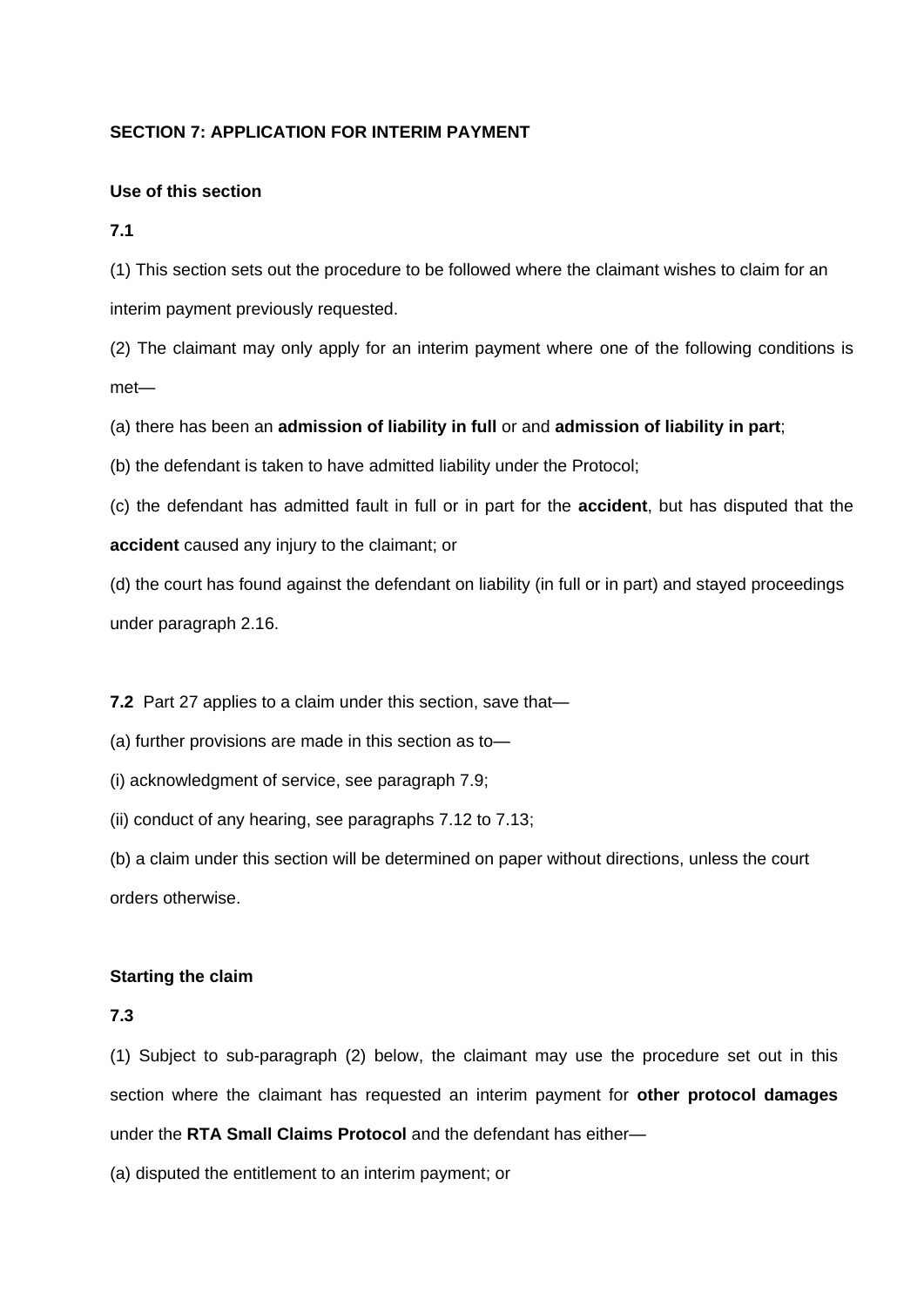(b) failed to agree to pay the sum requested.

(2) The claimant may not use the procedure set out in this section until the time for a response

to the request for interim payment under the **RTA Small Claims Protocol** has expired.

## **7.4**

(1) The claimant may use the procedure set out in this section where—

(a) a claim has already been started under another section of this Practice Direction (see paragraph 7.5); or

(b) a claim has not yet been started (see paragraph 7.6).

(2) To use the procedure set out in this section the claimant must—

- (a) comply with the requirements set out in paragraphs 7.5 to 7.15; and
- (b) file form RTASC O with the court.

#### **Where a claim has already been started**

#### **7.5**

(1) Where a claim has already been started under another section of this Practice Direction, the

claimant must state in form RTASC O—

- (a) that a claim has already been started;
- (b) the number of that claim;
- (c) that the claim is for damages;
- (d) which of the conditions in paragraph 7.1(2)(a) to (d) is met; and

(e) that an interim payment in respect of **other protocol damages** has been requested under

the **RTA Small Claims Protocol**, but the defendant has either disputed the entitlement to an

interim payment or has failed to agree to pay the sum claimed.

(2) The claim will continue under the procedure set out in this section adopting the same claim number.

(3) If the claim has been stayed, the stay will be automatically lifted on the filing of form RTASC O.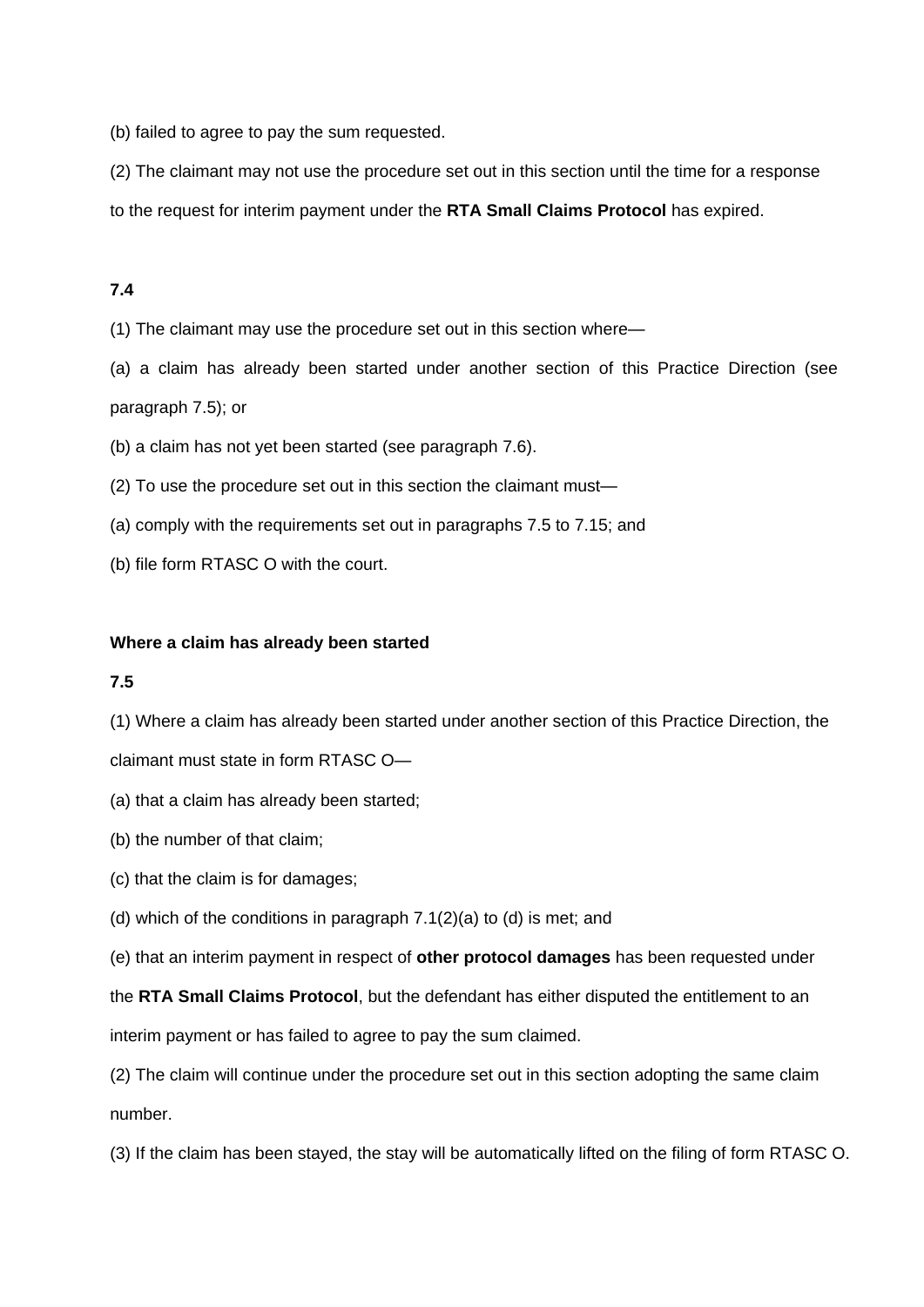## **Where a claim has not already been started**

**7.6** Where a claim has not already been started under this Practice Direction, the claimant must state in form RTASC O—

(a) that no other claim has been started;

(b) that the claim is for damages;

(c) which of the conditions in paragraph 7.1(2)(a) to (d) is met; and

(d) that an interim payment in respect of **other protocol damages** has been requested under the **RTA Small Claims Protocol**, but the defendant has either disputed the entitlement to an interim payment or has failed to agree to pay the sum claimed.

## **The Court Pack**

## **7.7**

(1) The claimant must send the relevant **Court Pack** to the court when filing form RTASC O.

The **Court Pack** must contain all the documents set out in Table E.

(2) The relevant **Court Pack** is the **Court Pack** as agreed by the **compensator** in accordance with section 12 of the **RTA Small Claims Protocol**.

#### **Service of form RTASC O**

**7.8** The court will serve form RTASC O and the relevant **Court Pack** on the defendant at the address given in the form.

#### **Acknowledgment of Service**

## **7.9**

(1) The defendant must file and serve an acknowledgment of service to a claim under this section, using form RTAASO, not more than 14 days after service of form RTASC O.

(2) Sub-paragraph (1) applies where the claim is made under paragraph 7.5 (where a claim has already started) or under paragraph 7.6 (where a claim has not already started).

(3) The defendant must state in the form whether—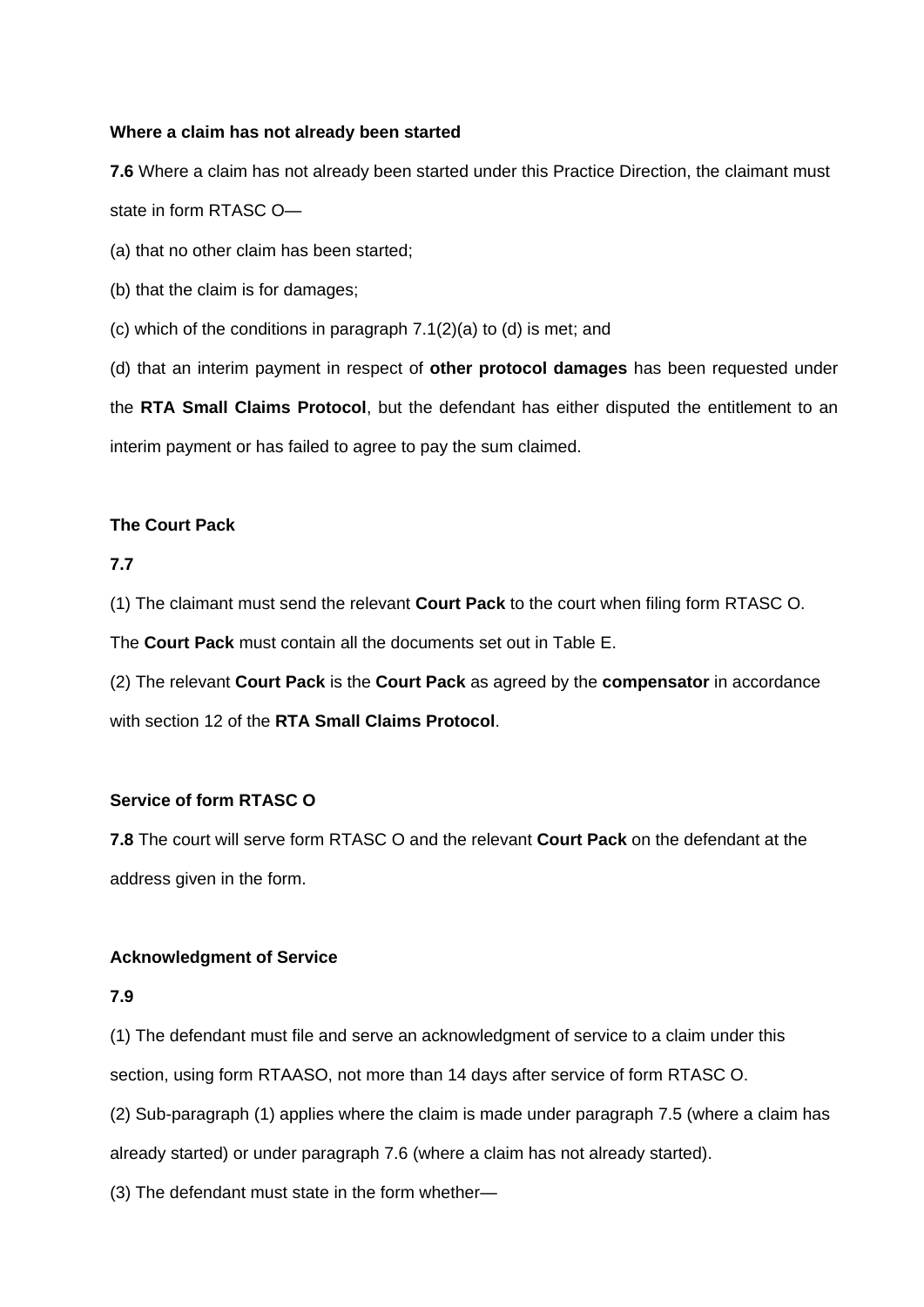(a) they continue to dispute entitlement to an interim payment; or

(b) they agree to pay the sum requested.

(4) The acknowledgment of service may be signed and filed by the defendant's insurer who may give their address as the address for service.

#### **7.10**

(1) Where the defendant objects to the use of the procedure set out in this section, the defendant must indicate this in form RTAASO and set out the reason why they object.

(2) The defendant may only object as set out in sub-paragraph (1) above on the grounds that the claimant—

(a) has started or continued a claim without following the procedure set out in the **RTA Small Claims Protocol** for producing the **Court Pack**; or

(b) has left out material evidence that was provided under that Protocol which the defendant or their representative had requested be included in the **Court Pack**.

(3) Where the defendant objects as set out in sub-paragraph (1) above, the court—

(a) may either dismiss the claim under this section or give directions; and

(b) if a claim had already been started under another section of this Practice Direction, may stay the proceedings.

#### **Claim for an interim payment previously requested**

## **7.11**

(1) The court will give the parties at least 21 days' notice of the date of any hearing or determination.

(2) On considering the claim the court may make an order for interim payment for any items of **other protocol damages** claimed and is not restricted to the sums requested.

(3) Where the court makes an order for an interim payment and except where sub-paragraph (4) applies, the court may order at the same time that the defendant pay the court fee incurred when the claim was started or continued under this section.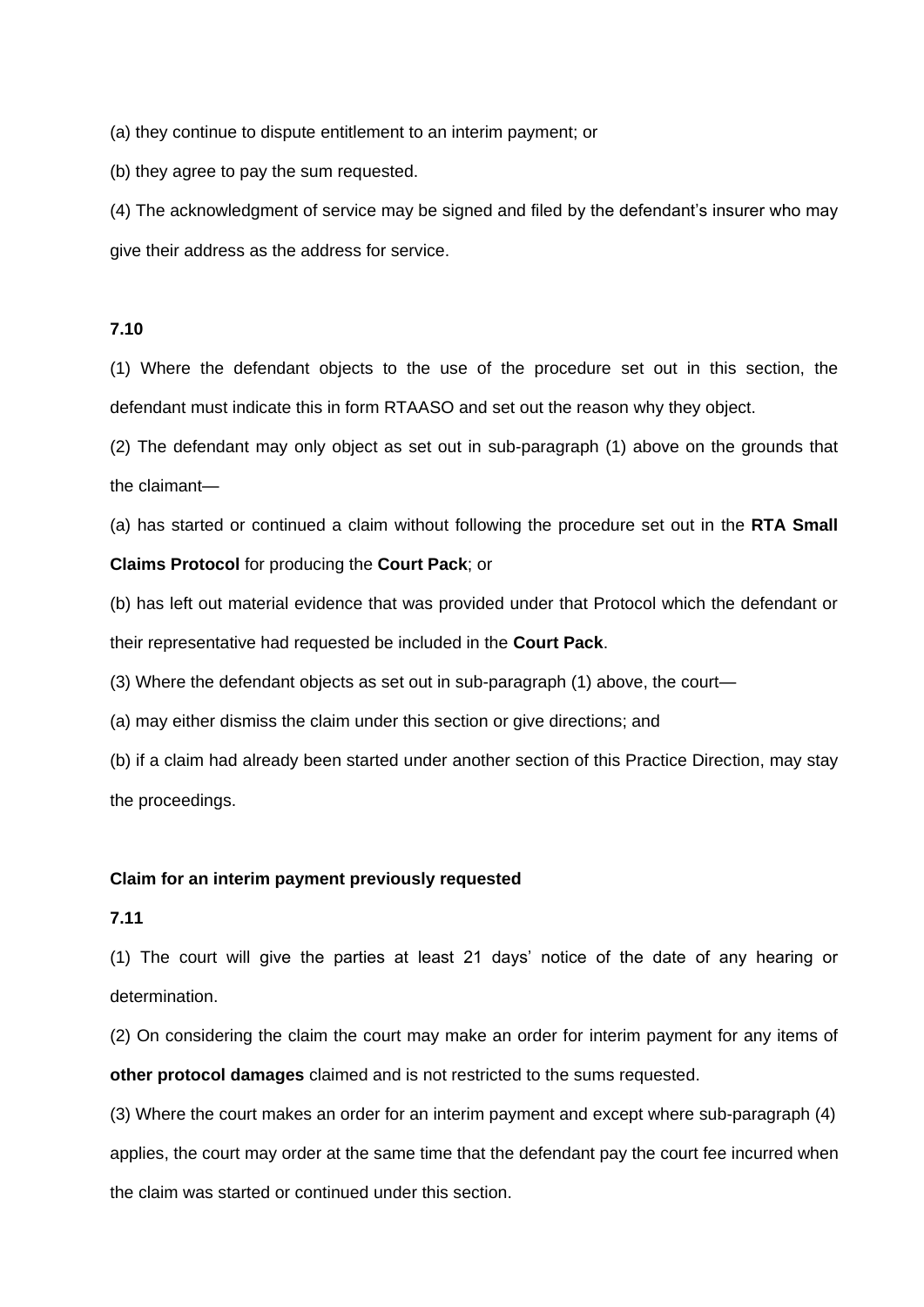(4) The court will not normally order payment of the court fee by the defendant under subparagraph (3) if the claimant has failed to obtain an interim payment greater than any offer made by the defendant before the claim was started or continued under this section.

(5) Where the court considers that the claim under this section must be determined at a hearing, it must give directions as appropriate.

#### **Conduct of the hearing**

#### **7.12**

(1) Rules 27.8 to 27.11 apply to any determination or hearing under this section.

(2) A determination without a hearing under paragraph 7.11 is to be treated as a disposal without a hearing under rule 27.10.

#### **Stay of the claim following order for interim payment**

**7.13** Where a claimant starts a claim for an interim payment—

(a) the claimant and the **compensator** must continue to follow the steps under the **RTA Small** 

#### **Claims Protocol**;

(b) Following determination of the claim under this section, the court must stay the proceedings for the parties to complete the steps required under sections 7 and 8 of the **RTA Small Claims Protocol**.

#### **Interim payments – further provisions**

#### **7.14**

(1) The court may only make an order for an interim payment where one of the conditions in paragraph 7.1(2)(a) to (d) is met and it is satisfied that if the claim went to a final hearing, the claimant would be awarded **other protocol damages** for at least the amount for which an interim payment is sought.

(2) The court must take into account any claim or acceptance that the claimant was partly liable for the **accident**.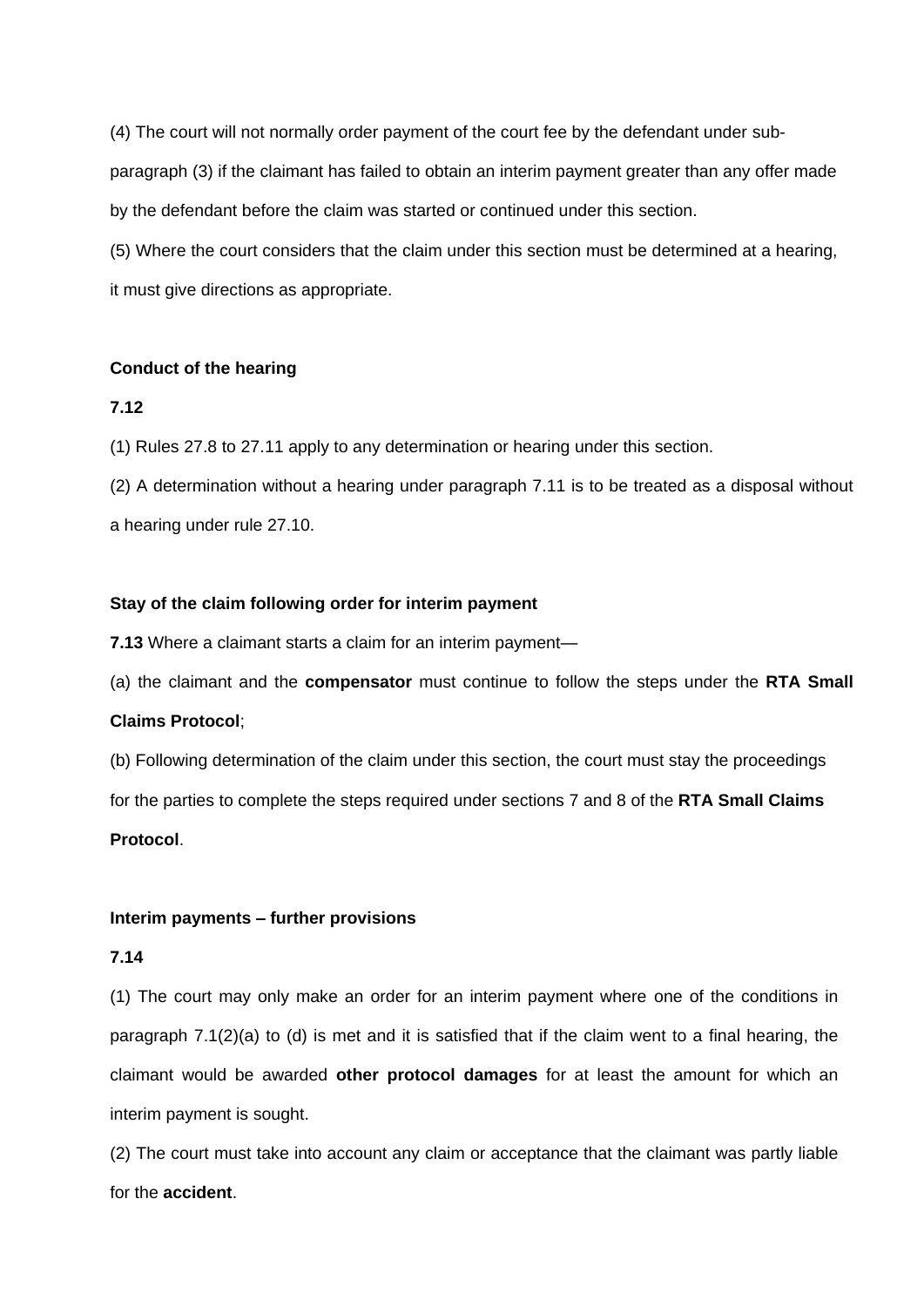## **7.15**

(1) Unless sub-paragraph (2) below applies, where the defendant has made an interim payment either by agreement or by court order, the court is entitled to make an order that all or part of the interim payment be repaid to the defendant.

(2) Where the defendant has made or agreed to make an interim payment to cover a specific item or items of damage, each of those items of damage is regarded as satisfied and the court may not make an order in the claim for damages that the sum be repaid.

(3) Any interim payment made by the defendant either by agreement or court order will be taken into account once the court has made a final assessment of damages.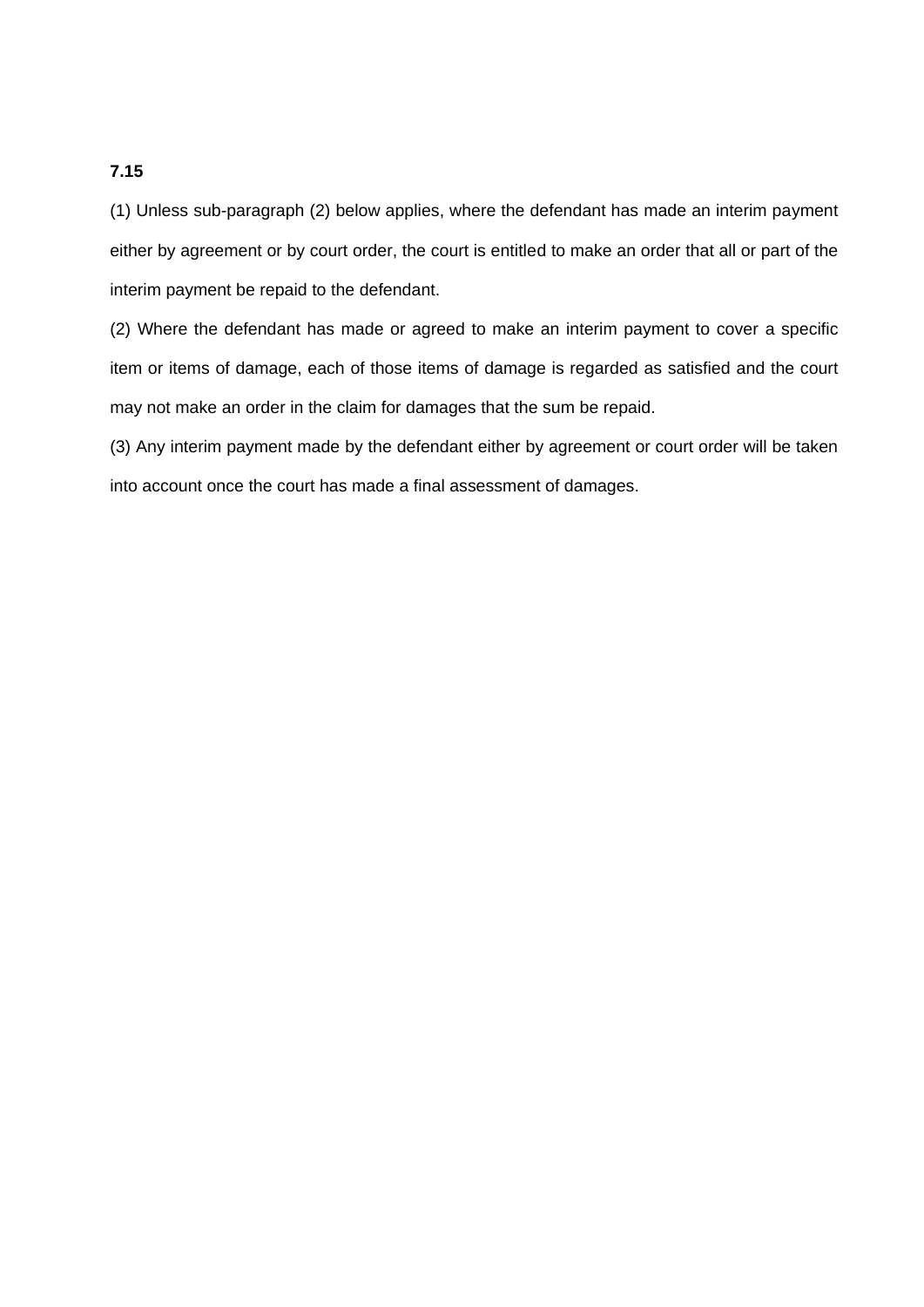## **SECTION 8: NON-PAYMENT OF AGREED INTERIM PAYMENT**

## **Use of this section**

**8.1** This section sets out the procedure to be followed where the claimant wishes the court to deal with non-payment of an agreed interim payment.

**8.2** Part 27 applies to a claim under this section, save that—

(a) further provisions are made in this section as to—

(i) acknowledgment of service, see paragraph 8.9;

(ii) conduct of any hearing, see paragraph 8.11 onwards;

(b) a claim under this section will be determined on paper without directions, unless the court orders otherwise.

#### **Starting the claim**

#### **8.3**

(1) The claimant may use the procedure set out in this section where—

(a) the parties have reached an agreement under the **RTA Small Claims Protocol**, in writing, on

the amount of an interim payment for **other protocol damages**; but

(b) the defendant has failed to pay within the relevant period specified in that Protocol.

(2) The claimant may not start a claim until the time for payment under the **RTA Small Claims** 

**Protocol** has expired.

#### **8.4**

(1) The claimant may use the procedure set out in this section where—

(a) a claim has already been started under another section of this Practice Direction (see paragraph 8.5); or

(b) a claim has not yet been started (see paragraph 8.6).

(2) To use the procedure set out in this section the claimant must—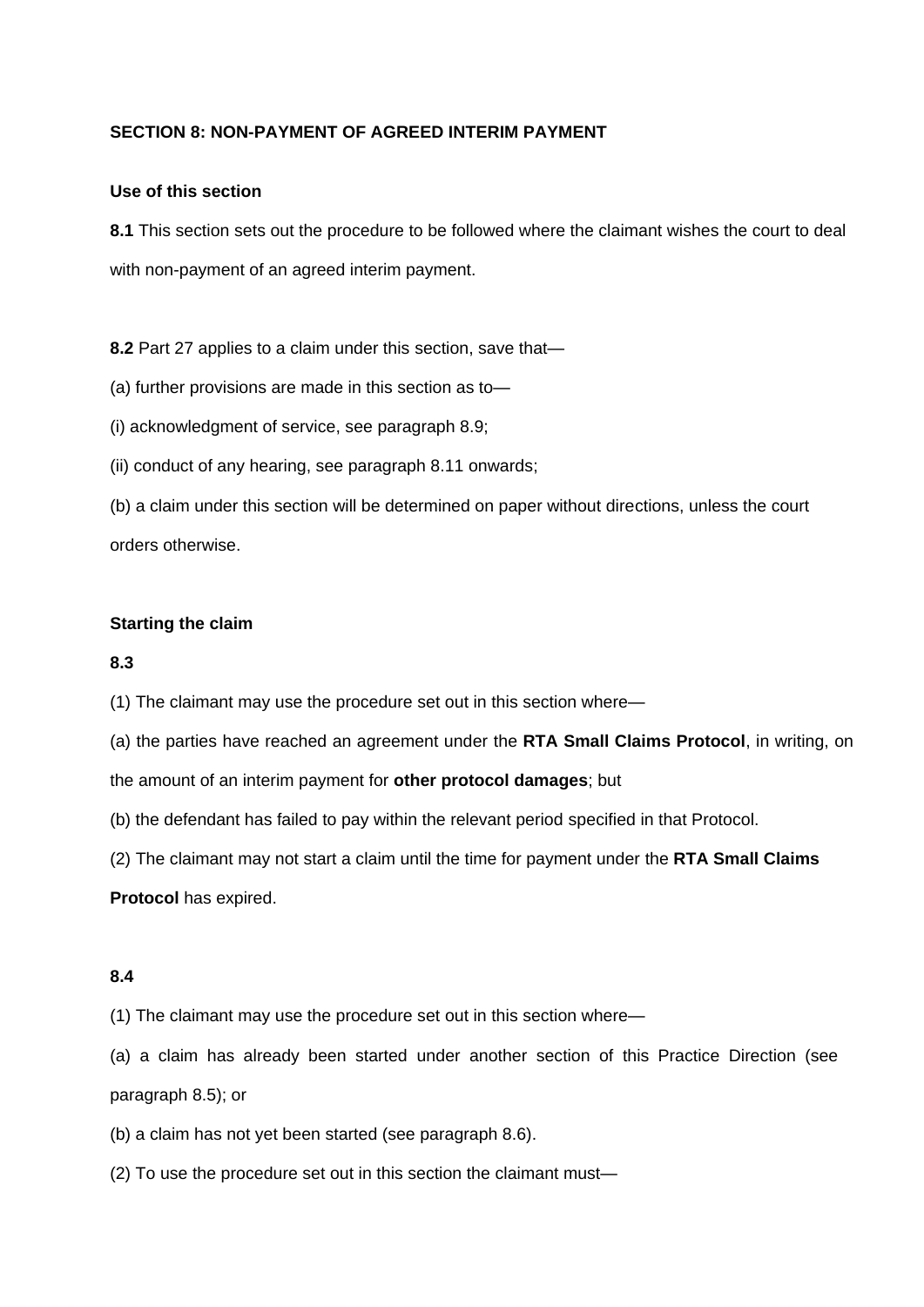- (a) comply with the requirements set out in paragraphs 8.5 to 8.14; and
- (b) file form RTASC O with the court.

## **Where a claim has already been started**

## **8.5**

(1) Where a claim has already been started under another section of this Practice Direction, the claimant must state in form RTASC O—

- (a) that a claim has already been started;
- (b) the number of that claim;
- (c) that the claim is for damages;

(d) that the parties have reached an agreement under the **RTA Small Claims Protocol**, in writing, on an interim payment for **other protocol damages**;

- (e) that the defendant has failed to pay within the relevant period specified in that Protocol; and
- (f) the sum payable by the defendant.

(2) The claim will continue under the procedure set out in this section adopting the same claim number.

(3) If the claim has been stayed, the stay will be automatically lifted on the filing of form RTASC O.

## **Where a claim has not already been started**

**8.6** Where a claim has not already been started under this Practice Direction, the claimant must

state in form RTASC O—

- (a) that no other claim has been started;
- (b) that the claim is for damages;
- (c) that the parties have reached an agreement under the **RTA Small Claims Protocol**, in writing,
- on an interim payment for **other protocol damages**;
- (d) that the defendant has failed to pay within the relevant period specified in that Protocol;

and

(e) the sum payable by the defendant.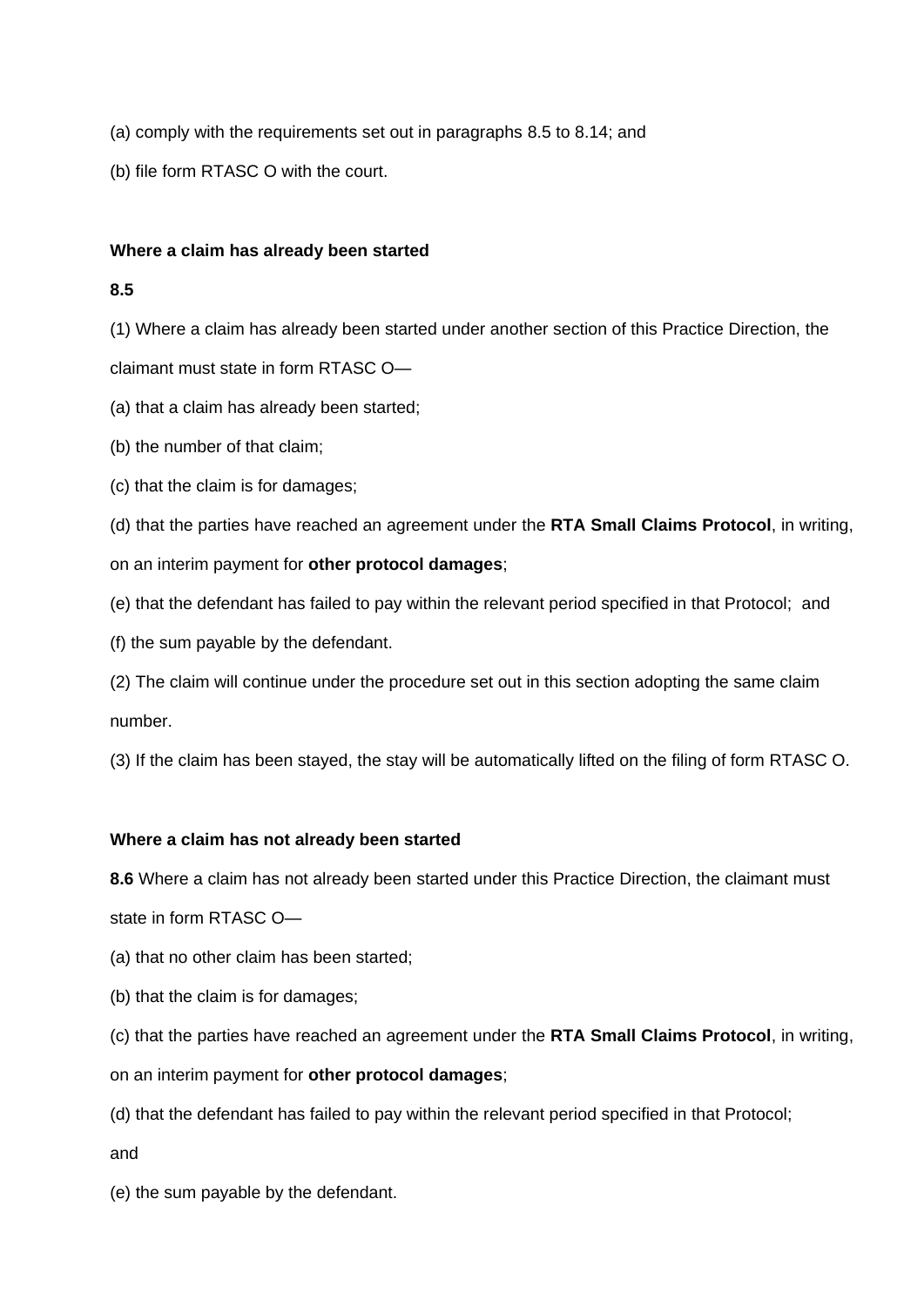## **The Court Pack**

#### **8.7**

(1) The claimant must send the relevant **Court Pack** to the court when filing form RTASC O.

The **Court Pack** must contain all the documents set out in Table G (1).

(2) The relevant **Court Pack** is the **Court Pack** as agreed by the **compensator** in accordance with section 12 of the **RTA Small Claims Protocol**.

## **Service of Form RTASC O**

**8.8** The court will serve form RTASC O and the relevant **Court Pack** on the defendant at the address given in the form.

#### **Acknowledgment of Service**

#### **8.9**

(1) The defendant must file and serve an acknowledgment of service to a claim under this

section, using form RTAASO, not more than 14 days after service of form RTASC O.

(2) Sub-paragraph (1) applies where the claim is made under paragraph 8.5 (where a claim has already started) or under paragraph 8.6 (where a claim has not already started).

(3) The defendant must state in the form whether—

(a) they continue to dispute entitlement to an interim payment; or

(b) they agree to pay the sum requested.

(4) The acknowledgment of service may be signed and filed by the defendant's insurer who may give their address as the address for service.

#### **8.10**

(1) Where the defendant objects to the use of the procedure set out in this section, the defendant must indicate this in form RTAASO and set out the reason why they object.

(2) The defendant may only object as set out in sub-paragraph (1) above on the grounds that the claimant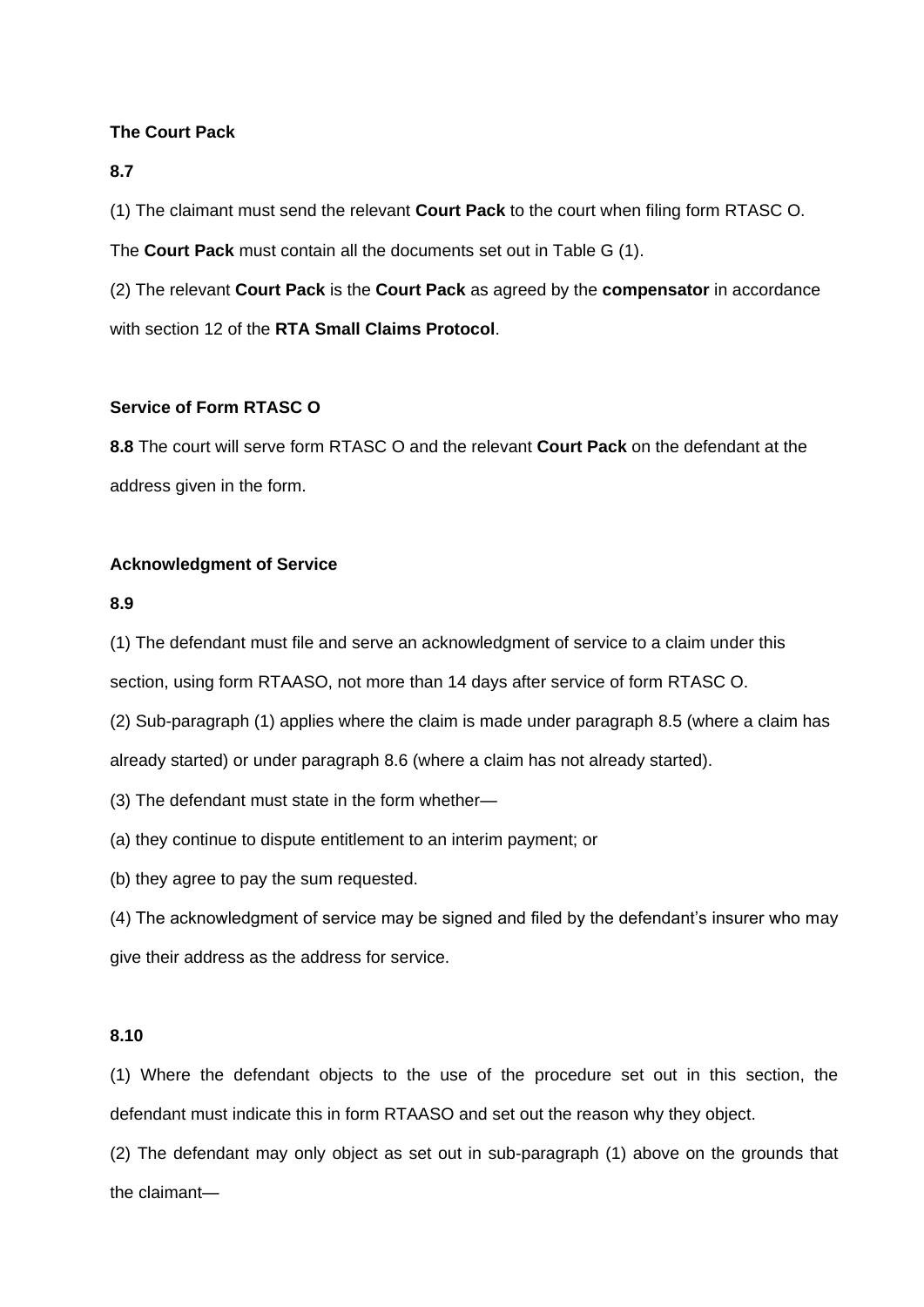(a) has started or continued a claim without following the procedure set out in the **RTA Small Claims Protocol** for producing the **Court Pack**; or

(b) has left out material evidence that was provided under that Protocol which the defendant or their representative had requested be included in the **Court Pack**.

(3) Where the defendant objects as set out in sub-paragraph (1) above the court—

(a) may either dismiss the claim under this section or give directions; and

(b) if a claim had already been started under another section of this Practice Direction, may stay the proceedings.

#### **Determining the claim**

#### **8.11**

(1) The court may determine the claim under this section once the period within which the defendant must file and serve an acknowledgment of service has expired, without having to set a date for determination.

(2) Where an order is made to pay an interim payment, the court will normally order at the same time that the defendant pay the court fee incurred when the claim under this section was started either under paragraph 8.5 or 8.6.

(3) Where the court considers that the claim under this section must be determined at a hearing, it must give directions as appropriate.

## **8.12**

(1) Rules 27.8 to 27.11 apply to any determination or hearing under this section.

(2) A determination without a hearing under paragraph 8.11(1) is to be treated as a disposal without a hearing under rule 27.10.

#### **Stay of a claim following order to pay an agreed interim payment**

## **8.13**

(1) Where a claimant makes an application under this section, the claimant and the **compensator**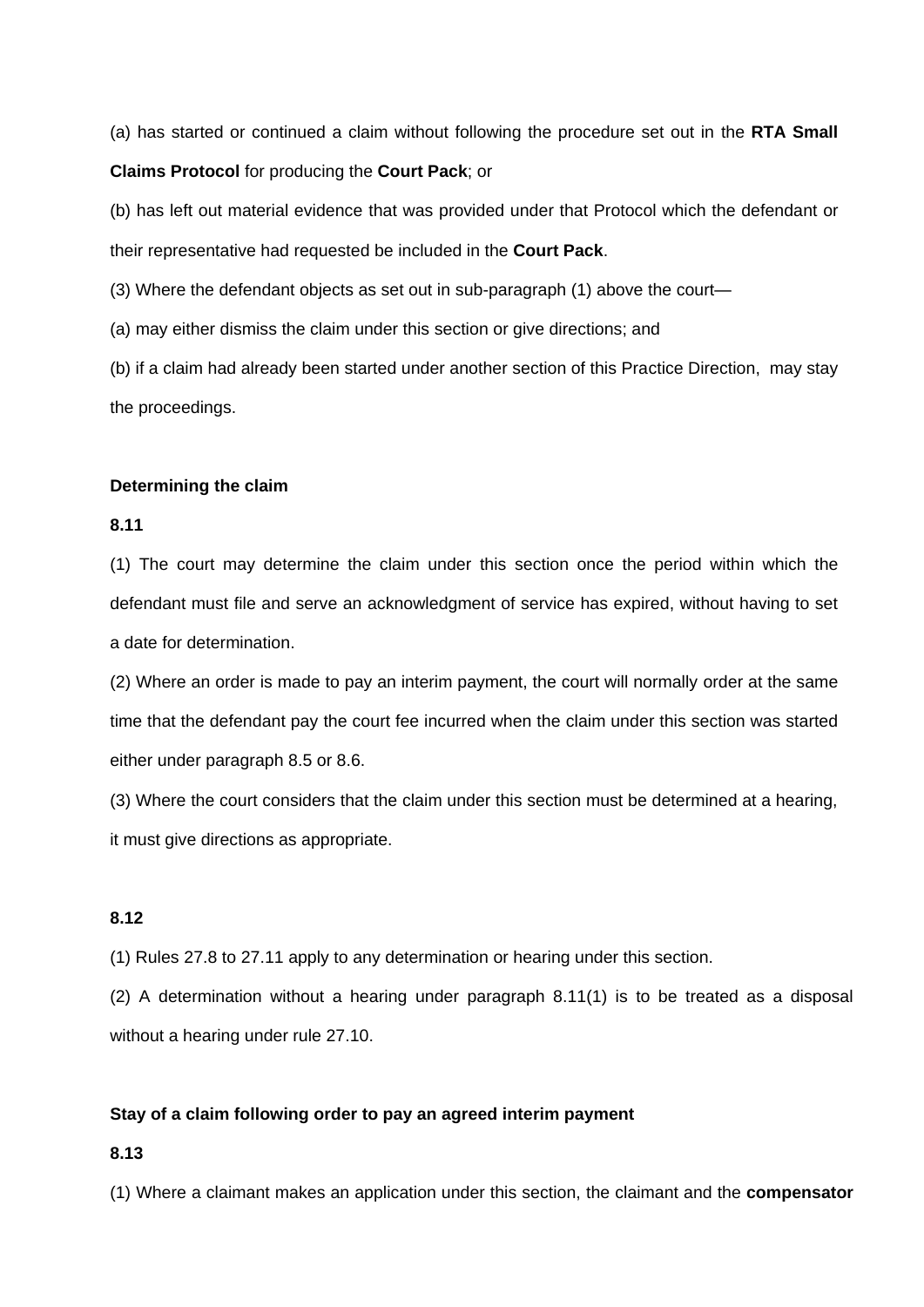must continue to follow the steps under the **RTA Small Claims Protocol**.

(2) Following determination of the claim under this section, the court must stay the proceedings for the parties to complete the steps required under sections 7 and 8 of the **RTA Small Claims Protocol**, unless these have already been completed.

#### **Interim payments – further provisions**

## **8.14**

(1) Unless sub-paragraph (2) below applies, where the defendant has made an interim payment, either by agreement or by court order, the court is entitled to make an order that all or part of the interim payment be repaid to the defendant.

(2) Where the defendant has made or agreed to make an interim payment to cover a specific item or items of damage, each of those items of damage is regarded as satisfied and the court may not make an order in the claim for damages that the sum be repaid.

(3) Any interim payment made by the defendant, either by agreement or court order, will be taken into account once the court has made a final assessment of damages.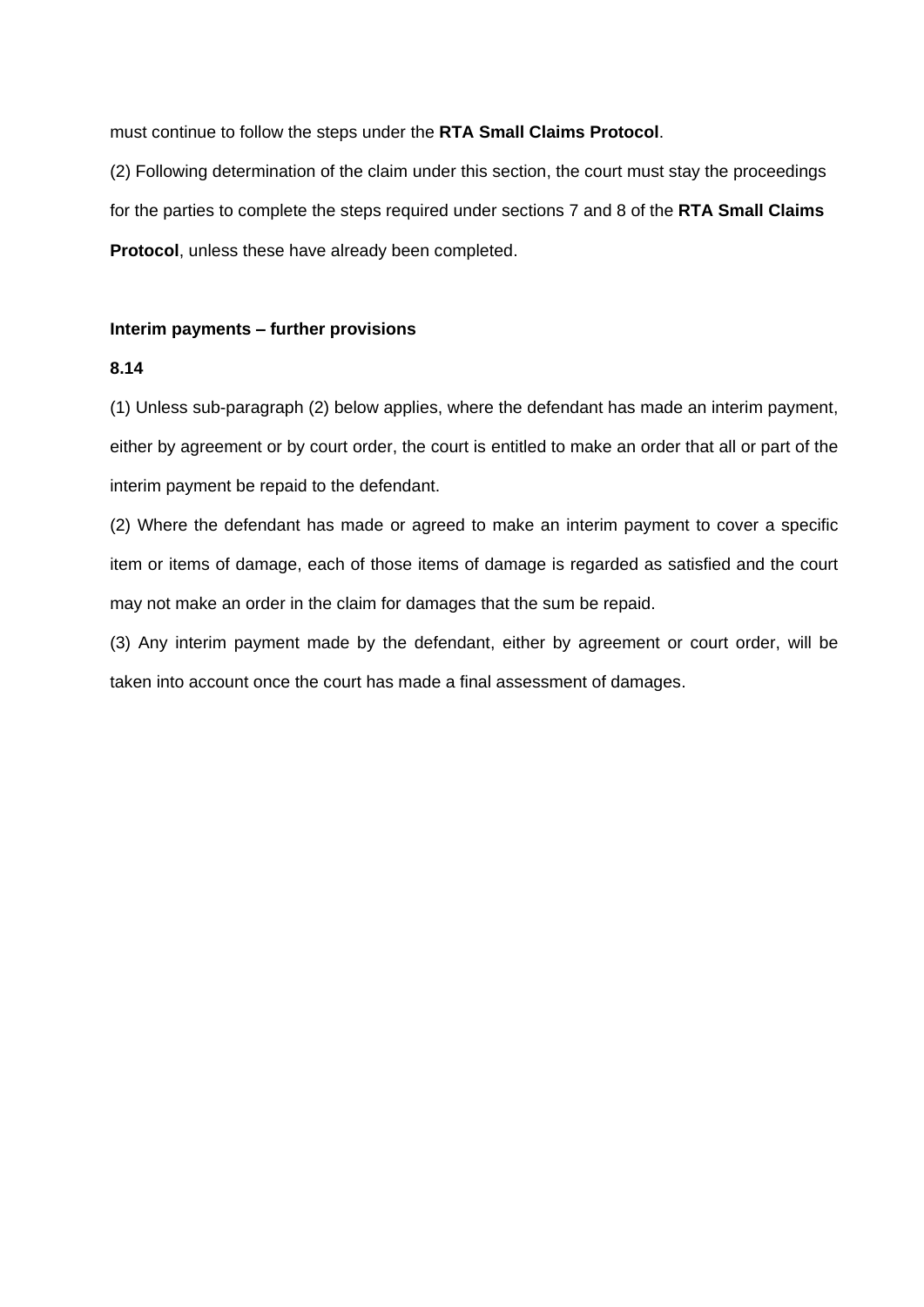## **SECTION 9: STARTING DUE TO LIMITATION**

#### **Use of this section**

**9.1** This section sets out the procedure to be followed where the claimant wishes to start a claim due to limitation.

## **Starting the claim**

#### **9.2**

(1) Where the claimant believes it is not possible to comply with the **RTA Small Claims Protocol** before the expiry of the limitation period, the claimant may use the procedure set out in this section.

(2) Where a claim has already been started for a determination on liability or to apply for an interim payment, those will count as court proceedings for limitation purposes and the claimant does not need to start a further claim.

(3) To use the procedure set out in this section the claimant must—

(a) comply with the requirements set out in paragraphs 9.3 to 9.7; and

(b) file form RTASC O with the court.

**9.3** Where a claimant wishes to start a claim under this Practice Direction, the claimant must state in form RTASC O that—

- (a) no other claim has been started under this Practice Direction;
- (b) the claim is for damages;
- (c) the claimant has submitted the **Small Claim Notification Form**; and
- (d) a stay of proceedings is sought in order to comply with that Protocol.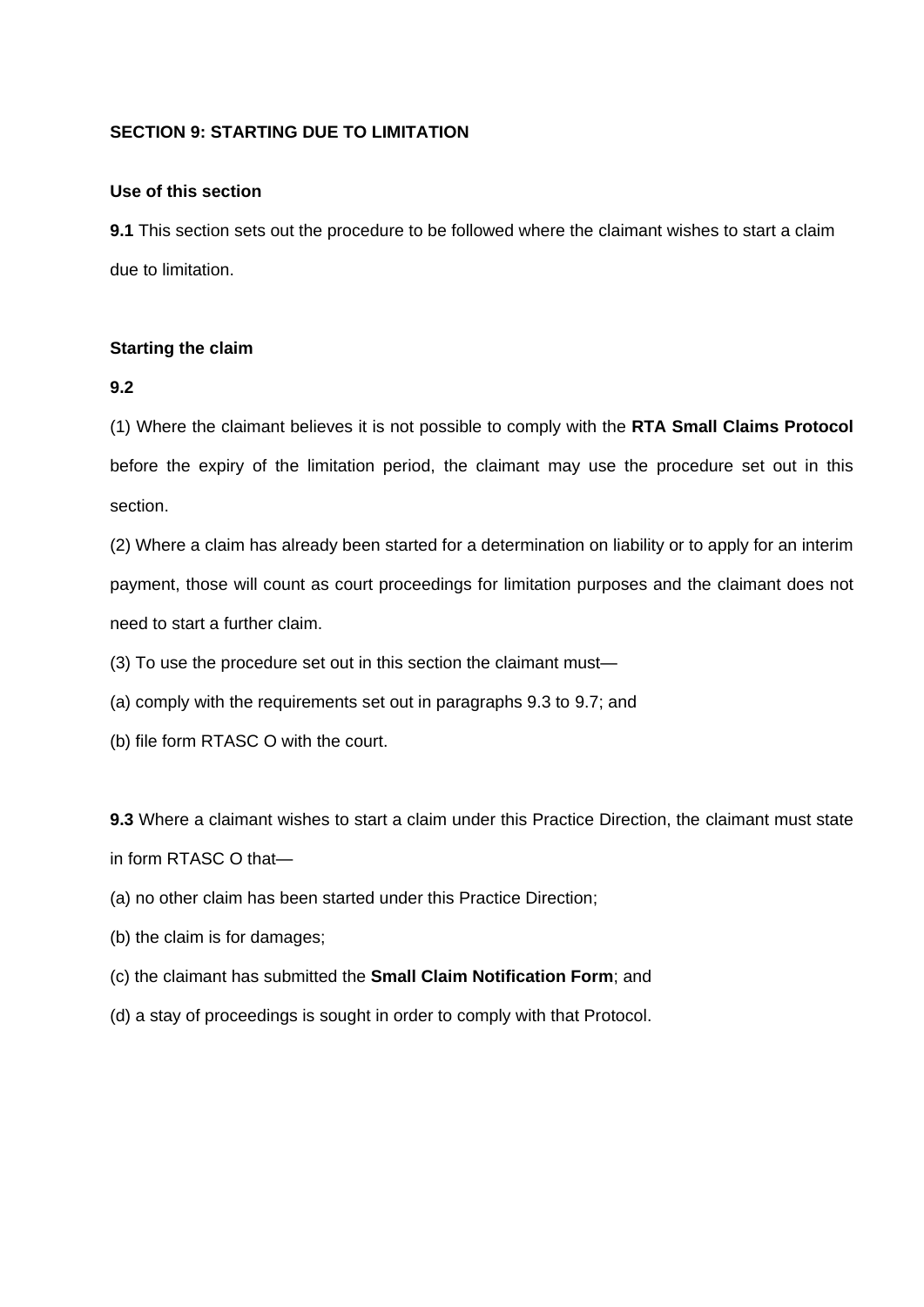## **The Court Pack**

#### **9.4**

(1) The claimant must send the relevant **Court Pack** to the court when filing form RTASC O.

The **Court Pack** must contain the documents set out in Table D.

(2) The claimant must send the **Court Pack** to the **compensator** no later than when they send form RTASC O and the **Court Pack** to the court, in accordance with section 12 of the **RTA Small Claims Protocol**.

#### **Stay of proceedings and service**

## **9.5**

(1) Form RTASC O includes the application for a stay of proceedings. On receipt of the form, the court must order that the claim be stayed in order for the parties to comply with steps required under the **RTA Small Claims Protocol**.

(2) On making the order under sub-paragraph (1) above, the court will serve form RTASC O and the order imposing the stay on the defendant.

**9.6** Where a stay is ordered under paragraph 9.5 above and the claimant wishes to bring a claim under another section of this Practice Direction, the stay will be automatically lifted on receipt of the relevant form for that section.

**9.7** Where a stay is ordered under paragraph 9.5 above and the claimant has not sought to bring a claim under another section of this Practice Direction, the defendant may at any time apply to the court to lift the stay and give further directions.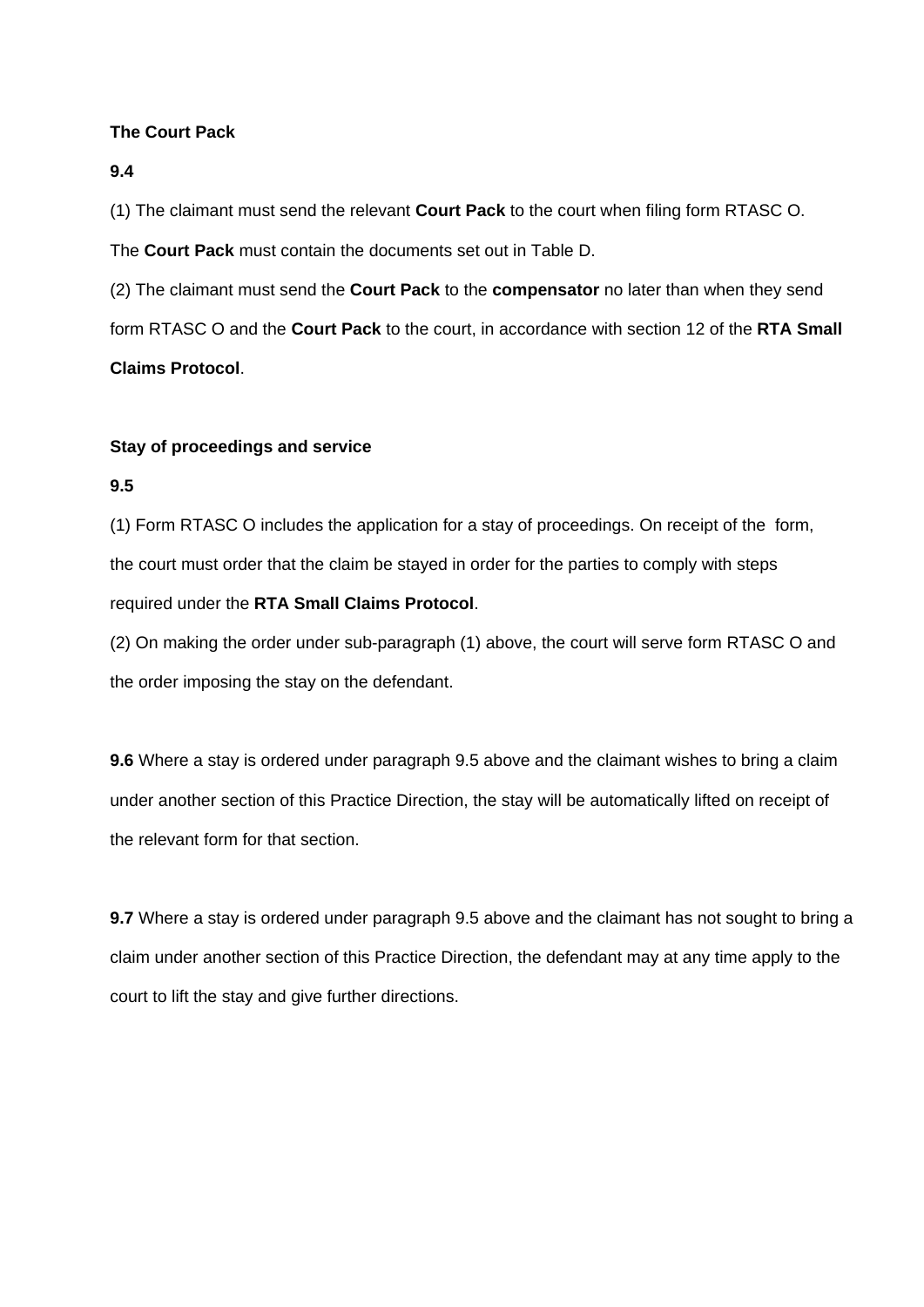## **SECTION 10: DISPUTE OVER FEES FOR MEDICAL REPORTS OR OTHER DISBURSEMENTS**

#### **Use of this section**

#### **10.1**

(1) This section sets out the procedure to be followed where the claimant wishes the court to resolve a dispute over fees for medical reports or other disbursements, following settlement of the damages claim.

(2) Where the court assesses the value of the claim under sections 3 to 6 of this Practice Direction, any dispute over fees will be considered by the court at the same time and no claim is required under this section.

**10.2** Part 27 applies to a claim under this section, save that—

(a) further provisions are made in this section as to—

(i) acknowledgment of service, see paragraph 10.9;

(ii) conduct of any hearing, see paragraph 10.10 onwards;

(b) a claim under this section will be determined without a hearing, unless the court orders otherwise.

## **Starting the claim**

**10.3** The claimant may use the procedure set out in this section where the parties have reached an agreement, in writing, to settle the claim under the **RTA Small Claims Protocol**, but they have failed to agree either—

(a) the amount that the defendant should pay for one or more of the medical reports the claimant has obtained or for any other disbursement; or

- (b) whether the defendant should pay—
- (i) the fee for one or more medical reports obtained by the claimant; or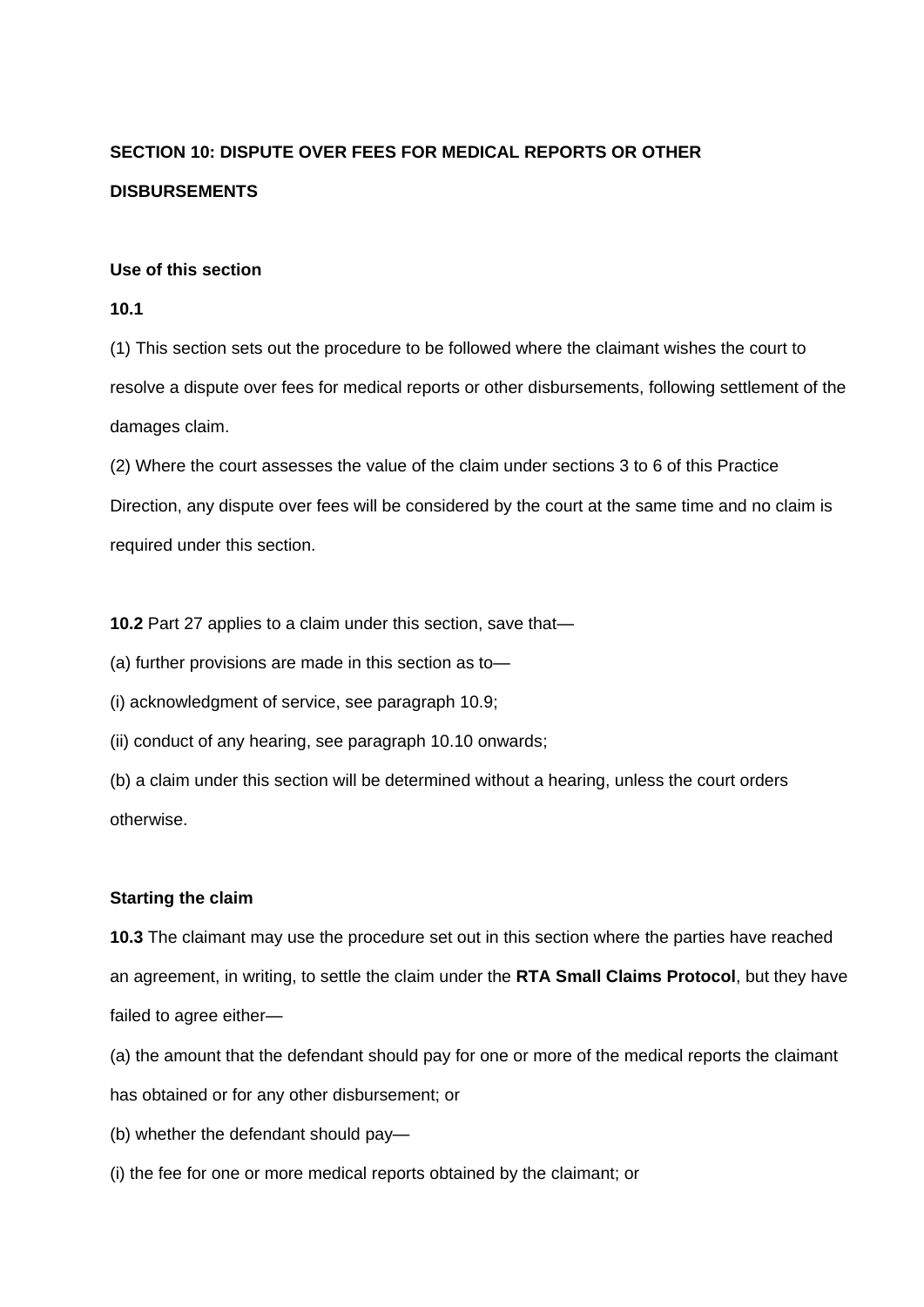(ii) any other disbursement claimed.

#### **10.4**

(1) The claimant may use the procedure set out in this section where—

(a) a claim has already been started under another section of this Practice Direction (see paragraph 10.5); or

(b) a claim has not yet been started (see paragraph 10.6).

(2) To use the procedure set out in this section the claimant must—

(a) comply with the requirements set out in paragraphs 10.5 to 10.14; and

(b) file form RTASC O with the court.

#### **Where a claim has already been started**

#### **10.5**

(1) Where a claim has already been started under another section of this Practice Direction, the

claimant must state in form RTASC O—

(a) that a claim has already been started;

(b) the number of that claim;

(c) that the parties have reached agreement, in writing, to settle the claim under the **RTA Small** 

#### **Claims Protocol**;

(d) that the parties have failed to agree the amount to be paid (if any) by the defendant for one or more of the medical reports obtained by the claimant or for any other disbursement; and

(e) the fees or disbursements that are in dispute.

(2) The claim will continue under the procedure set out in this section adopting the same claim number.

(3) If the claim has been stayed, the stay will be automatically lifted on the filing of form RTASC O.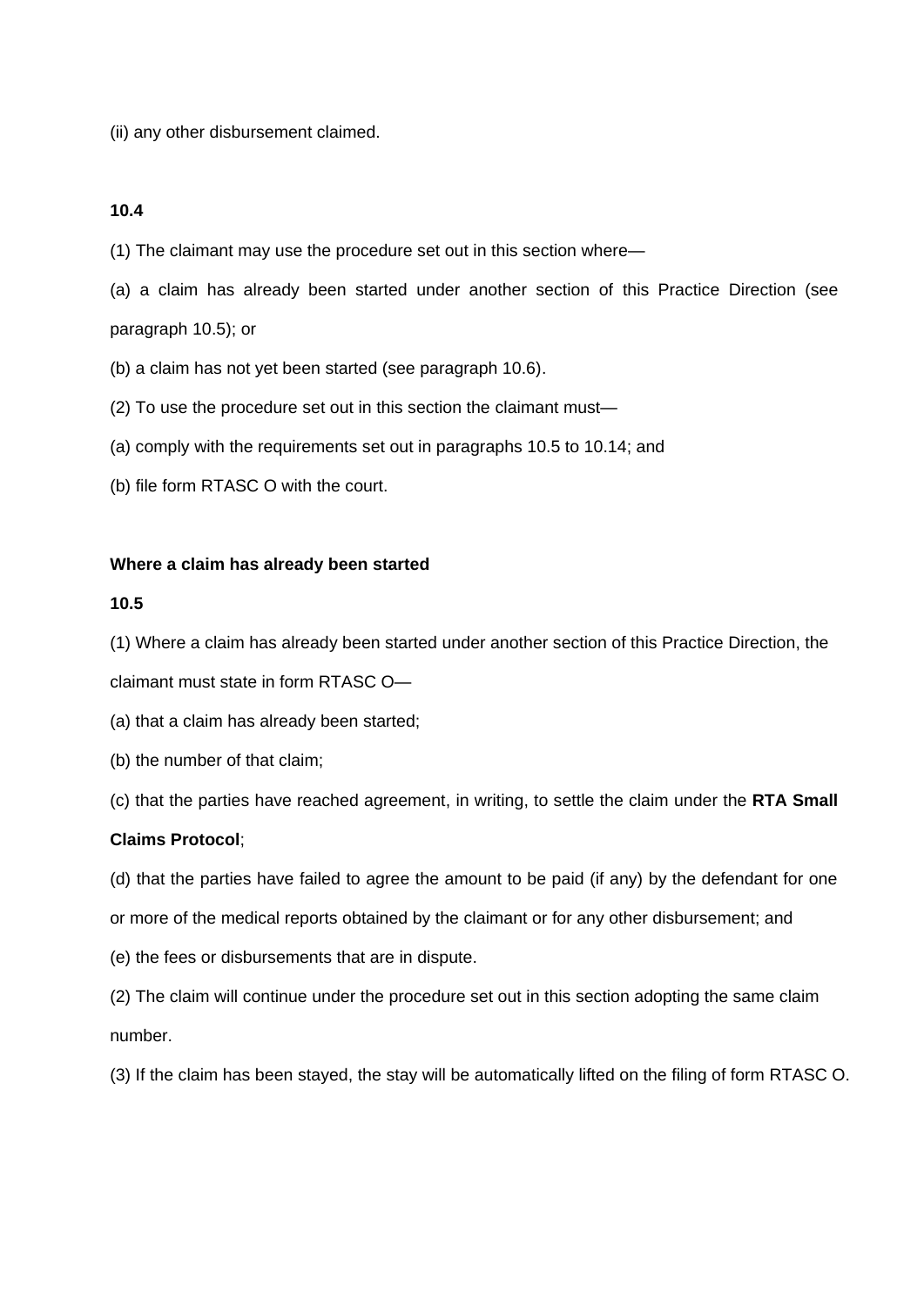### **Where a claim has not already been started**

**10.6** Where a claim has not already been started under this Practice Direction, the claimant must state in form RTASC O—

(a) that no other claim has been started;

(b) that the parties have reached agreement, in writing, to settle the claim under the **RTA Small**

#### **Claims Protocol**;

(c) that the parties have failed to agree the amount to be paid (if any) by the defendant for one or more of the medical reports obtained by the claimant or for any other disbursement; and (d) the fees or disbursements that are in dispute.

## **The Court Pack**

#### **10.7**

(1) The claimant must send the relevant **Court Pack** to the court when filing form RTASC O.

The **Court Pack** must contain all the documents set out in Table F.

(2) The relevant **Court Pack** is the **Court Pack** as agreed by the **compensator** in accordance with section 12 of the **RTA Small Claims Protocol**.

## **Service of the application**

**10.8** The court will serve form RTASC O and the relevant **Court Pack** on the defendant at the address given in the form.

## **Acknowledgment of Service**

#### **10.9**

(1) The defendant must file and serve an acknowledgment of service to a claim under this section, using form RTAASO, not more than 14 days after service of form RTASC O. (2) Sub-paragraph (1) applies where the claim is made under paragraph 10.5 (where a claim has already started) or under paragraph 10.6 (where a claim has not already started).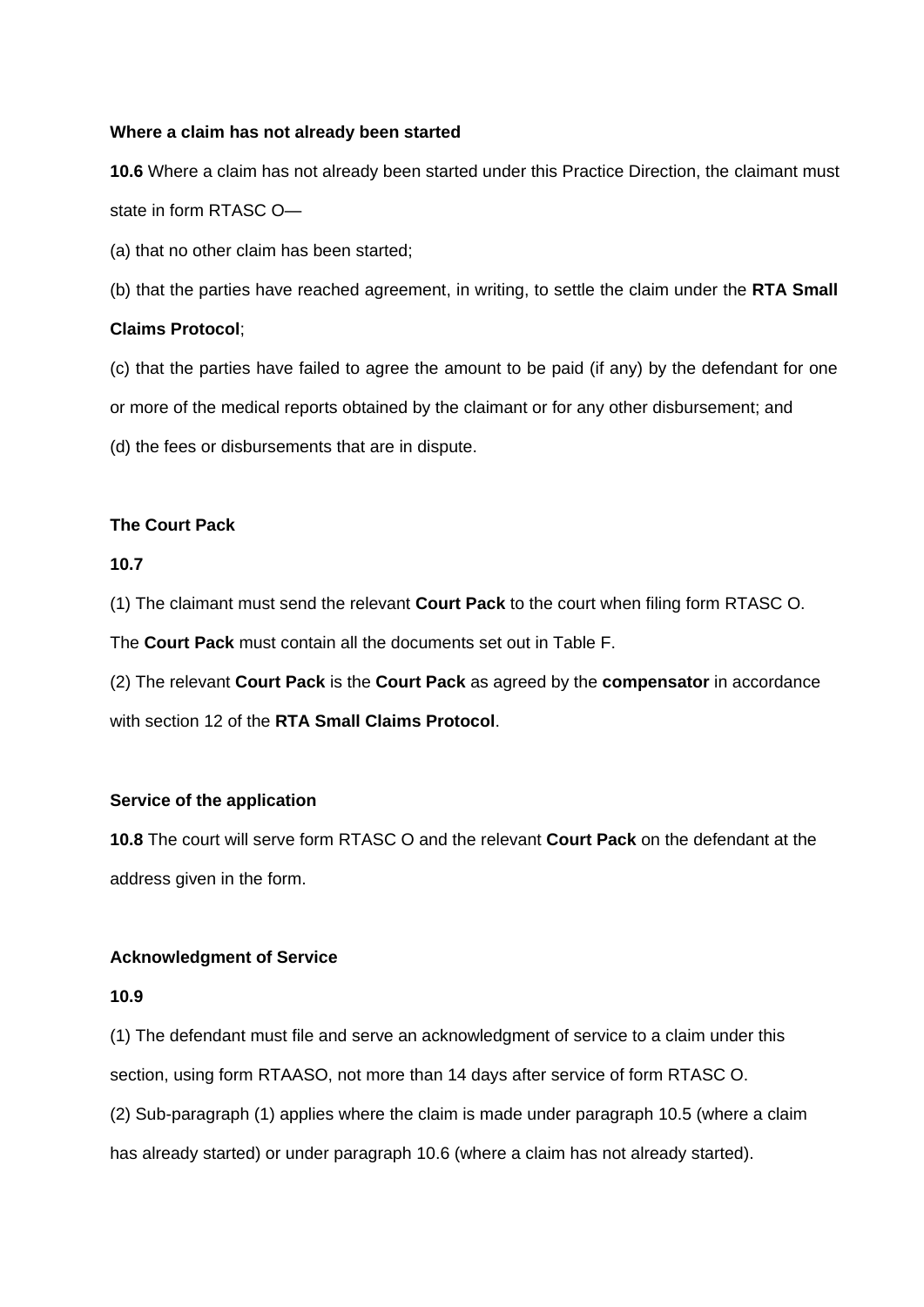(3) The defendant must state in the form the reasons why they should not pay the fees or other disbursements claimed.

(4) The acknowledgment of service may be signed and filed by the defendant's insurer who may give their address as the address for service.

## **10.10**

(1) Where the defendant objects to the use of the procedure set out in this section, the defendant must indicate this in form RTAASO and set out the reason why they object.

(2) The defendant may only object as set out in sub-paragraph (1) above on the grounds that the claimant—

(a) has started or continued a claim without following the procedure set out in the **RTA Small Claims Protocol** for producing the **Court Pack**; or

(b) has left out material evidence that was provided under that Protocol which the defendant or their representative had requested be included in the **Court Pack**.

(3) Where the defendant objects as set out in sub-paragraph (1) above, the court—

(a) may either dismiss the claim under this section or give directions; and

(b) if a claim had already been started under another section of this Practice Direction, may stay the proceedings.

## **10.11**

(1) The court may set a date to determine the claim under this section once the period within which the defendant must file and serve an acknowledgment of service has expired.

(2) Where the court considers that the claim under this section must be determined at a hearing, it must give directions as appropriate.

(3) The court will give the parties at least 21 days' notice of the date of a hearing or determination.

(3) Rule 44.5 (amount of costs where costs are payable pursuant to a contract) does not apply to claims determined under this section.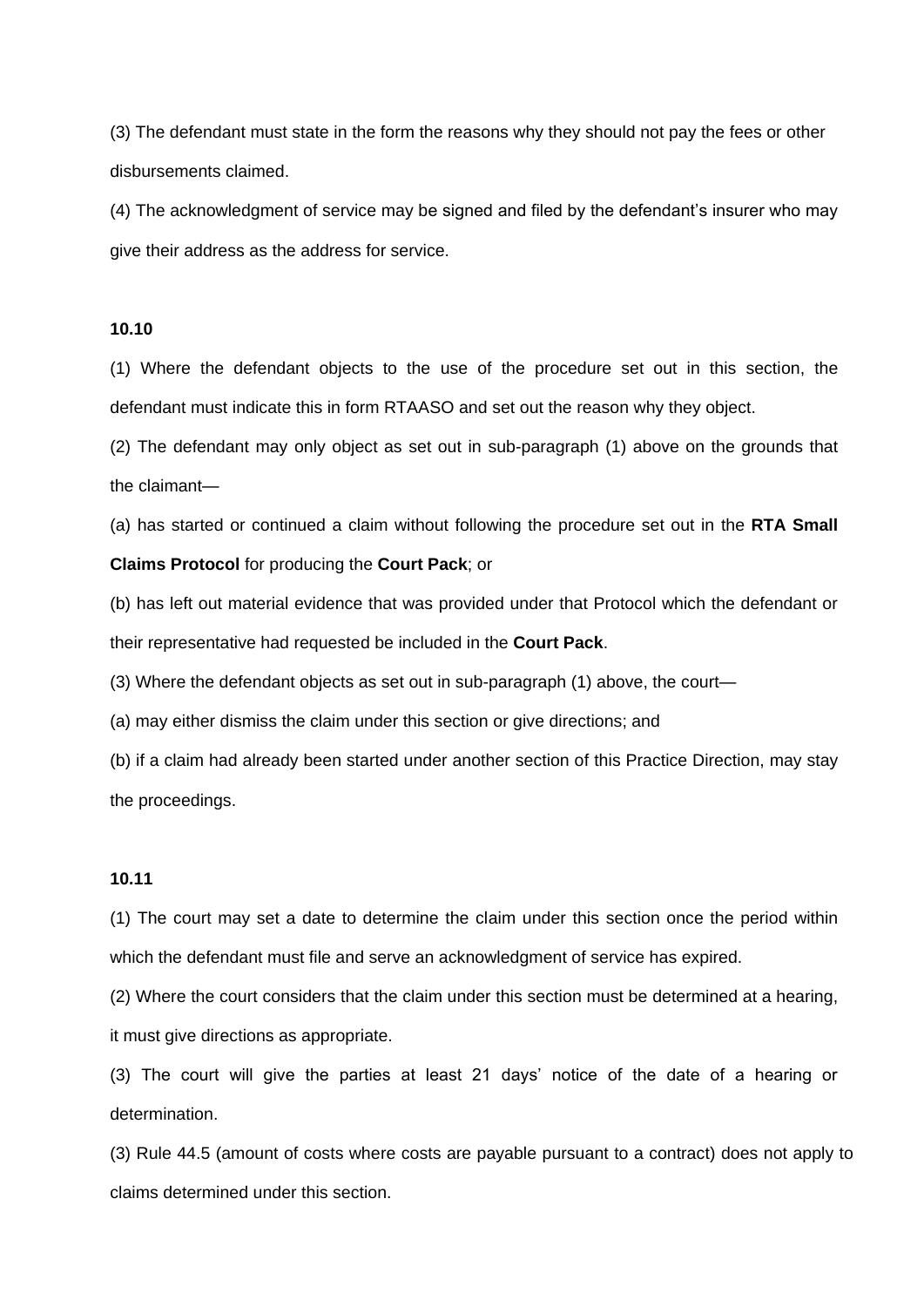## **10.12**

(1) Rules 27.8 to 27.11 apply to any determination or hearing under this section.

(2) A determination without a hearing under paragraph 10.11(1) is to be treated as a disposal without a hearing under rule 27.10.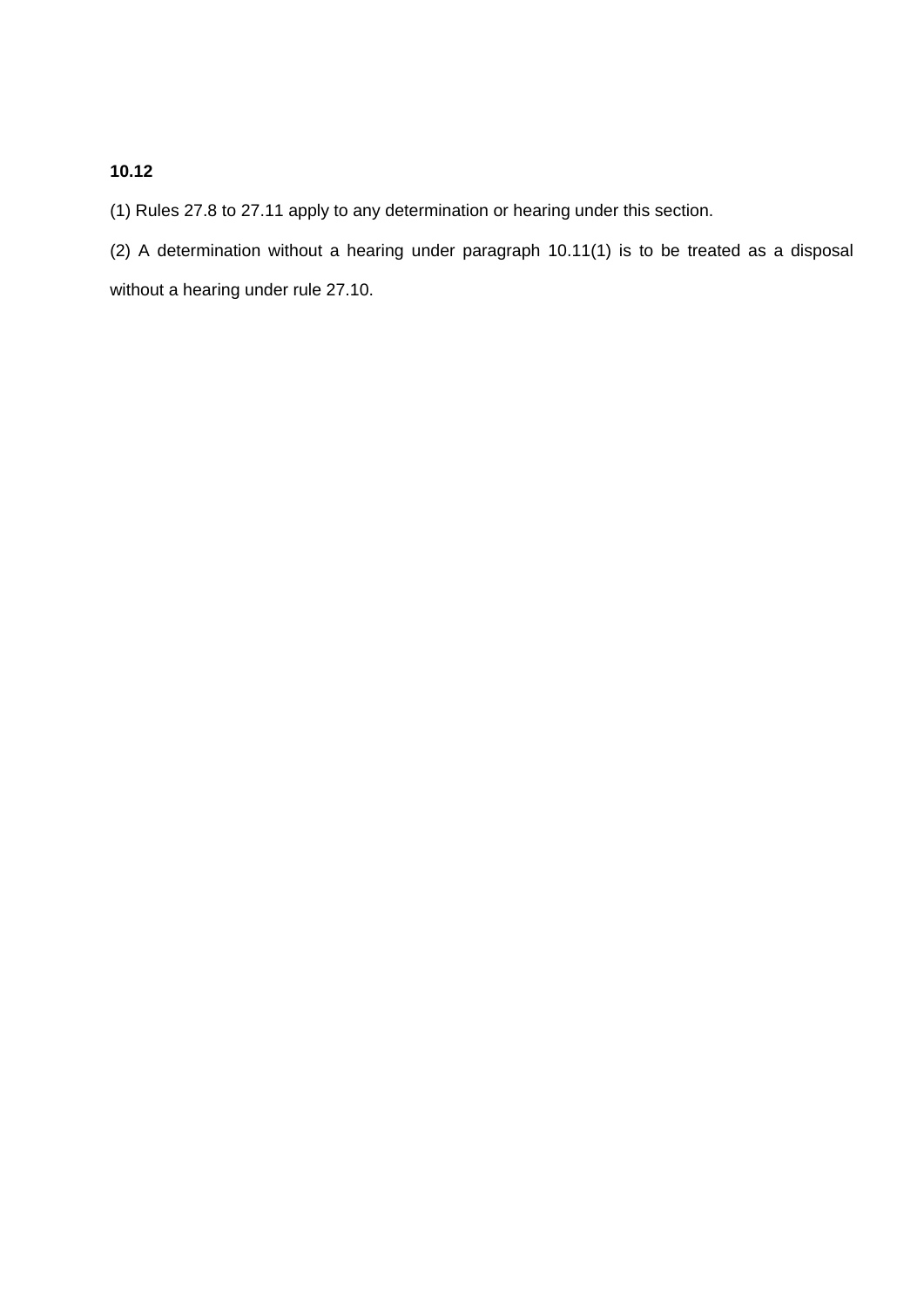## **SECTION 11: NON-PAYMENT OF AGREED SETTLEMENT SUM**

#### **Use of this section**

**11.1** This section sets out the procedure to be followed where the claimant wishes the court to deal with non-payment of an agreed settlement sum for damages or for any fees or disbursements.

**11.2** Part 27 applies to a claim under this section, save that—

(a) further provisions are made in this section as to—

(i) acknowledgment of service, see paragraph 11.9;

(ii) conduct of any hearing, see paragraph 11.11 onwards;

(b) a claim under this section will be determined without a hearing unless the court orders otherwise.

## **Starting the claim**

## **11.3**

(1) The claimant may use the procedure set out in this section where—

(a) the parties have reached an agreement under the **RTA Small Claims Protocol**, in writing, on the amount of damages payable to settle the claim under that Protocol; but

(b) the defendant has failed to pay within the relevant period specified in that Protocol.

(2) The claimant may also use this section where the sum agreed and not paid is for fees or other disbursements, whether or not the damages remain unpaid.

(3) References in this section to "the amount payable to settle the claim" include sums payable for damages and for fees or other disbursements.

(4) The claimant may not start a claim until the time for payment under that Protocol has expired.

## **11.4**

(1) The claimant may use the procedure set out in this section where—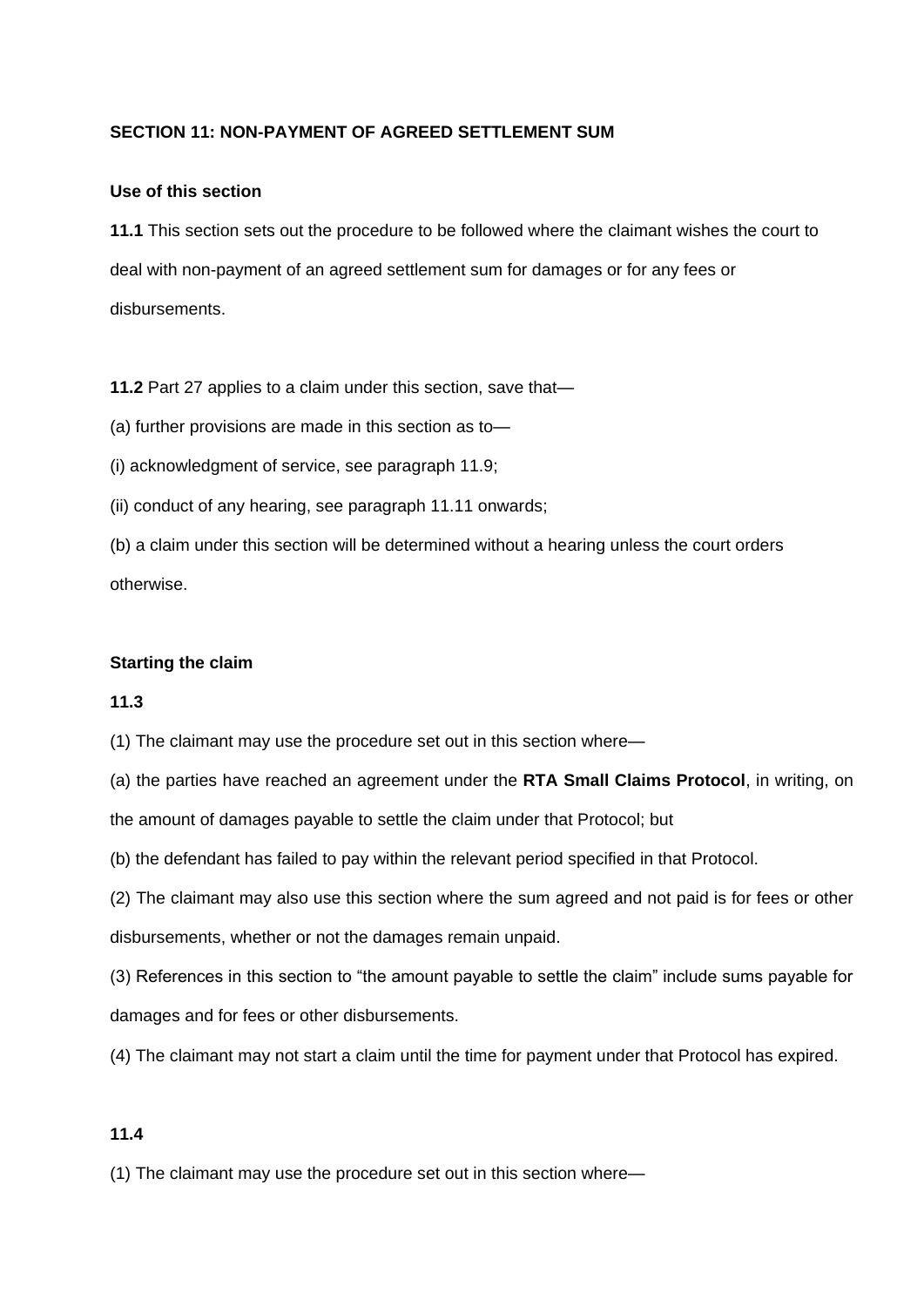(a) a claim has already been started under another section of this Practice Direction (see paragraph 11.5); or

(b) a claim has not yet been started (see paragraph 11.6).

(2) To use the procedure set out in this section the claimant must—

(a) comply with the requirements set out in paragraphs 11.5 to 11.12; and

(b) file form RTASC O with the court.

#### **Where a claim has already been started**

#### **11.5**

(1) Where a claim has already been started under another section of this Practice Direction, the claimant must state in form RTASC O—

(a) that a claim has already been started;

(b) the number of that claim;

(c) that the parties have reached an agreement under the **RTA Small Claims Protocol**, in writing,

on the amount payable to settle the claim under that Protocol;

(d) that the defendant has failed to pay within the relevant period specified in that Protocol;

and

(e) the sum payable by the defendant.

(2) The claim will continue under the procedure set out in this section adopting the same claim number.

(3) If the claim has been stayed, the stay will be automatically lifted on the filing of form RTASC O.

#### **Where a claim has not already been started**

**11.6** Where a claim has not already been started under this Practice Direction, the claimant must state in form RTASC O—

(a) that no other claim has been started;

(b) that the parties have reached an agreement under the **RTA Small Claims Protocol**, in writing,

on the amount payable to settle the claim under that Protocol;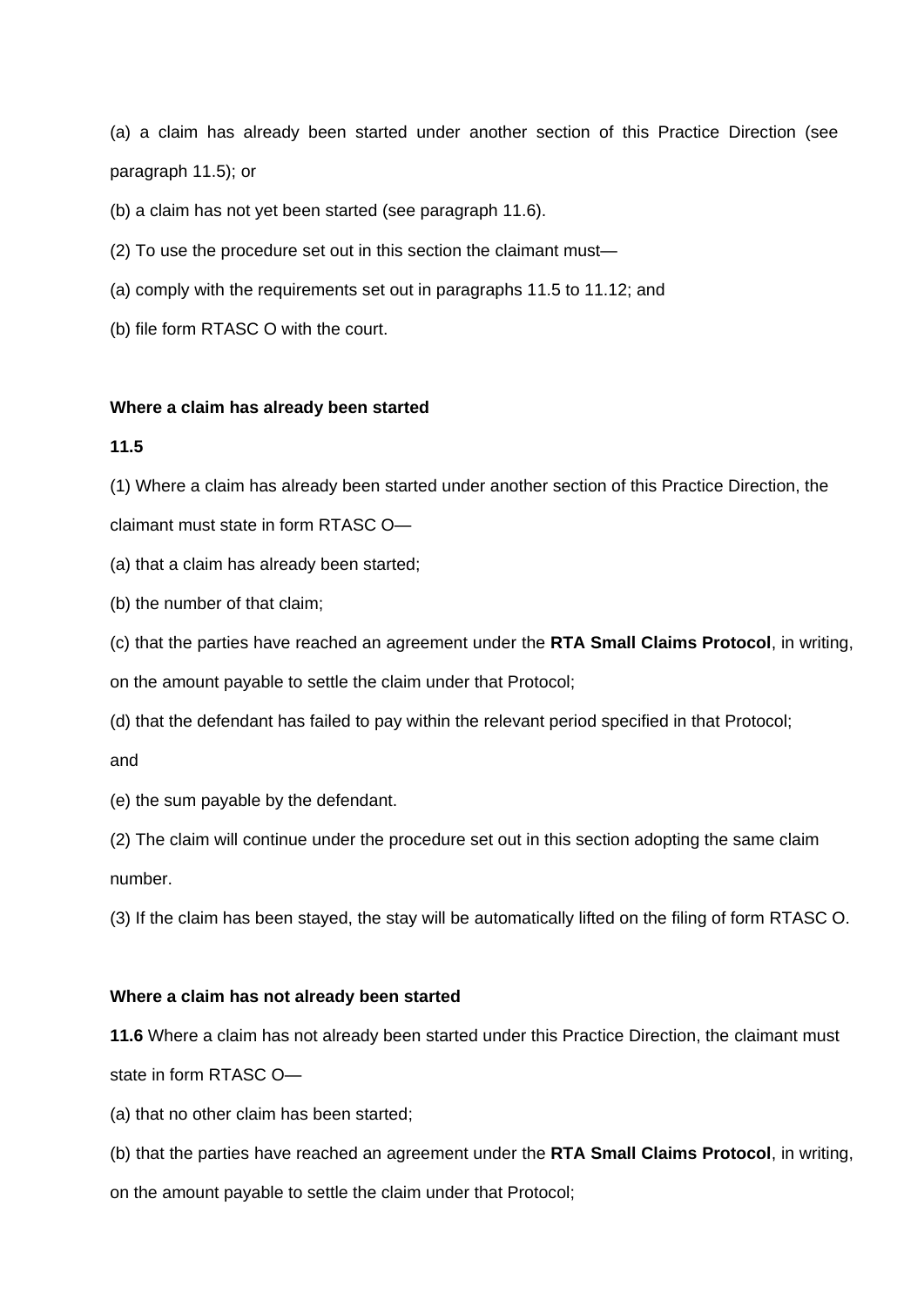(c) that the defendant has failed to pay within the relevant period specified in that Protocol; and

(d) the sum payable by the defendant.

## **The Court Pack**

#### **11.7**

(1) The claimant must send the relevant **Court Pack** to the court when filing form RTASC O.

The **Court Pack** must contain all the documents set out in Table G (2).

(2) The relevant **Court Pack** is the **Court Pack** as agreed by the **compensator** in accordance with section 12 of the **RTA Small Claims Protocol**.

## **Service of form RTASC O**

**11.8** The court will serve form RTASC O and the relevant **Court Pack** on the defendant at the address in the form.

#### **Acknowledgment of Service**

## **11.9**

(1) The defendant must file and serve an acknowledgment of service to a claim under this section, using form RTAASO, not more than 14 days after service of form RTASC O. (2) Sub-paragraph (1) applies where the claim is made under paragraph 11.5 (where a claim has already started) or under paragraph 11.6 (where a claim has not already started). (3) The defendant must state in the form the reasons why an order should not be made. (4) The acknowledgment of service may be signed and filed by the defendant's insurer who may

give their address as the address for service.

## **11.10**

(1) Where the defendant objects to the use of the procedure set out in this section, the defendant must indicate this in form RTAASO and set out the reason why they object.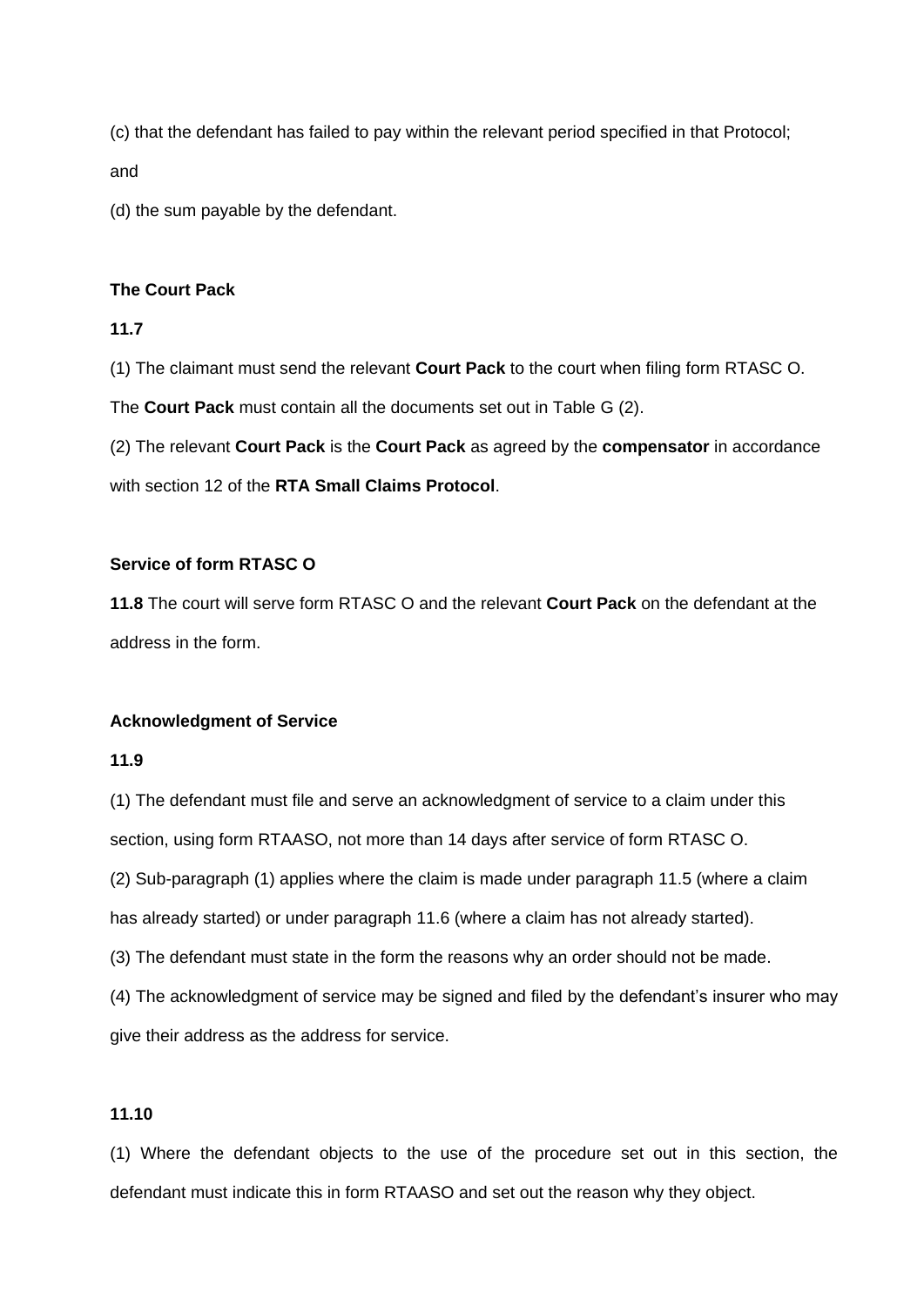(2) The defendant may only object as set out in sub-paragraph (1) above on the grounds that the claimant—

(a) has started or continued a claim without following the procedure set out in the **RTA Small** 

**Claims Protocol** for producing the **Court Pack**; or

(b) has left out material evidence that was provided under that Protocol which the defendant or their representative had requested be included in the **Court Pack**.

(3) Where the defendant objects as set out in sub-paragraph (1) above, the court—

(a) may either dismiss the claim under this section or give directions; and

(b) if a claim had already been started under another section of this Practice Direction, may stay the proceedings.

## **11.11**

(1) The court may determine the claim under this section once the period within which the defendant must file and serve an acknowledgment of service has expired without having to set a date for determination.

(2) Where the court considers that the claim under this section must be determined at a hearing, it must give directions as appropriate.

#### **11.12**

(1) Rules 27.8 to 27.11 apply to any determination or hearing under this section.

(2) A determination without a hearing under paragraph 11.11(1) is to be treated as a disposal without a hearing under rule 27.10.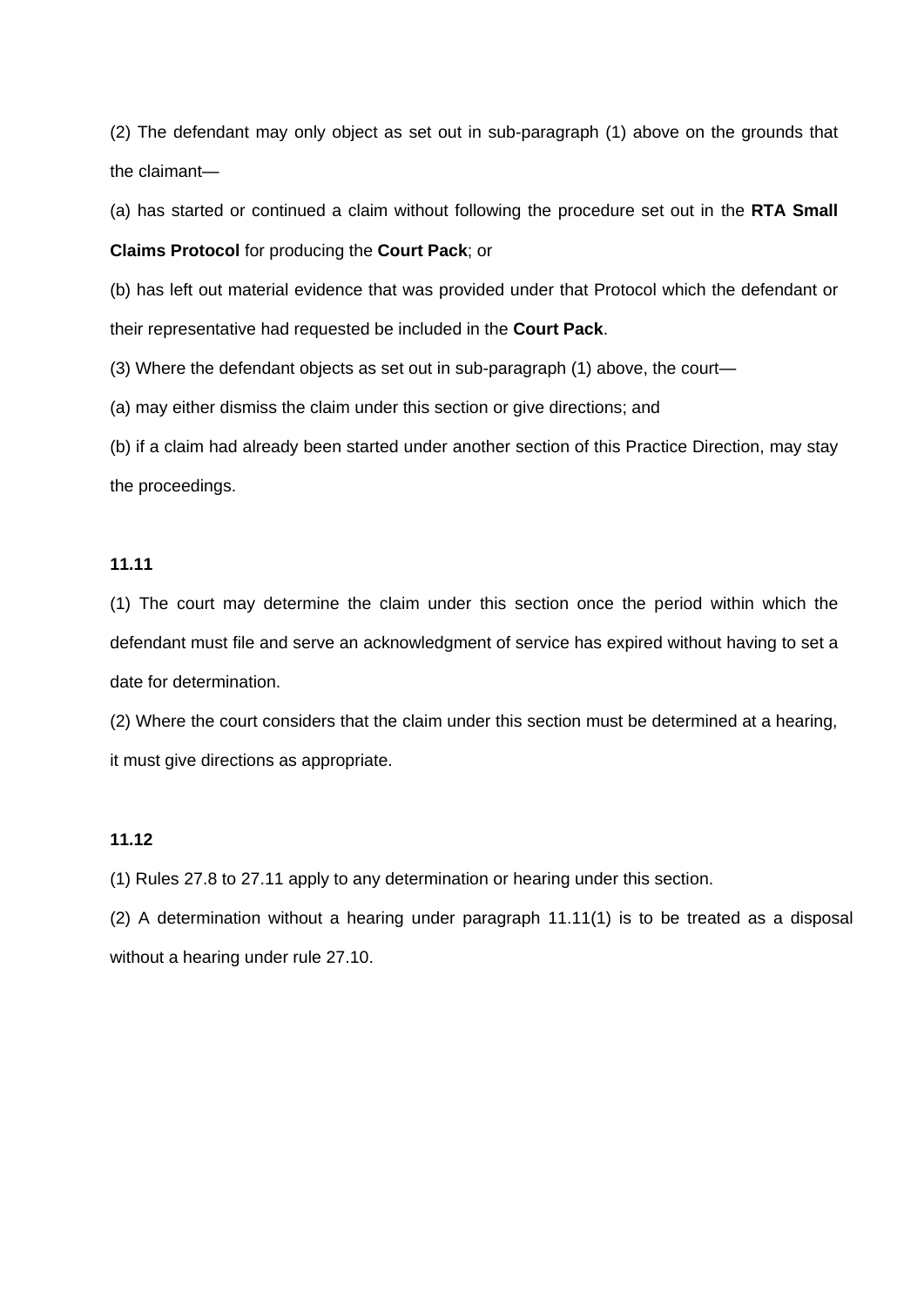## **APPENDIX A: LIST OF TERMS**

In this Practice Direction:

1.

(1) References to the "**Small Claim Notification Form**" are references to the online form used in the **RTA Small Claims Protocol**. References to the "**Compensator's Response**" are to the online response to that form.

(2) References to the "**Court Valuation Form**", the "**List of Losses**", the "**Interim Request Form**", the "**Record of Offer and Acceptance Interim Payment**" and "**Record of Offer and Acceptance**" are references to the forms under the **RTA Small Claims Protocol**.

2. References to the "**Court Pack**" are references to the packs of documents produced under section 12 of the **RTA Small Claims Protocol** for specific types of claim, which sets out the documents required in a series of Tables. A reference to a Table is a reference to that series which is reproduced in a slightly edited form in Appendix C to this Practice Direction.

3.

("**accident**" – see (16) under **road traffic accident**)

(1) "**accredited medical expert**" means a **medical expert** who, on the date that they are instructed, is accredited by **MedCo** to provide **fixed cost medical reports**;

(2) "**admission of liability in full**" means that the defendant/**compensator**—

(a) accepts the **accident** happened;

(b) accepts fault in full for the **accident**;

(c) accepts that the claimant suffered some loss including injury which was caused by the **accident**, but not the type and amount of any loss or injury; and

(d) accepts that the 3 year time limit for bringing the claim has not expired;

(3) "**admission of liability in part**" means that the defendant/**compensator**—

(a) accepts the **accident** happened;

(b) accepts fault in part for the **accident**;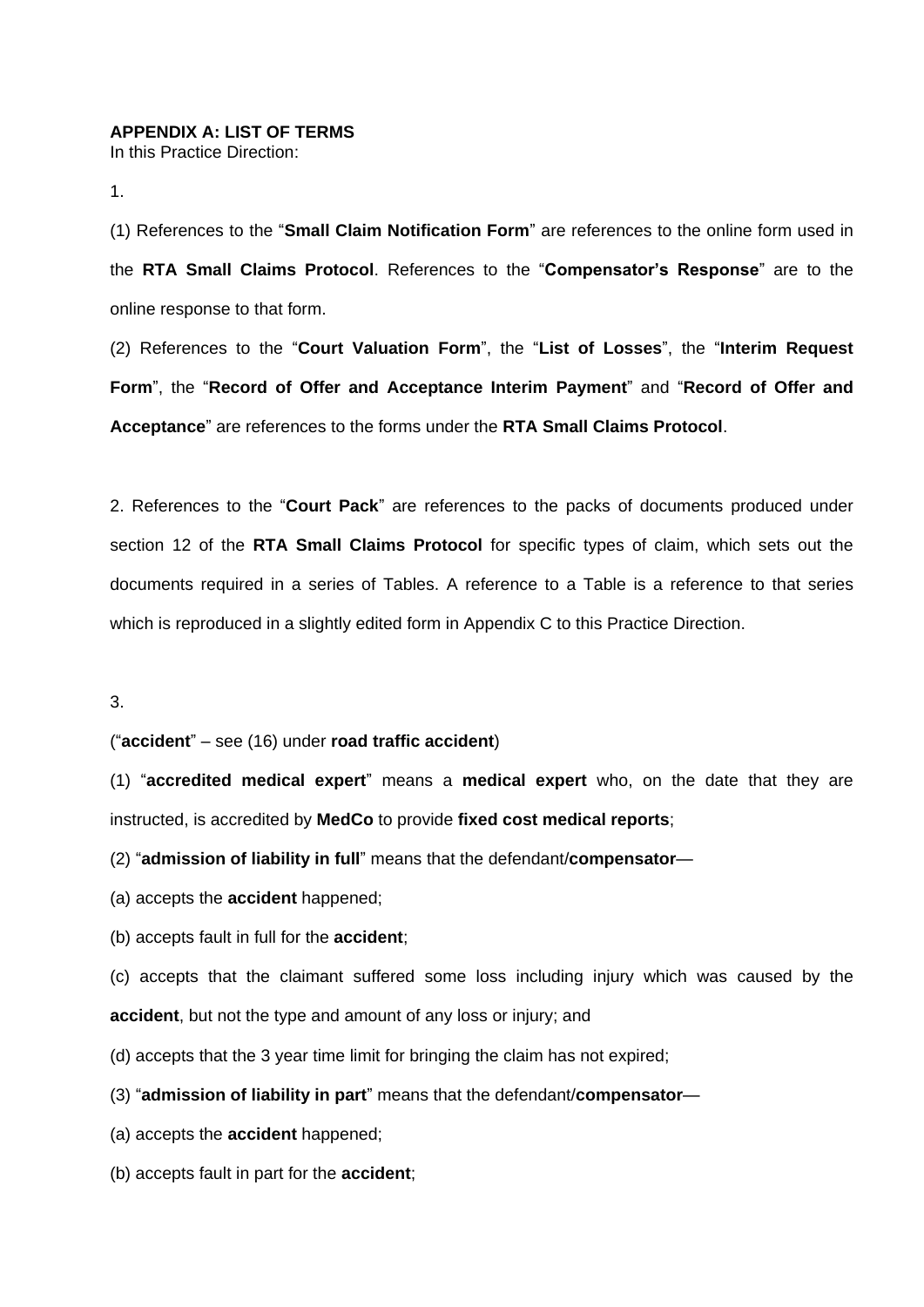(c) accepts that the claimant suffered some loss including injury which was caused by the **accident**, but not the type and amount of any loss or injury; and

(d) accepts that the 3 year time limit for bringing the claim has not expired;

(4) "**certificate of recoverable benefits**" means the certificate issued by the Compensation Recovery Unit to specify the benefits to be deducted from any damages and repaid under social security legislation;

(5) "**compensator**" means—

(a) the defendant's insurer whose details appear on the Motor Insurance Database;

(b) the defendant themselves if they are handling the claim;

(c) if the defendant is not insured, an **RTA Insurer**, the **MIB** or their agents; or

(d) a legal representative of the defendant, insurer, **RTA Insurer** or the **MIB**;

(6) "**damages for injury**" means compensation for the pain, suffering and loss of amenity suffered

by the claimant because of a **road traffic accident**;

(7) "**fixed cost medical report**" means a report from a **medical expert** who, unless there are exceptional circumstances—

(a) has not provided treatment to the claimant;

(b) is not associated with any person who has provided treatment; and

(c) does not propose or recommend treatment that they or an associate then provide;

(8) "**MedCo**" means **MedCo** Registration Solutions: **MedCo** is the online service used to produce

a randomised selection of providers for **fixed cost medical reports**;

(9) "**medical expert**" means a person who is—

(a) registered with the General Medical Council;

(b) registered with the General Dental Council; or

(c) a Psychologist or Physiotherapist registered with the Health Care Professions Council;

(d) in the case of persons outside England and Wales, a person who is recognised by the country

in which they practise as being a medical expert;

(10) "**MIB**" means The Motor Insurers' Bureau;

(11) "**non-protocol vehicle costs**" are dealt with in 4. below;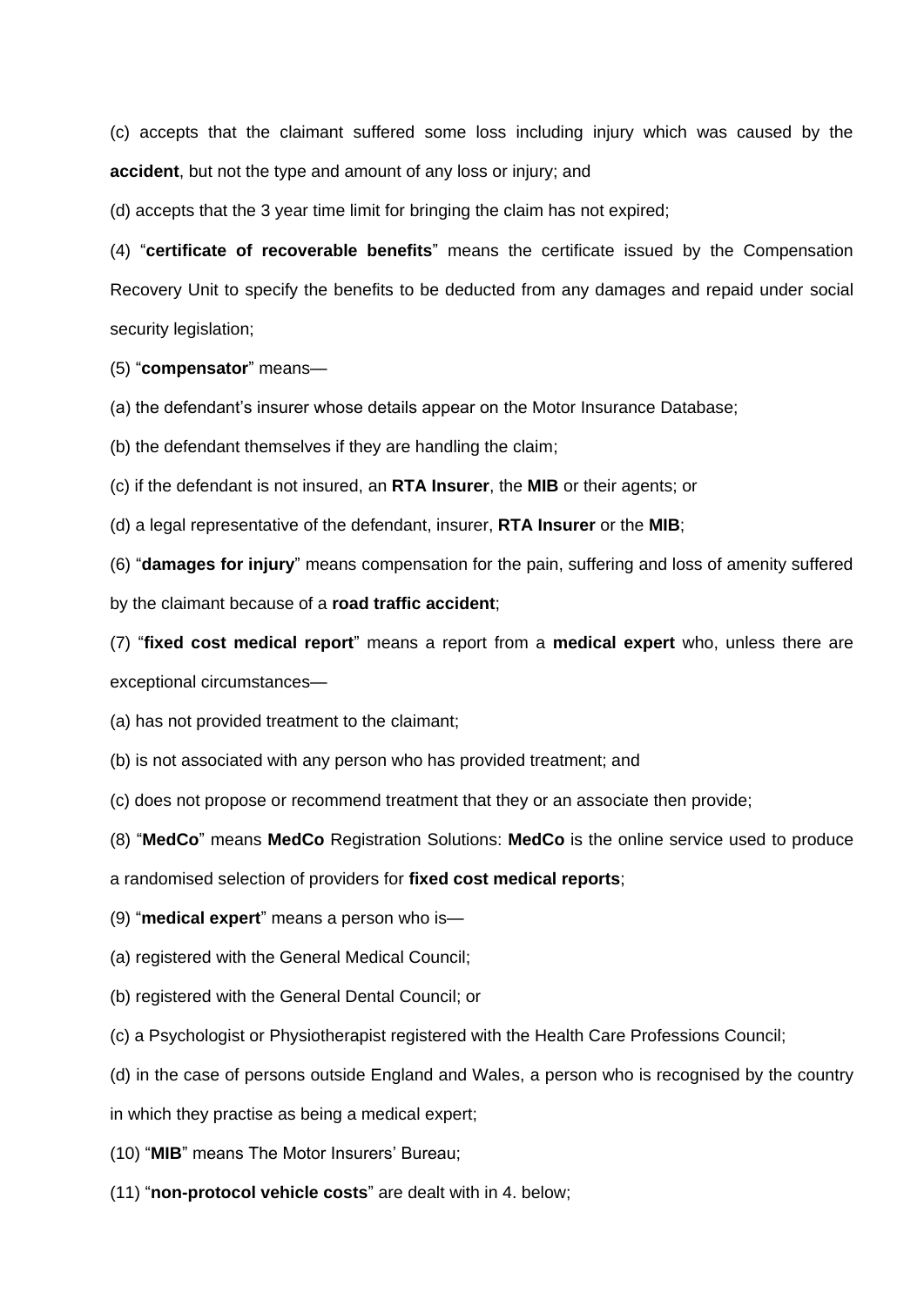(12) "**other protocol damages**" means the claimant's losses, costs and expenses (other than **damages for injury**) relating to the **accident**. These will consist of **other damages – injury related** and **other damages – property**, defined below. Any liability for the claimant to repay another person or business is included in this definition;

(13) "**other damages – injury related**" means the claimant's losses, costs and expenses relating to the injury, but not the damages for the injury itself. Examples would be costs of treatment or prescriptions, loss of earnings because of time off work, clothing damaged because of the injury;

(14) "**other damages – property**" means compensation for damage to the claimant's property as a result of the **accident**, but not linked to the injury. An example would be shopping or other personal items in the car which are damaged in the **accident**. This definition also includes **protocol vehicle costs**, but not **non-protocol vehicle costs**.

(15) "**protocol vehicle costs**" are dealt with in 4. below;

(16) "**road traffic accident**" means an accident resulting in bodily injury to any person caused by, or arising out of, the use of a motor vehicle on a road or other public place in England and Wales unless the injury was caused wholly or in part by a breach by the defendant of one or more of the relevant statutory provisions<sup>1</sup> as defined by section 53 of the Health and Safety at Work etc Act

1974

(and "**accident**" where used in this protocol has the same meaning);

(17) "**RTA Insurer**" means an insurer with a duty under section 151 of the Road Traffic Act 1988 to satisfy a judgment against the defendant;

(18) "**RTA Small Claims Protocol**" means the Pre-Action Protocol for Personal Injury Claims below the Small Claims Limit in Road Traffic Accidents;

(19) "**tariff**" and "**tariff amount**" means any tariff of damages for **whiplash injuries** and, if

**1** See-

-

Control of Substances Hazardous to Health Regulations 2002 (S.I. 2002/2677) Lifting Operations and Lifting Equipment Regulations 1998 (S.I. 1998/2307) Management of Health and Safety at Work Regulations 1999 (S.I. 1999/3242) Manual Handling Operations Regulations 1992 (S.I. 1992/2793) Personal Protective Equipment at Work Regulations 1992 (S.I. 1992/2966) Provision and Use of Work Equipment Regulations 1998 (S.I. 1998/2306) Work at Height Regulations 2005 (S.I. 2005/735) Workplace (Health, Safety and Welfare) Regulations 1992 (S.I. 1992/3004)

The Construction (Design and Management) Regulations 2007 (S.I 2007/320)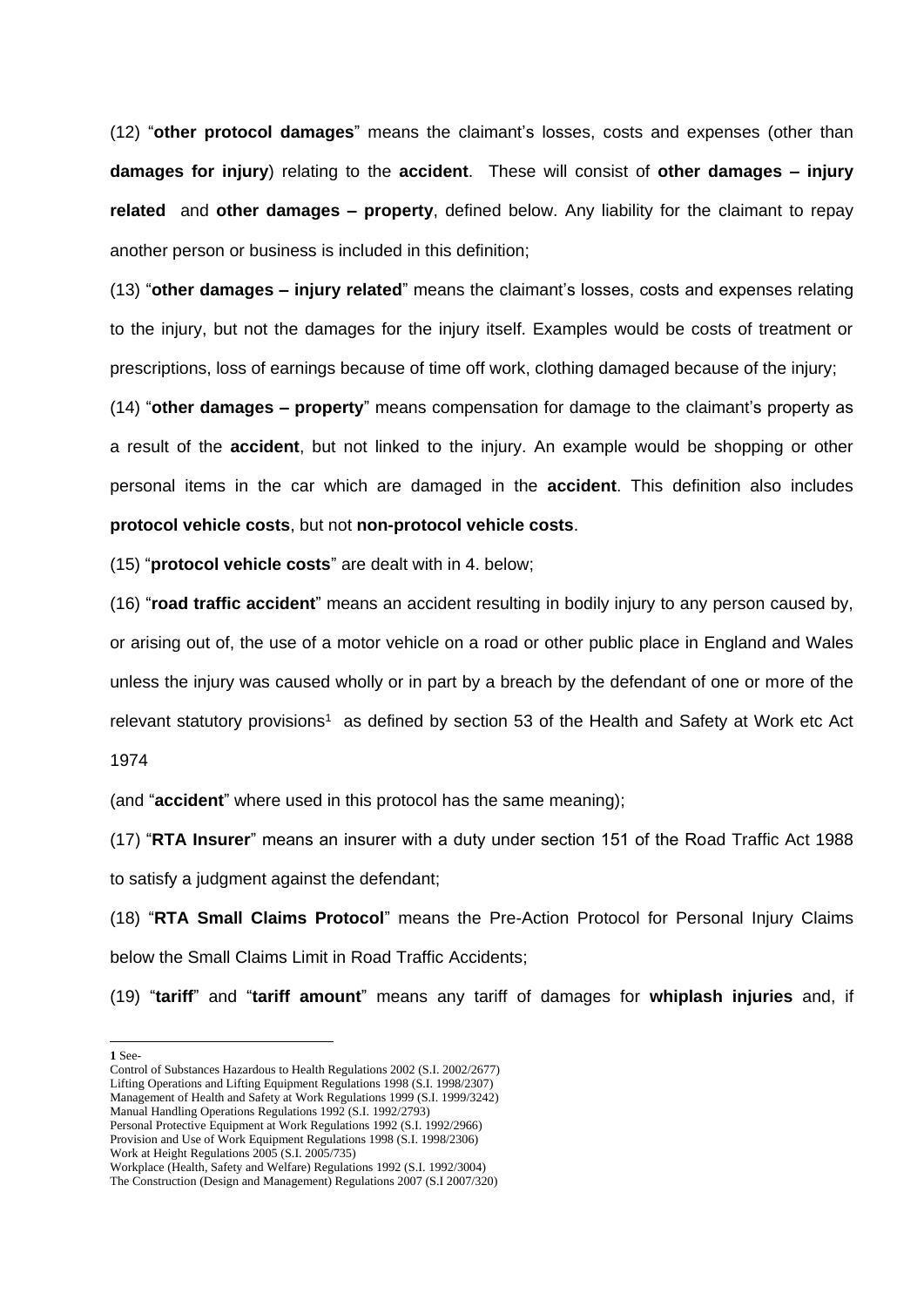relevant, minor psychological injuries suffered on the same occasion as the **whiplash injuries**, set by the Whiplash Injury Regulations 2021;

(20) "**uplift**" means the amount greater than the **tariff amount** which the claimant may claim in defined exceptional circumstances as set out in the Whiplash Injury Regulations 2021;

(21) "**whiplash injury**" or "**whiplash injuries**" means an injury or injuries of soft tissue in the neck, back or shoulder suffered because of driver negligence as defined in section 1 of the Civil Liability Act 2018 and as further applied by section 3 of that Act to claims where the duration of the

#### **whiplash injury** or any of the **whiplash injuries**—

(i) does not exceed, or is not likely to exceed, two years, or

(ii) would not have exceeded, or would not be likely to exceed, two years but for the claimant's failure to take reasonable steps to mitigate its effect.

#### 4.

"**Vehicle costs**" are divided into "**protocol vehicle costs**" and "**non-protocol vehicle costs**".

(1) **Vehicle costs** (whether "**protocol vehicle costs**" or "**non-protocol vehicle costs**") are any one or more of the following costs or claims—

(a) the pre-accident value of the vehicle, which means, where the vehicle was damaged as a result of the **accident**, the difference in the value of the vehicle immediately before the **accident** occurred and its value because of the damage caused by the **accident**;

(b) the cost of repairing the vehicle;

(c) vehicle insurance excess;

(d) the cost of hiring a vehicle;

(e) vehicle recovery and storage charges;

(2) "**protocol vehicle costs**" are:

(a) **vehicle costs** (other than the pre-accident value of the vehicle) which at the time the claim is made, have been paid by the claimant personally or by an individual on the behalf of the claimant, including any vehicle insurance excess;

(b) in the case of the pre-accident value of the vehicle, are claimed by the claimant personally and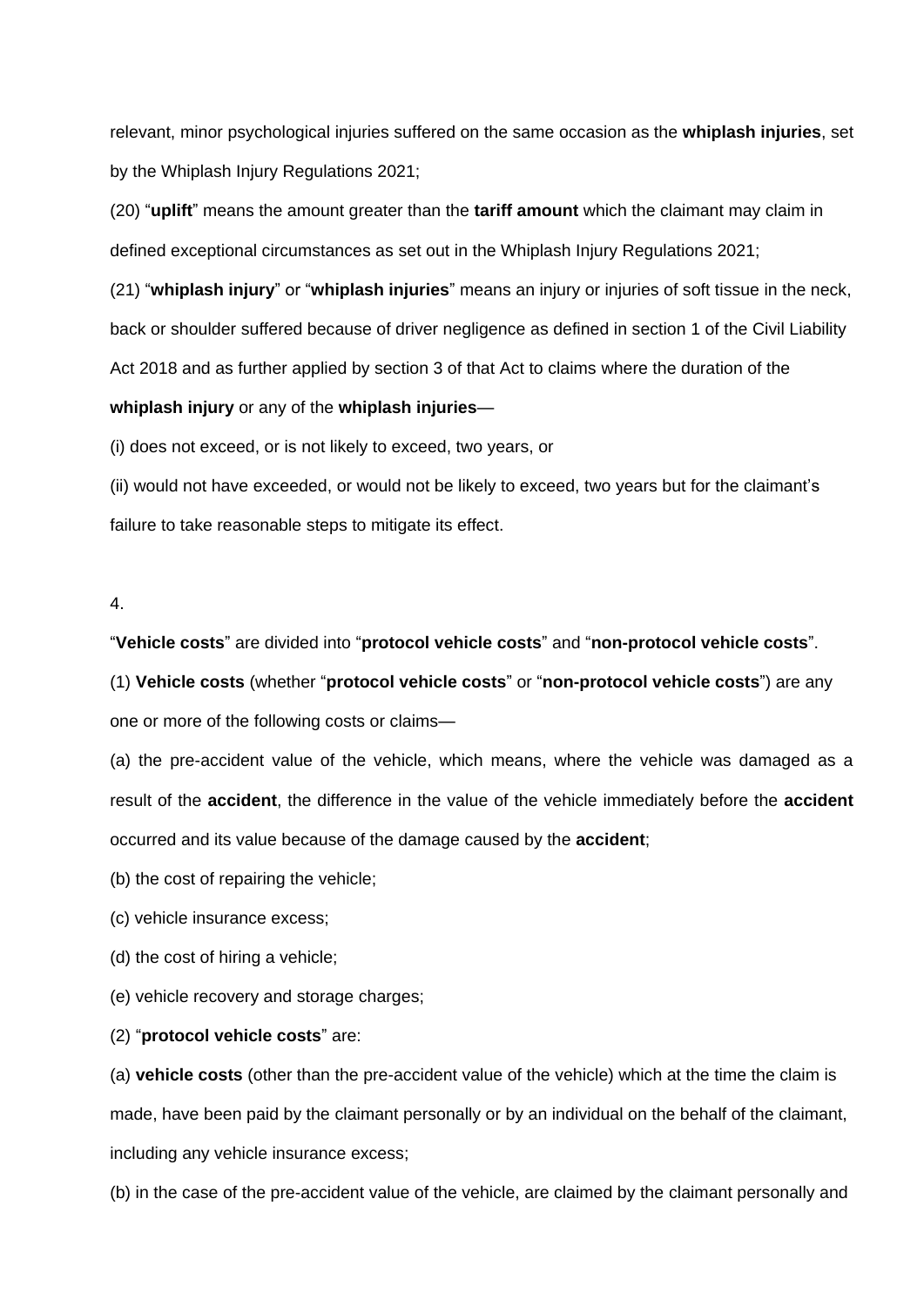not payable by the claimant to the claimant's insurers; or

(c) in the case of repair costs, are the subject of an estimate of the costs the claimant (or an individual on their behalf) intends to pay personally.

- (3) "**non-protocol vehicle costs**" means **vehicle costs** which—
- (a) are not **protocol vehicle costs**; and

(b) would be payable by the **claimant** to one or more third party organisations or businesses out of any damages recovered.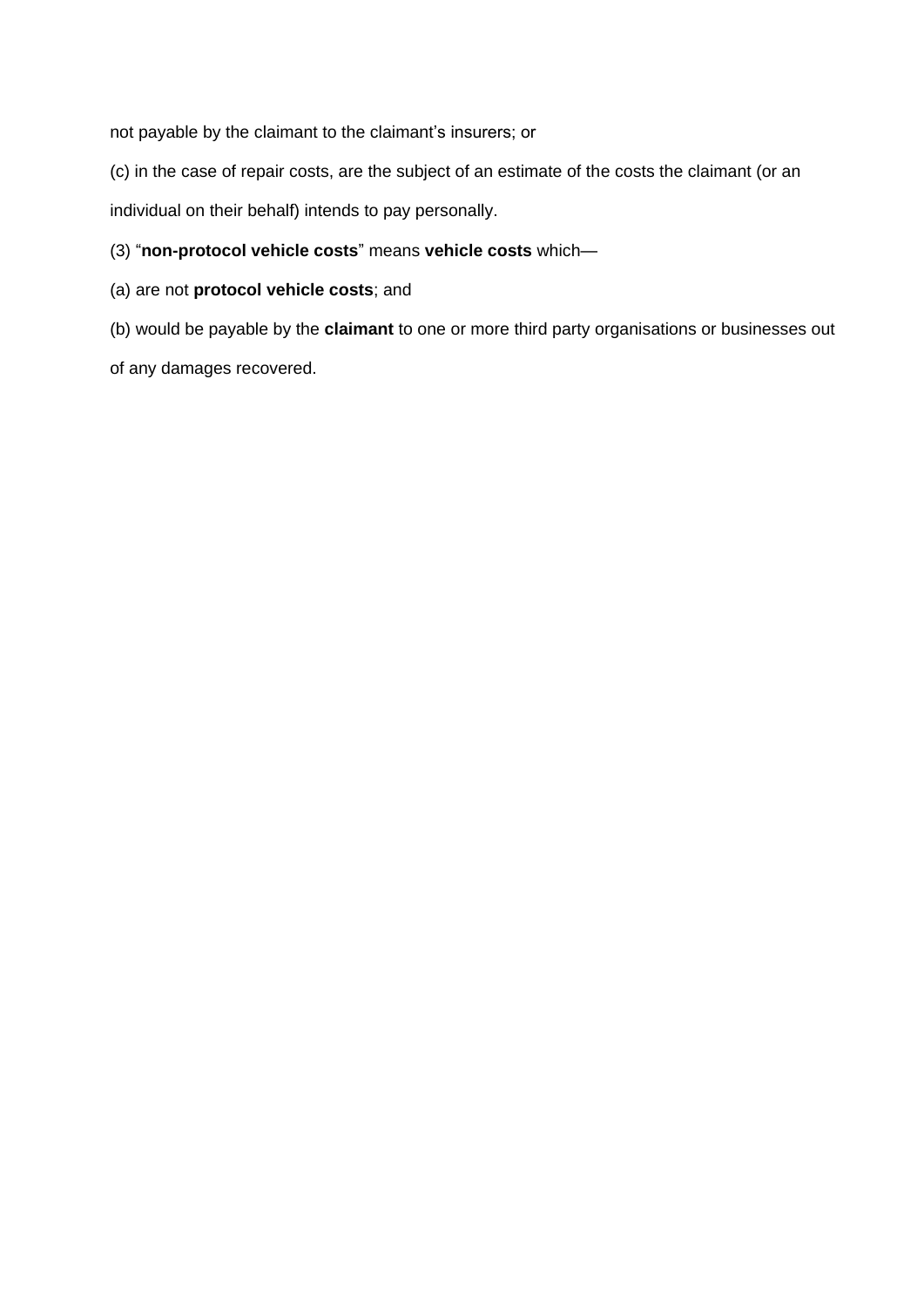## **APPENDIX B: STANDARD DIRECTIONS**

(It is anticipated that these directions will be updated before this Practice Direction comes into force on 31st May 2021.)

## **THE COURT DIRECTS:**

Having considered the contents of the Court Pack provided with the Form [RTASC L/D/Q] it is Ordered that:

## [Liability directions]

The [party] must serve and file a signed witness statement of no more than X pages dealing with [issue] within X days of the date of this Order.

The [party] must serve and file with the court [document] within X days of the date of this Order.

Notice of hearing date and time allowed

Further evidence as to [issue] is required and the claimant must serve [document/ witness evidence] on the defendant and file a copy at court within X days of the date of this Order.

The [party] must ensure that they have the dashcam footage (any other footage uploaded that cannot be printed) available at the court hearing in a format that can be shown to the court.

## [Quantum directions]

The claimant must serve on the defendant and file with the court [document / witness evidence] in support of their claim for [losses] and send to the defendant and court within X days of the date of this Order.

The claimant has permission to rely on the medical report(s) of [expert name(s)] contained in the Court Pack.

The [party] has permission to rely on the report(s) of the following non-medical expert(s) contained in the Court Pack:

[name] [discipline e.g. engineer, accountant]

## [Non-protocol vehicle costs directions]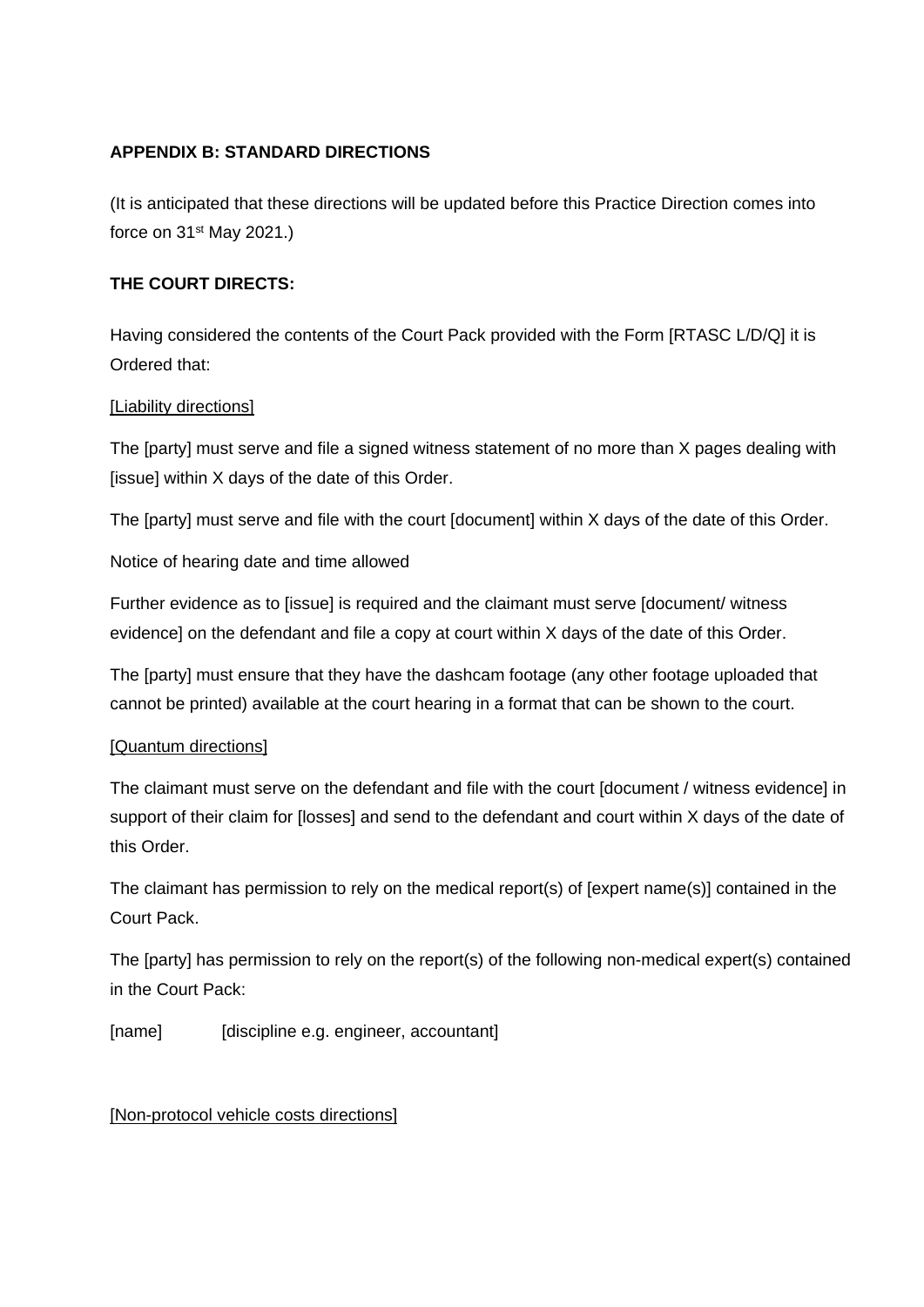The claimant is reminded that [credit hire company/credit repairer/AMC/insurer] has no standing as a party in this claim and cannot appear itself at the hearing to conduct the claim or present arguments, except via the claimant's representative [if any].

The claimant must serve on the defendant and file with the court [document] in support of their claim for cost of repairs / write off value of their vehicle within X days of the date of this Order.

The claimant must serve on the defendant and file with the court [document] in support of their claim for recovery charges / storage charges within X days of the date of this Order.

The defendant must serve on the claimant and file with the court [document / witness evidence] within X days of the date of this Order.

In respect of the claimant's claim for credit hire the claimant must serve a witness statement setting out (insofar as the points are disputed) the evidence on which he intends to rely at a hearing in respect of the following matters:

- (a) Why the claimant needed to
	- a. hire a vehicle
	- b. hire the particular type of vehicle hired
- (b) Why the vehicle was hired for the period it was hired. If the claimant relies on the time taken to repair or examine his own motor vehicle he should include in his witness statement an account of any efforts he made to speed up the process and to monitor progress.
- (c) His impecuniosity (that is, his inability to pay for or fund the hire of a motor vehicle without making unreasonable sacrifices) for the period beginning 3 months before the relevant RTA and ending with the ending of the period of hire.

If impecuniosity has been claimed and not admitted by the Defendant, the claimant must give disclosure comprising details of income and outgoings, including the following:

a) Income: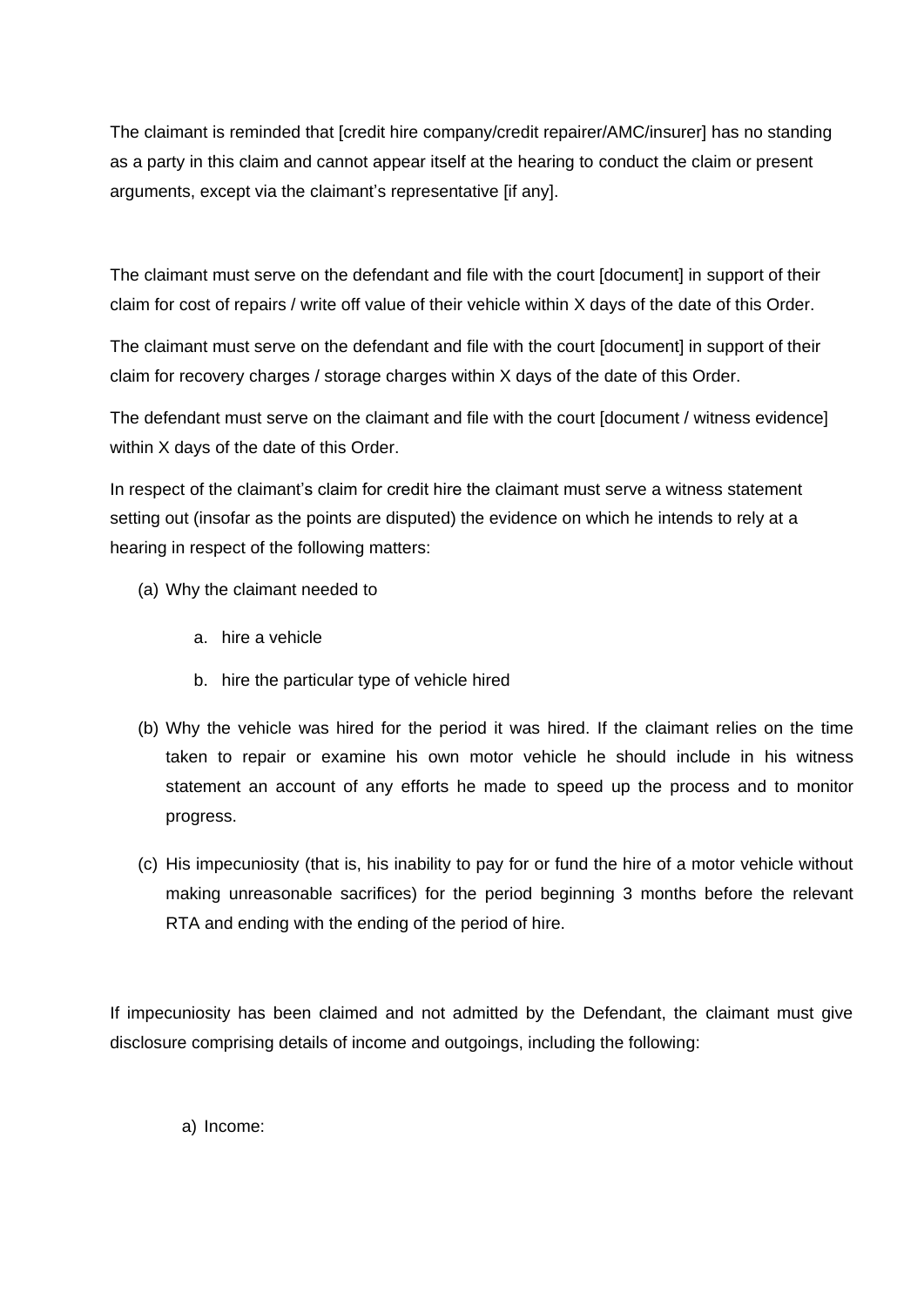Copies of the claimant's wage slips or equivalent documentation evidencing the approximate level of available income to the claimant for the period of three months pre-accident and covering the period of hire; and

b) Credit:

Credit Card statements for a period of three months pre-accident and covering the period of hire; and

- c) Capital:
	- (i) Copy Bank and Building Society statements for a period of three months preaccident and covering the period of hire.
	- (ii) Details of all investments held at the time of the accident

The parties must liaise and use reasonable endeavours to agree the basic hire rate subject to liability and/or other issues no later than 4pm on [xxx days from date of order].

If the parties fail to agree hire rates subject to liability, each party may instruct a single witness to provide relevant evidence of basic hire rates available within the claimant's geographical location, from a mainstream or, (if none is available) a local reputable supplier, for the model of the vehicle hired, or equivalent, or of a similar class to the claimant's damaged vehicle if a better vehicle class was hired. Those factual witness statements and any associated surveys must be served by 4.00pm on [DATE].

The witness statement must include the following facts:

- a. who conducted the survey; and
- b. when and in what way the survey was conducted; and

whether the survey established that equivalent vehicles were available for hire and the cost of the hire (to be set out in a concise schedule and to include the daily and weekly rates of hire, the cost of collision damage waiver or third party insurance, and to be accompanied by the full terms and conditions applicable); and

Any application by the claimant for permission to adduce further factual evidence to rebut that relied upon by the Defendant must be made by 4.00pm on *[x weeks]* with a copy of the statement to be relied upon.

#### [Uplift directions]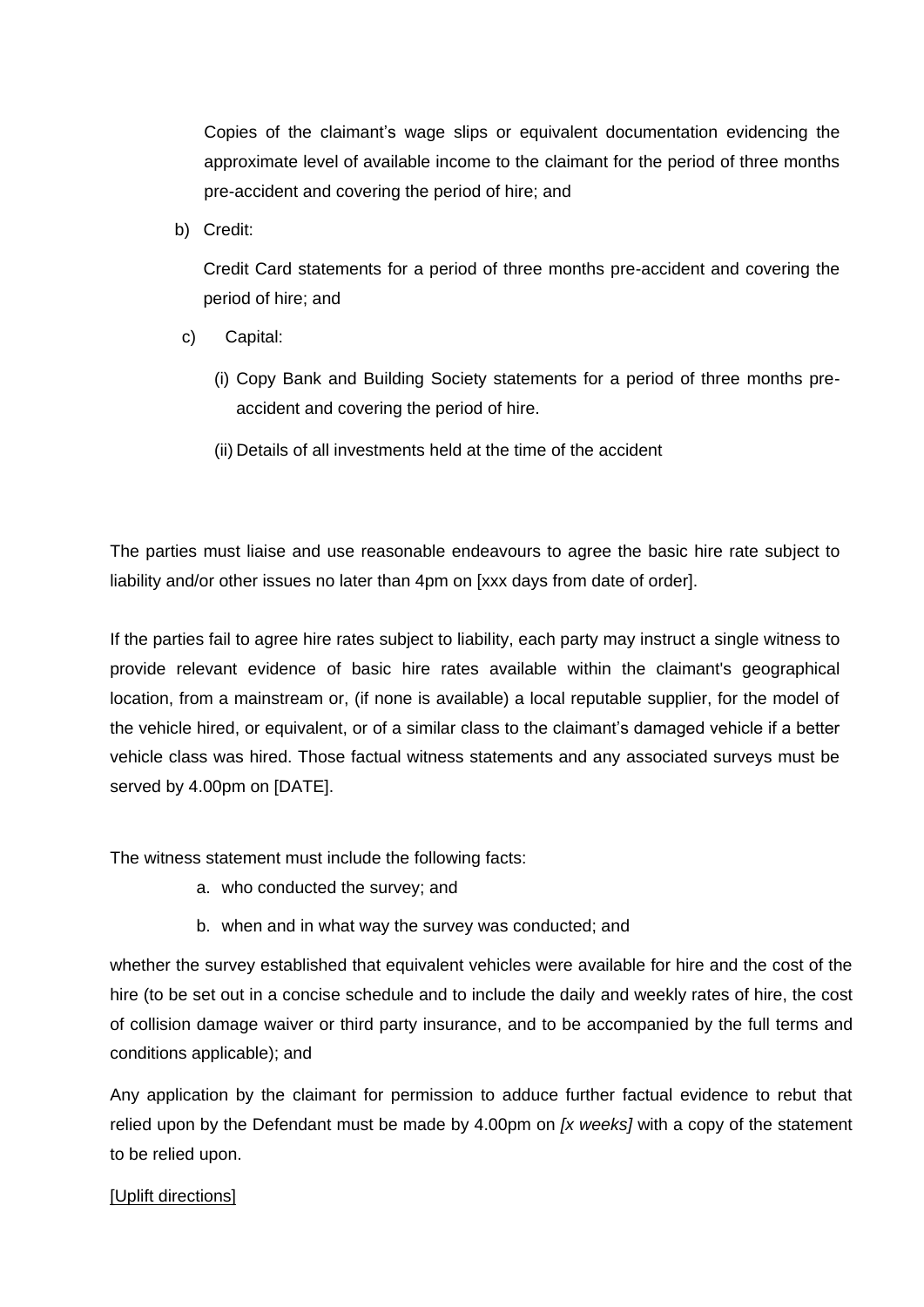The claimant must serve on the defendant and file with the court [document / witness evidence] in support of their claim for [uplift in exceptional circumstances] and send to the defendant and court within X days of the date of this Order.

## [General directions]

Notice of hearing date and time allowed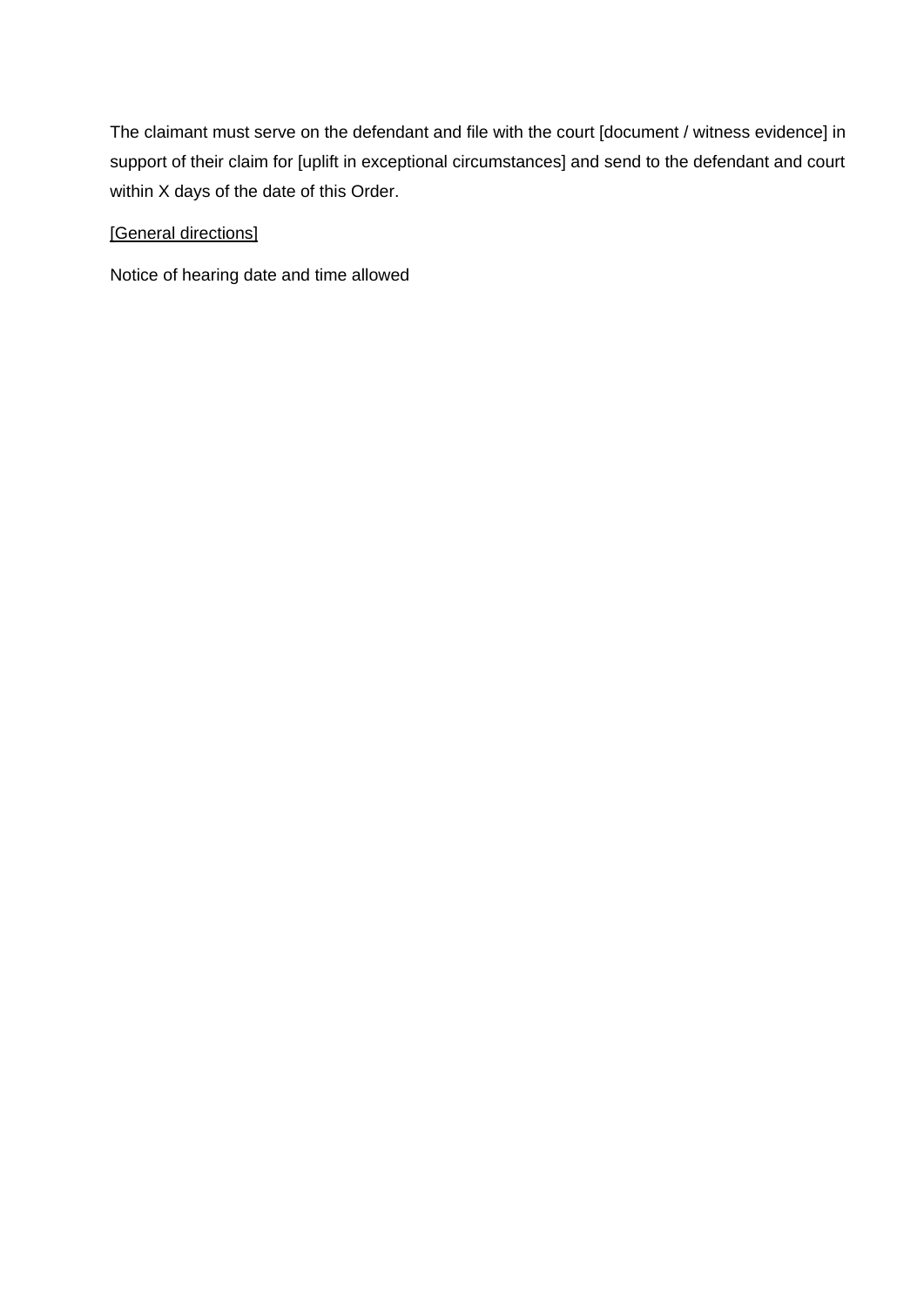## **APPENDIX C: TABLES FOR COURT PACK REQUIREMENTS**

# **Table A (liability) – sections 2 and 4**

| <b>Documents and Evidence</b>               | <b>Notes</b>                                 |
|---------------------------------------------|----------------------------------------------|
| The Small Claim Notification Form           |                                              |
| including the claimant's version of events  |                                              |
| Any witness statements uploaded to the      |                                              |
| <b>Portal</b>                               |                                              |
| Any police report uploaded to the Portal    |                                              |
| Any photographs uploaded to the Portal      |                                              |
| Any sketch plans uploaded to the Portal     |                                              |
| Any dashcam, or video clips uploaded to the | The claimant must tick the appropriate       |
| <b>Portal</b>                               | box on the court form to indicate to the     |
|                                             | court that such footage is available, but it |
|                                             | need not be sent to the court with the       |
|                                             | <b>Court Pack</b>                            |
| Any other documents or data uploaded to the |                                              |
| Portal in support of the claimant's claim   |                                              |
| The Compensator's Response                  | including summary of facts or witness        |
|                                             | summary if applicable                        |
| The defendant's version of events supported |                                              |
| by a statement of truth                     |                                              |
| Any other documents uploaded to the Portal  |                                              |
| by the compensator, including witness       |                                              |
| statements, photos, sketch plan, dashcam or |                                              |
| video clips                                 |                                              |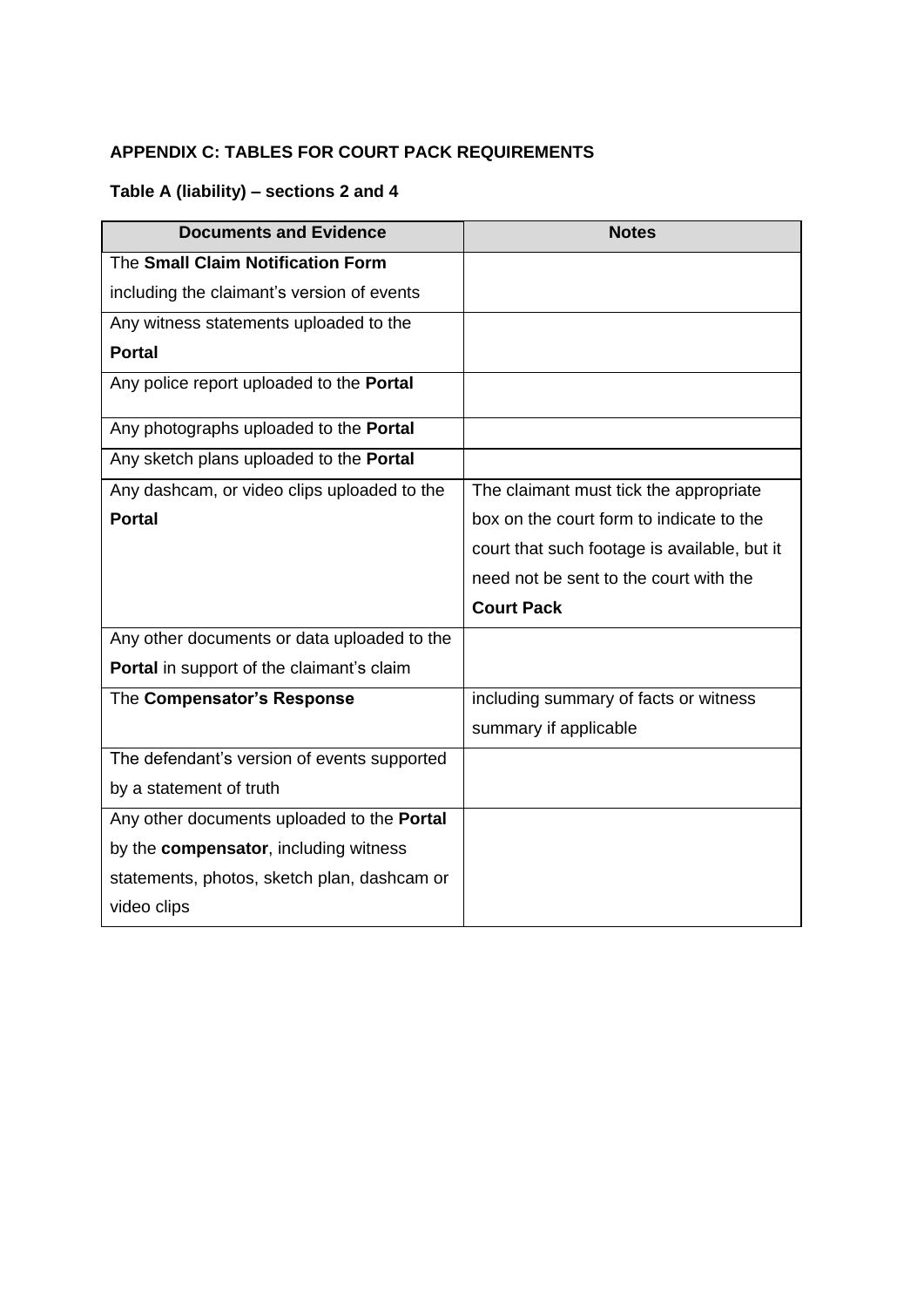# **Table B (quantum plus other issues)**

| <b>Documents and evidence</b>                | <b>Notes</b>                              |
|----------------------------------------------|-------------------------------------------|
| B (1) (quantum, general)                     | <b>Sections 4, 5, 6</b>                   |
| The Small Claim Notification Form            |                                           |
| The Compensator's Response                   |                                           |
| The Court Valuation Form                     |                                           |
| The claimant's List of Losses                |                                           |
| All documents in support of the List of      |                                           |
| Losses uploaded to the Portal                |                                           |
| The fixed cost medical report uploaded to    |                                           |
| the <b>Portal</b>                            |                                           |
| Any other medical report uploaded to the     |                                           |
| <b>Portal</b>                                |                                           |
| Any medical records or photographs of the    |                                           |
| injury uploaded to the Portal                |                                           |
| Details of any challenge to a medical report |                                           |
| and the response                             |                                           |
| Invoices for any medical report and for any  |                                           |
| other disbursement, which the                |                                           |
| compensator has not already paid for         |                                           |
| Record of Offer and Acceptance Interim       |                                           |
| <b>Payment</b>                               |                                           |
|                                              | DO NOT include details of any offers made |
|                                              | by the compensator or the claimant that   |
|                                              | have not been accepted                    |
| B (2) (non-protocol vehicle costs)           | Section 4 or 5                            |
|                                              |                                           |
| Any non-protocol vehicle costs<br>$\bullet$  |                                           |
| claim document                               |                                           |
| Any evidence uploaded to<br>the              |                                           |
| Portal in support of the claim for           |                                           |
| non-protocol vehicle costs                   |                                           |
| Any non-protocol vehicle costs               |                                           |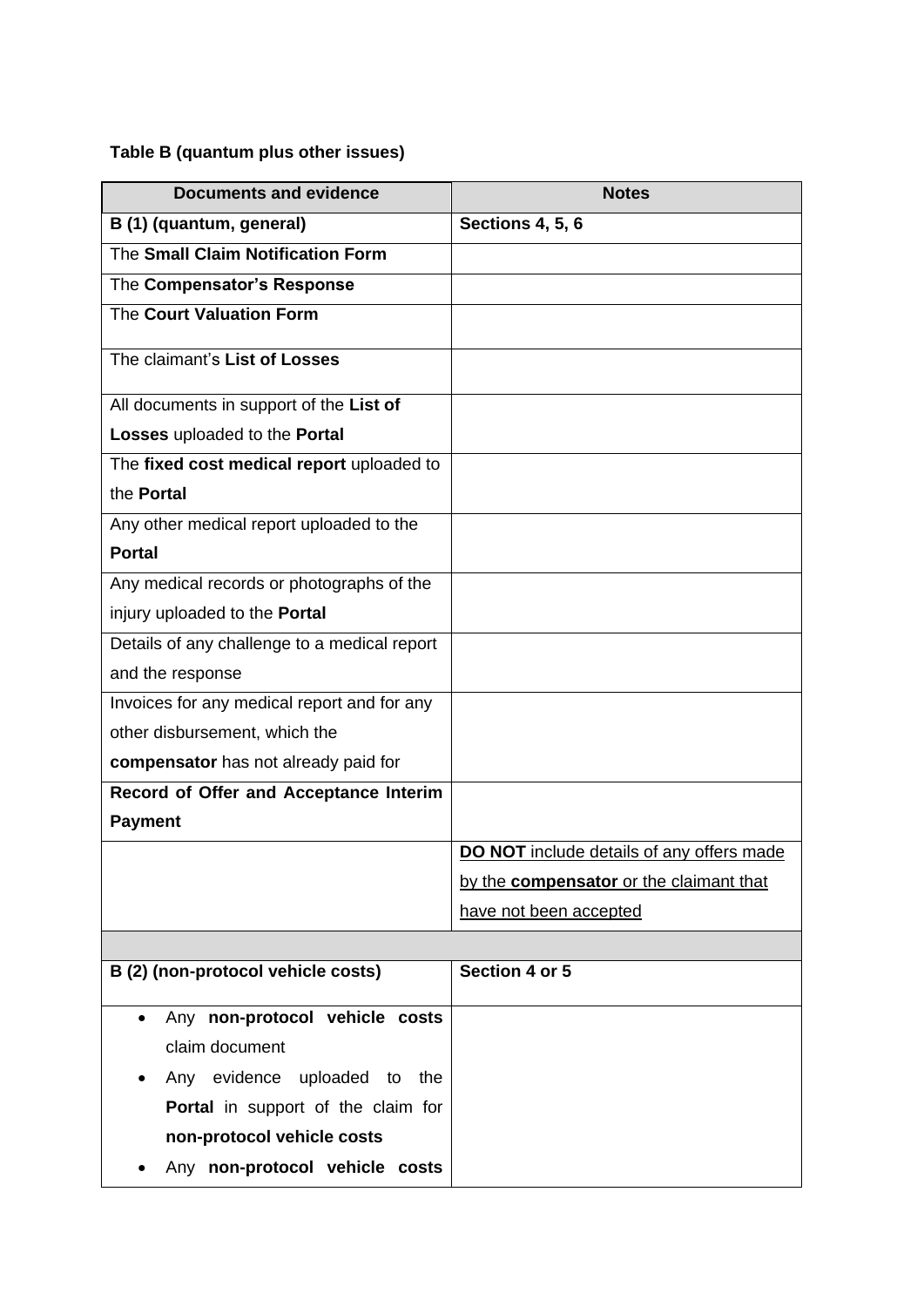| response document |  |
|-------------------|--|
|                   |  |

# **Table C (quantum only) – section 3**

| <b>Documents and evidence</b>                | <b>Notes</b>                              |
|----------------------------------------------|-------------------------------------------|
| The Small Claim Notification Form            |                                           |
| The Compensator's Response                   | including summary of facts or witness     |
|                                              | summary if applicable                     |
| The defendant's version of events<br>(if     |                                           |
| provided) supported by a statement of truth  |                                           |
| The Court Valuation Form                     |                                           |
| The claimant's List of Losses                |                                           |
| All documents in support of the List of      |                                           |
| Losses uploaded to the Portal                |                                           |
| Any fixed cost medical report uploaded to    |                                           |
| the Portal                                   |                                           |
| Any other medical report uploaded to the     |                                           |
| <b>Portal</b>                                |                                           |
| Any medical records or photographs of the    |                                           |
| injury uploaded to the Portal                |                                           |
| Details of any challenge to a medical report |                                           |
| and the response                             |                                           |
| Invoices for any medical report and for any  |                                           |
| other disbursement, which the                |                                           |
| compensator has not already paid for         |                                           |
| Record of Offer and Acceptance Interim       |                                           |
| <b>Payment</b>                               |                                           |
|                                              | DO NOT include details of any offers made |
|                                              | by the compensator or the claimant that   |
|                                              | have not been accepted                    |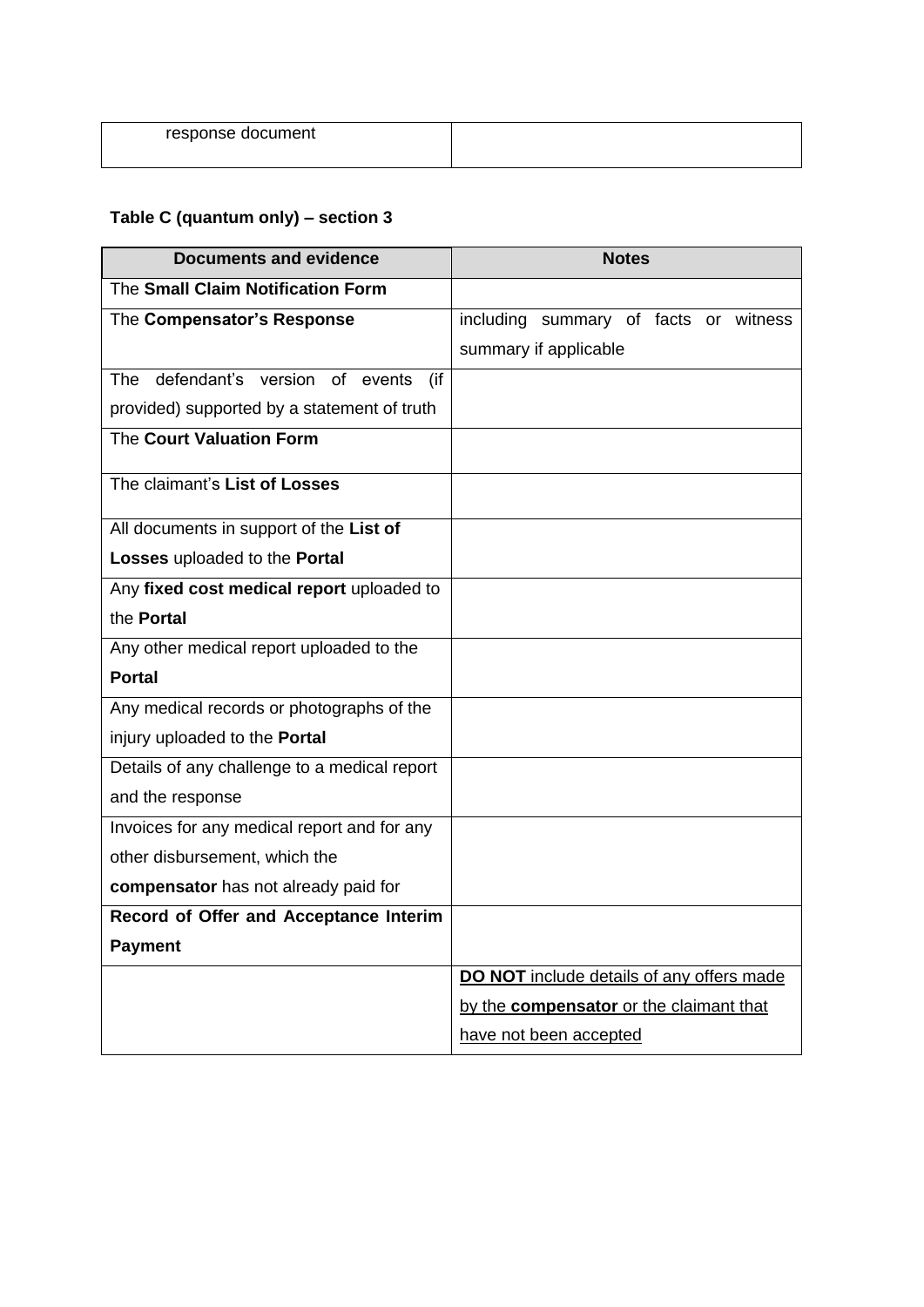# **Table D (limitation) – section 9**

| <b>Documents and Evidence</b>     | <b>Notes</b> |
|-----------------------------------|--------------|
| The Small Claim Notification Form |              |

# **Table E (interim payment) – section 7**

| <b>Documents and Evidence</b>                  | <b>Notes</b>                                  |
|------------------------------------------------|-----------------------------------------------|
| The Small Claim Notification Form              |                                               |
| The Compensator's Response                     |                                               |
| The date stamped Interim Request Form          |                                               |
| Details of the items of other protocol         |                                               |
| damages claimed to date                        |                                               |
| All documents uploaded to the <b>Portal</b> in |                                               |
| support of the other protocol damages          |                                               |
| Medical report if relevant                     | The medical report would only be relevant     |
|                                                | where it demonstrates that treatment has      |
|                                                | been recommended and/or sets out the          |
|                                                | cost and those costs form part of the interim |
|                                                | payment request.                              |

## **Table F (dispute over fees or other disbursements) – section 10**

| <b>Documents and Evidence</b>           | <b>Notes</b> |
|-----------------------------------------|--------------|
| The Small Claim Notification Form       |              |
| The Compensator's Response              |              |
| The Court Valuation Form                |              |
| The claimant's List of Losses           |              |
| All documents in support of the List of |              |
| Losses uploaded to the Portal           |              |